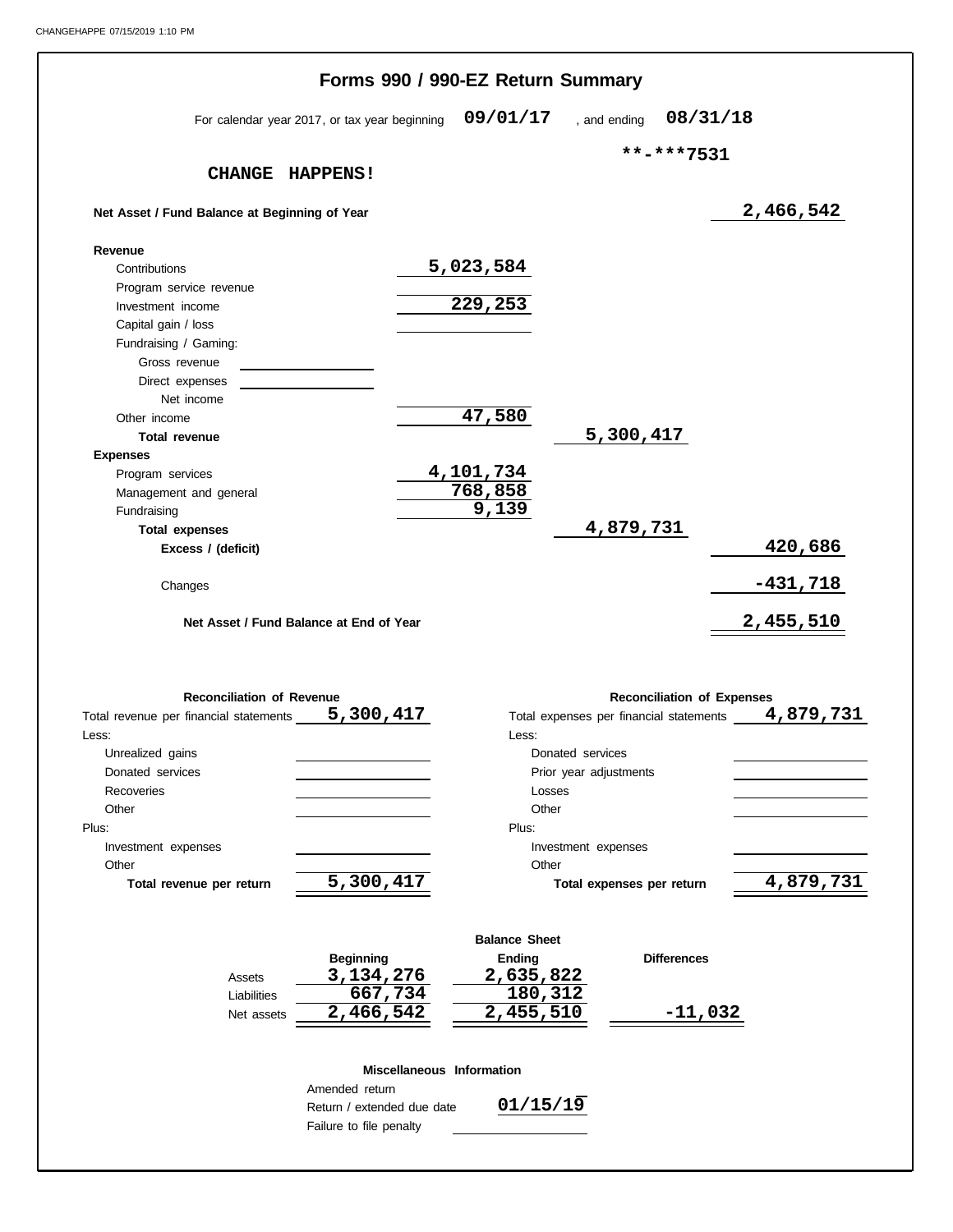Form 990

**990 1990 2017 2018 2017 Depend From Income Tax 1947(a)(1) of the Internal Revenue Code (except private foundations)** 

| OMB No. 1545-0047 |  |
|-------------------|--|
| 2017              |  |

| ZU 17                 |
|-----------------------|
| <b>Open to Public</b> |
| Inspection            |

|                         | <b>u</b> Do not enter social security numbers on this form as it may be made public.<br>Open to Public<br>Department of the Treasury<br>Internal Revenue Service                                    |                            |                                          |                                                                                                                                                                            |                      |                 |     |                  |                                               |                         |                                            |                            |                   |  |
|-------------------------|-----------------------------------------------------------------------------------------------------------------------------------------------------------------------------------------------------|----------------------------|------------------------------------------|----------------------------------------------------------------------------------------------------------------------------------------------------------------------------|----------------------|-----------------|-----|------------------|-----------------------------------------------|-------------------------|--------------------------------------------|----------------------------|-------------------|--|
|                         | <b>Inspection</b><br><b>u</b> Go to <i>www.irs.gov/Form990</i> for instructions and the latest information.<br>For the 2017 calendar year, or tax year beginning 09/01/17<br>08/31/18<br>and ending |                            |                                          |                                                                                                                                                                            |                      |                 |     |                  |                                               |                         |                                            |                            |                   |  |
| в                       | C Name of organization<br>Check if applicable:                                                                                                                                                      |                            |                                          |                                                                                                                                                                            |                      |                 |     |                  |                                               |                         | D Employer identification number           |                            |                   |  |
|                         | Address change                                                                                                                                                                                      | CHANGE HAPPENS!            |                                          |                                                                                                                                                                            |                      |                 |     |                  |                                               |                         |                                            |                            |                   |  |
|                         | Doing business as                                                                                                                                                                                   |                            |                                          |                                                                                                                                                                            |                      |                 |     |                  |                                               | **-***7531              |                                            |                            |                   |  |
|                         | Name change                                                                                                                                                                                         |                            |                                          | Number and street (or P.O. box if mail is not delivered to street address)                                                                                                 |                      |                 |     |                  | Room/suite                                    |                         | E Telephone number                         |                            |                   |  |
|                         | Initial return                                                                                                                                                                                      |                            | 3353 ELGIN ST                            |                                                                                                                                                                            |                      |                 |     |                  |                                               |                         |                                            |                            |                   |  |
|                         | Final return/<br>terminated                                                                                                                                                                         |                            |                                          | City or town, state or province, country, and ZIP or foreign postal code                                                                                                   |                      |                 |     |                  |                                               |                         |                                            |                            |                   |  |
|                         |                                                                                                                                                                                                     | <b>HOUSTON</b>             |                                          |                                                                                                                                                                            | TX 77004             |                 |     |                  |                                               | G Gross receipts \$     |                                            | 5,300,417                  |                   |  |
|                         | Amended return                                                                                                                                                                                      |                            | F Name and address of principal officer: |                                                                                                                                                                            |                      |                 |     |                  | H(a) Is this a group return for subordinates? |                         |                                            | Yes                        | $ \mathbf{X} $ No |  |
|                         | Application pending                                                                                                                                                                                 |                            | <b>HELEN STAGG</b>                       |                                                                                                                                                                            |                      |                 |     |                  |                                               |                         |                                            |                            |                   |  |
|                         |                                                                                                                                                                                                     |                            | 3353 ELGIN                               |                                                                                                                                                                            |                      |                 |     |                  | H(b) Are all subordinates included?           |                         |                                            | Yes                        | No                |  |
|                         |                                                                                                                                                                                                     |                            | <b>HOUSTON</b>                           |                                                                                                                                                                            |                      | TX 77004        |     |                  |                                               |                         | If "No," attach a list. (see instructions) |                            |                   |  |
|                         | Tax-exempt status:                                                                                                                                                                                  |                            | $\overline{\mathbf{X}}$ 501(c)(3)        | $501(c)$ (                                                                                                                                                                 | ) $t$ (insert no.)   | 4947(a)(1) or   | 527 |                  |                                               |                         |                                            |                            |                   |  |
|                         | Website: U                                                                                                                                                                                          |                            |                                          | WWW.CHANGEHAPPENSTX.ORG                                                                                                                                                    |                      |                 |     |                  | H(c) Group exemption number U                 |                         |                                            |                            |                   |  |
| κ                       | Form of organization:                                                                                                                                                                               | $ \mathbf{X} $ Corporation |                                          | Trust<br>Association                                                                                                                                                       | Other <b>u</b>       |                 |     |                  | L Year of formation: 1990                     |                         |                                            | M State of legal domicile: | TХ                |  |
|                         | Part I                                                                                                                                                                                              | <b>Summary</b>             |                                          |                                                                                                                                                                            |                      |                 |     |                  |                                               |                         |                                            |                            |                   |  |
|                         |                                                                                                                                                                                                     |                            |                                          | 1 Briefly describe the organization's mission or most significant activities:                                                                                              |                      |                 |     |                  |                                               |                         |                                            |                            |                   |  |
|                         |                                                                                                                                                                                                     |                            |                                          | PROVIDE SOCIAL SERVICES TO UNDER SERVED RESIDENTS OF HOUSTON AND HARRIS                                                                                                    |                      |                 |     |                  |                                               |                         |                                            |                            |                   |  |
| Governance              | COUNTY.                                                                                                                                                                                             |                            |                                          |                                                                                                                                                                            |                      |                 |     |                  |                                               |                         |                                            |                            |                   |  |
|                         |                                                                                                                                                                                                     |                            |                                          |                                                                                                                                                                            |                      |                 |     |                  |                                               |                         |                                            |                            |                   |  |
|                         |                                                                                                                                                                                                     |                            |                                          | 2 Check this box $\mathbf{u}$   if the organization discontinued its operations or disposed of more than 25% of its net assets.                                            |                      |                 |     |                  |                                               |                         |                                            |                            |                   |  |
| య                       |                                                                                                                                                                                                     |                            |                                          |                                                                                                                                                                            |                      |                 |     |                  |                                               | 3                       | 11                                         |                            |                   |  |
|                         |                                                                                                                                                                                                     |                            |                                          |                                                                                                                                                                            |                      |                 |     |                  |                                               | $\overline{\mathbf{4}}$ | 10                                         |                            |                   |  |
|                         |                                                                                                                                                                                                     |                            |                                          |                                                                                                                                                                            |                      |                 |     |                  |                                               | 5                       | 113                                        |                            |                   |  |
| Activities              |                                                                                                                                                                                                     |                            |                                          | 6 Total number of volunteers (estimate if necessary)                                                                                                                       |                      |                 |     |                  |                                               | 6                       | 0                                          |                            |                   |  |
|                         |                                                                                                                                                                                                     |                            |                                          |                                                                                                                                                                            |                      |                 |     |                  |                                               | 7a                      |                                            |                            | 0                 |  |
|                         |                                                                                                                                                                                                     |                            |                                          |                                                                                                                                                                            |                      |                 |     |                  |                                               | 7b                      |                                            |                            |                   |  |
|                         |                                                                                                                                                                                                     |                            |                                          |                                                                                                                                                                            |                      |                 |     |                  | Prior Year                                    |                         |                                            | Current Year               |                   |  |
|                         |                                                                                                                                                                                                     |                            |                                          |                                                                                                                                                                            |                      |                 |     | 599,131          |                                               | 5,023,584               |                                            |                            |                   |  |
| Revenue                 |                                                                                                                                                                                                     |                            |                                          |                                                                                                                                                                            |                      |                 |     |                  |                                               | 15,668                  |                                            |                            |                   |  |
|                         |                                                                                                                                                                                                     |                            |                                          |                                                                                                                                                                            |                      |                 |     |                  |                                               | 37,731                  |                                            | 229,253                    |                   |  |
|                         |                                                                                                                                                                                                     |                            |                                          | 11 Other revenue (Part VIII, column (A), lines 5, 6d, 8c, 9c, 10c, and 11e)                                                                                                |                      |                 |     |                  |                                               | 161,264                 | 47,580                                     |                            |                   |  |
|                         |                                                                                                                                                                                                     |                            |                                          | 12 Total revenue - add lines 8 through 11 (must equal Part VIII, column (A), line 12)                                                                                      |                      |                 |     |                  |                                               | 813,794                 |                                            | 5,300,417                  |                   |  |
|                         |                                                                                                                                                                                                     |                            |                                          | 13 Grants and similar amounts paid (Part IX, column (A), lines 1-3)                                                                                                        |                      |                 |     |                  |                                               |                         |                                            |                            |                   |  |
|                         |                                                                                                                                                                                                     |                            |                                          | 14 Benefits paid to or for members (Part IX, column (A), line 4)                                                                                                           |                      |                 |     |                  |                                               |                         |                                            |                            |                   |  |
| n                       |                                                                                                                                                                                                     |                            |                                          | 15 Salaries, other compensation, employee benefits (Part IX, column (A), lines 5-10)                                                                                       |                      |                 |     |                  |                                               | 2,927,190               |                                            | 2,761,643                  |                   |  |
| န္တ                     |                                                                                                                                                                                                     |                            |                                          | 16a Professional fundraising fees (Part IX, column (A), line 11e)                                                                                                          |                      |                 |     |                  |                                               |                         |                                            |                            |                   |  |
| Expen                   |                                                                                                                                                                                                     |                            |                                          | <b>b</b> Total fundraising expenses (Part IX, column (D), line 25) $\mathbf{u}$                                                                                            |                      | 9,139           |     |                  |                                               |                         |                                            |                            |                   |  |
|                         |                                                                                                                                                                                                     |                            |                                          |                                                                                                                                                                            |                      |                 |     |                  |                                               |                         |                                            | 2,118,088                  |                   |  |
|                         |                                                                                                                                                                                                     |                            |                                          | 18 Total expenses. Add lines 13-17 (must equal Part IX, column (A), line 25)                                                                                               |                      |                 |     |                  |                                               | 2,927,190               |                                            | 4,879,731                  |                   |  |
|                         |                                                                                                                                                                                                     |                            |                                          |                                                                                                                                                                            |                      |                 |     |                  |                                               | $-2, 113, 396$          |                                            | 420,686                    |                   |  |
| Assets or<br>d Balances |                                                                                                                                                                                                     |                            |                                          |                                                                                                                                                                            |                      |                 |     |                  | Beginning of Current Year                     |                         |                                            | End of Year                |                   |  |
|                         | 20 Total assets (Part X, line 16)                                                                                                                                                                   |                            |                                          |                                                                                                                                                                            |                      |                 |     |                  |                                               | 3,134,276               |                                            | 2,635,822                  |                   |  |
|                         | 21 Total liabilities (Part X, line 26)                                                                                                                                                              |                            |                                          |                                                                                                                                                                            |                      |                 |     |                  |                                               | 667,734                 |                                            | 180,312                    |                   |  |
| 薬                       |                                                                                                                                                                                                     |                            |                                          |                                                                                                                                                                            |                      |                 |     |                  |                                               | 2,466,542               |                                            | 2,455,510                  |                   |  |
|                         | Part II                                                                                                                                                                                             | <b>Signature Block</b>     |                                          |                                                                                                                                                                            |                      |                 |     |                  |                                               |                         |                                            |                            |                   |  |
|                         |                                                                                                                                                                                                     |                            |                                          | Under penalties of perjury, I declare that I have examined this return, including accompanying schedules and statements, and to the best of my knowledge and belief, it is |                      |                 |     |                  |                                               |                         |                                            |                            |                   |  |
|                         |                                                                                                                                                                                                     |                            |                                          | true, correct, and complete. Declaration of preparer (other than officer) is based on all information of which preparer has any knowledge.                                 |                      |                 |     |                  |                                               |                         |                                            |                            |                   |  |
|                         |                                                                                                                                                                                                     |                            |                                          |                                                                                                                                                                            |                      |                 |     |                  |                                               |                         |                                            |                            |                   |  |
| Sign                    |                                                                                                                                                                                                     | Signature of officer       |                                          |                                                                                                                                                                            |                      |                 |     |                  |                                               | Date                    |                                            |                            |                   |  |
| Here                    |                                                                                                                                                                                                     |                            | <b>HELEN STAGG</b>                       |                                                                                                                                                                            |                      |                 |     | <b>EXECUTIVE</b> |                                               | <b>DIRECTOR</b>         |                                            |                            |                   |  |
|                         |                                                                                                                                                                                                     |                            | Type or print name and title             |                                                                                                                                                                            |                      |                 |     |                  |                                               |                         |                                            |                            |                   |  |
|                         |                                                                                                                                                                                                     | Print/Type preparer's name |                                          |                                                                                                                                                                            | Preparer's signature |                 |     |                  | Date                                          | Check                   |                                            | PTIN                       |                   |  |
| Paid                    |                                                                                                                                                                                                     | <b>EARL E ALLEN JR</b>     |                                          |                                                                                                                                                                            |                      | EARL E ALLEN JR |     |                  |                                               |                         | self-employed                              | *********                  |                   |  |
|                         | Preparer<br>Firm's name                                                                                                                                                                             |                            |                                          | EARL E ALLEN                                                                                                                                                               | <b>JR CPA</b>        |                 |     |                  |                                               | Firm's EIN }            |                                            | $\overline{***}$ ***2321   |                   |  |
|                         | <b>Use Only</b>                                                                                                                                                                                     |                            |                                          | 5330 GRIGGS RD STE A115, BOX 32                                                                                                                                            |                      |                 |     |                  |                                               |                         |                                            |                            |                   |  |
|                         | Firm's address                                                                                                                                                                                      |                            | HOUSTON,                                 | TX                                                                                                                                                                         | 77021-3756           |                 |     |                  |                                               | Phone no.               |                                            | 713-721-5365               |                   |  |
|                         |                                                                                                                                                                                                     |                            |                                          |                                                                                                                                                                            |                      |                 |     |                  |                                               |                         |                                            | $ \mathbf{X} $ Yes         | No                |  |

| Sign                                                                                                     | Signature of officer                               |                 | Date          |                            |  |  |  |  |
|----------------------------------------------------------------------------------------------------------|----------------------------------------------------|-----------------|---------------|----------------------------|--|--|--|--|
| Here                                                                                                     | <b>STAGG</b><br><b>HELEN</b><br><b>EXECUTIVE</b>   | <b>DIRECTOR</b> |               |                            |  |  |  |  |
|                                                                                                          | Type or print name and title                       |                 |               |                            |  |  |  |  |
|                                                                                                          | Preparer's signature<br>Print/Type preparer's name | Date            | Check         | PTIN                       |  |  |  |  |
| Paid                                                                                                     | <b>EARL E ALLEN JR</b><br>EARL E ALLEN JR          |                 | self-employed | *********                  |  |  |  |  |
| Preparer                                                                                                 | E ALLEN JR CPA<br><b>EARL</b><br>Firm's name       | Firm's $EIN$    |               | $\overline{***}$ **** 2321 |  |  |  |  |
| Use Only                                                                                                 | GRIGGS RD STE A115, BOX 32<br>5330                 |                 |               |                            |  |  |  |  |
|                                                                                                          | 77021-3756<br>TX.<br>HOUSTON,<br>Firm's address    | Phone no.       |               | 713-721-5365               |  |  |  |  |
| X  Yes<br><b>No</b><br>May the IRS discuss this return with the preparer shown above? (see instructions) |                                                    |                 |               |                            |  |  |  |  |
| Form 990 (2017)<br>For Paperwork Reduction Act Notice, see the separate instructions.<br>DAA             |                                                    |                 |               |                            |  |  |  |  |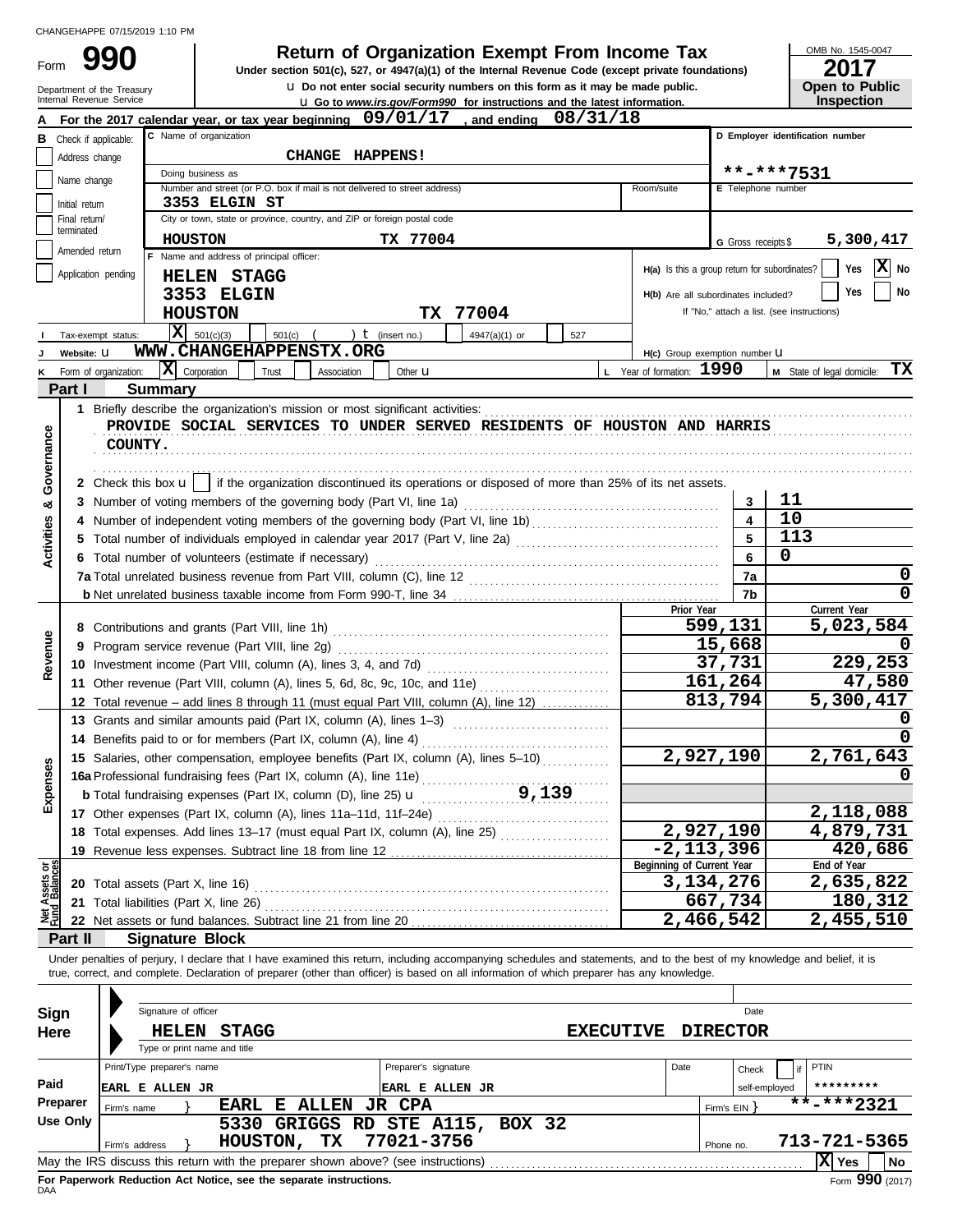| Part III     | Form 990 (2017) CHANGE HAPPENS!                      |                                                                                                                                     | **-***7531    | Page 2              |
|--------------|------------------------------------------------------|-------------------------------------------------------------------------------------------------------------------------------------|---------------|---------------------|
|              |                                                      | <b>Statement of Program Service Accomplishments</b><br>Check if Schedule O contains a response or note to any line in this Part III |               | 区                   |
|              | 1 Briefly describe the organization's mission:       |                                                                                                                                     |               |                     |
|              |                                                      | PROVIDE SOCIAL SERVICES TO UNDER SERVED RESIDENTS OF HOUSTON AND HARRIS                                                             |               |                     |
| COUNTY.      |                                                      |                                                                                                                                     |               |                     |
|              |                                                      |                                                                                                                                     |               |                     |
| $\mathbf{2}$ |                                                      | Did the organization undertake any significant program services during the year which were not listed on the                        |               |                     |
|              | prior Form 990 or 990-EZ?                            |                                                                                                                                     |               | Yes $ X $ No        |
|              | If "Yes," describe these new services on Schedule O. |                                                                                                                                     |               |                     |
|              |                                                      | Did the organization cease conducting, or make significant changes in how it conducts, any program                                  |               |                     |
| services?    |                                                      |                                                                                                                                     |               | Yes $ X $ No        |
|              | If "Yes," describe these changes on Schedule O.      | Describe the organization's program service accomplishments for each of its three largest program services, as measured by          |               |                     |
|              |                                                      | expenses. Section 501(c)(3) and 501(c)(4) organizations are required to report the amount of grants and allocations to others,      |               |                     |
|              |                                                      | the total expenses, and revenue, if any, for each program service reported.                                                         |               |                     |
|              |                                                      |                                                                                                                                     |               |                     |
| 4a (Code:    | ) (Expenses \$                                       | 2,311,737 including grants of \$                                                                                                    | ) (Revenue \$ |                     |
|              |                                                      | YOUTH PROGRAMS, SUBSTANCE ABUSE PREVENTION, COUNSELING AND ABSTINENCE                                                               |               |                     |
|              |                                                      | EDUCATION, MENTORING, SUPPORTIVE HOSING, AND CHILDREN'S HEALTH.                                                                     |               |                     |
|              |                                                      |                                                                                                                                     |               |                     |
|              |                                                      |                                                                                                                                     |               |                     |
|              |                                                      |                                                                                                                                     |               |                     |
|              |                                                      |                                                                                                                                     |               |                     |
|              |                                                      |                                                                                                                                     |               |                     |
|              |                                                      |                                                                                                                                     |               |                     |
|              |                                                      |                                                                                                                                     |               |                     |
|              |                                                      |                                                                                                                                     |               |                     |
|              |                                                      |                                                                                                                                     |               |                     |
|              |                                                      |                                                                                                                                     |               |                     |
| 4b (Code:    | ) (Expenses \$                                       | 1,789,997 including grants of \$                                                                                                    | ) (Revenue \$ |                     |
|              |                                                      | ADULT PROGRAMS, SUBSTANCE ABUSE COUNSELING, TREATMENT,                                                                              |               | HOUSING ASSISTANCE, |
|              |                                                      | HIV/AIDS ADULT EDUCATION, AND FOOD STAMPS.                                                                                          |               |                     |
|              |                                                      |                                                                                                                                     |               |                     |
|              |                                                      |                                                                                                                                     |               |                     |
|              |                                                      |                                                                                                                                     |               |                     |
|              |                                                      |                                                                                                                                     |               |                     |
|              |                                                      |                                                                                                                                     |               |                     |
|              |                                                      |                                                                                                                                     |               |                     |
|              |                                                      |                                                                                                                                     |               |                     |
|              |                                                      |                                                                                                                                     |               |                     |
|              |                                                      |                                                                                                                                     |               |                     |
|              | ) (Expenses \$                                       | including grants of \$                                                                                                              | ) (Revenue \$ |                     |
|              |                                                      |                                                                                                                                     |               |                     |
|              |                                                      |                                                                                                                                     |               |                     |
|              |                                                      |                                                                                                                                     |               |                     |
|              |                                                      |                                                                                                                                     |               |                     |
|              |                                                      |                                                                                                                                     |               |                     |
|              |                                                      |                                                                                                                                     |               |                     |
|              |                                                      |                                                                                                                                     |               |                     |
|              |                                                      |                                                                                                                                     |               |                     |
| 4c (Code:    |                                                      |                                                                                                                                     |               |                     |
|              |                                                      |                                                                                                                                     |               |                     |
|              |                                                      |                                                                                                                                     |               |                     |
|              | 4d Other program services (Describe in Schedule O.)  | including grants of \$                                                                                                              |               |                     |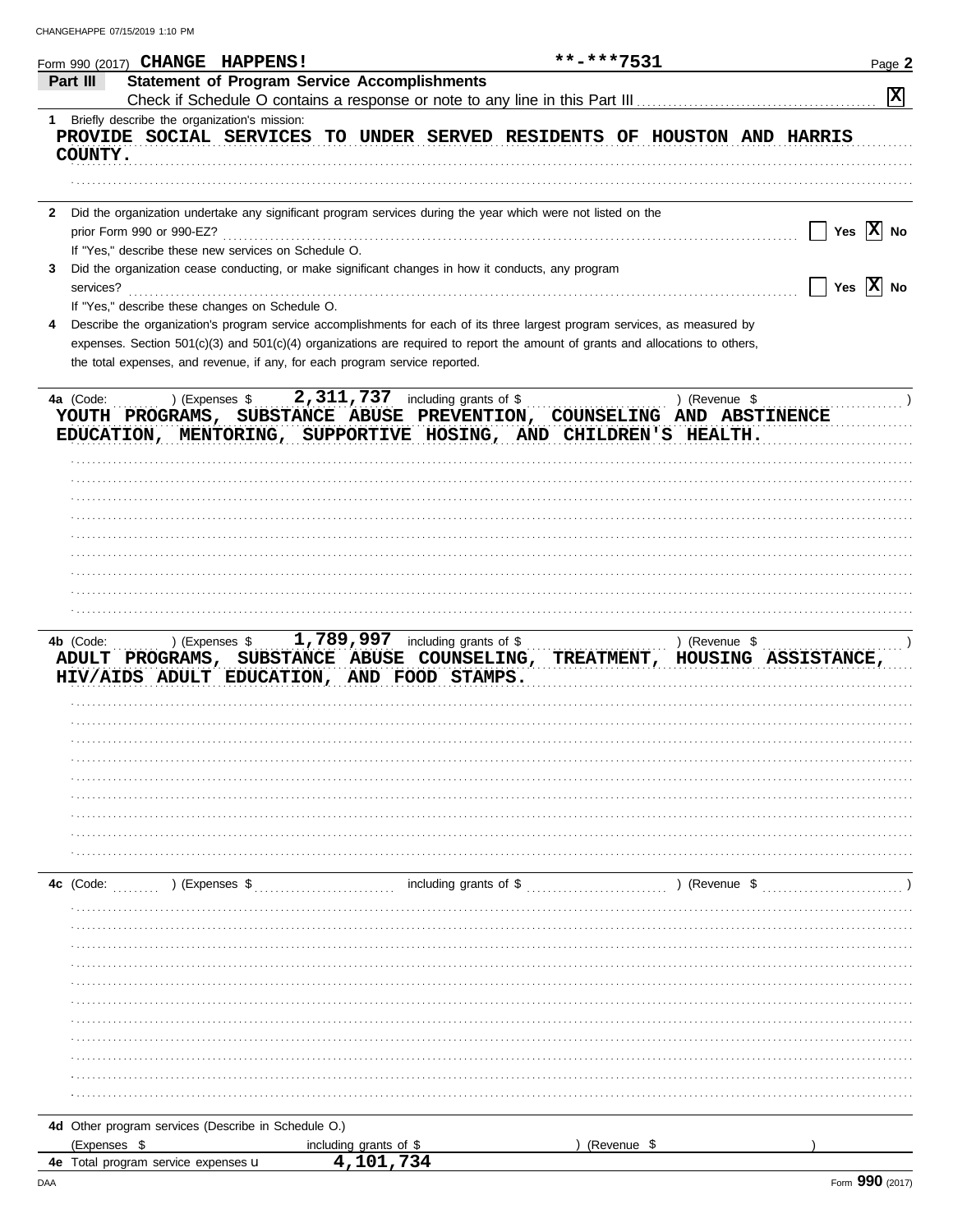|     | Form 990 (2017) CHANGE HAPPENS!                                                                                         | **-***7531 |                 |     | Page 3 |
|-----|-------------------------------------------------------------------------------------------------------------------------|------------|-----------------|-----|--------|
|     | Part IV<br><b>Checklist of Required Schedules</b>                                                                       |            |                 |     |        |
|     |                                                                                                                         |            |                 | Yes | No     |
| 1.  | Is the organization described in section $501(c)(3)$ or $4947(a)(1)$ (other than a private foundation)? If "Yes,"       |            |                 |     |        |
|     | complete Schedule A                                                                                                     |            | 1               | X   |        |
| 2   |                                                                                                                         |            | 2               |     | X      |
| 3   | Did the organization engage in direct or indirect political campaign activities on behalf of or in opposition to        |            |                 |     |        |
|     | candidates for public office? If "Yes," complete Schedule C, Part I                                                     |            | 3               |     | x      |
| 4   | Section 501(c)(3) organizations. Did the organization engage in lobbying activities, or have a section 501(h)           |            |                 |     |        |
|     | election in effect during the tax year? If "Yes," complete Schedule C, Part II                                          |            | 4               |     | x      |
| 5   | Is the organization a section $501(c)(4)$ , $501(c)(5)$ , or $501(c)(6)$ organization that receives membership dues,    |            |                 |     |        |
|     | assessments, or similar amounts as defined in Revenue Procedure 98-19? If "Yes," complete Schedule C,                   |            |                 |     |        |
|     | Part III                                                                                                                |            | 5               |     | X      |
| 6   | Did the organization maintain any donor advised funds or any similar funds or accounts for which donors                 |            |                 |     |        |
|     | have the right to provide advice on the distribution or investment of amounts in such funds or accounts? If             |            |                 |     |        |
|     | "Yes," complete Schedule D, Part I                                                                                      |            | 6               |     | x      |
| 7   | Did the organization receive or hold a conservation easement, including easements to preserve open space,               |            |                 |     |        |
|     | the environment, historic land areas, or historic structures? If "Yes," complete Schedule D, Part II                    |            | 7               |     | X      |
| 8   | Did the organization maintain collections of works of art, historical treasures, or other similar assets? If "Yes,"     |            |                 |     |        |
|     | complete Schedule D, Part III                                                                                           |            | 8               |     | X      |
| 9   | Did the organization report an amount in Part X, line 21, for escrow or custodial account liability, serve as a         |            |                 |     |        |
|     | custodian for amounts not listed in Part X; or provide credit counseling, debt management, credit repair, or            |            |                 |     |        |
|     | debt negotiation services? If "Yes," complete Schedule D, Part IV                                                       |            | 9               |     | x      |
| 10  | Did the organization, directly or through a related organization, hold assets in temporarily restricted                 |            |                 |     |        |
|     | endowments, permanent endowments, or quasi-endowments? If "Yes," complete Schedule D, Part V                            |            | 10              |     | x      |
| 11  | If the organization's answer to any of the following questions is "Yes," then complete Schedule D, Parts VI,            |            |                 |     |        |
|     | VII, VIII, IX, or X as applicable.                                                                                      |            |                 |     |        |
| а   | Did the organization report an amount for land, buildings, and equipment in Part X, line 10? If "Yes,"                  |            |                 |     |        |
|     | complete Schedule D, Part VI                                                                                            |            | 11a             | x   |        |
| b   | Did the organization report an amount for investments-other securities in Part X, line 12 that is 5% or more            |            |                 |     |        |
|     | of its total assets reported in Part X, line 16? If "Yes," complete Schedule D, Part VII                                |            | 11b             | X   |        |
|     | Did the organization report an amount for investments—program related in Part X, line 13 that is 5% or more             |            |                 |     |        |
|     |                                                                                                                         |            | 11c             |     | x      |
| d   | Did the organization report an amount for other assets in Part X, line 15 that is 5% or more of its total assets        |            |                 |     |        |
|     | reported in Part X, line 16? If "Yes," complete Schedule D, Part IX                                                     |            | 11d             |     | x      |
|     | Did the organization report an amount for other liabilities in Part X, line 25? If "Yes," complete Schedule D, Part X   |            | 11e             | X   |        |
|     | Did the organization's separate or consolidated financial statements for the tax year include a footnote that addresses |            |                 |     |        |
|     | the organization's liability for uncertain tax positions under FIN 48 (ASC 740)? If "Yes," complete Schedule D, Part X  | .          | 11f             |     | x      |
| 12a | Did the organization obtain separate, independent audited financial statements for the tax year? If "Yes," complete     |            |                 |     |        |
|     |                                                                                                                         |            | 12a             | X   |        |
| b   | Was the organization included in consolidated, independent audited financial statements for the tax year? If            |            |                 |     |        |
|     | "Yes," and if the organization answered "No" to line 12a, then completing Schedule D, Parts XI and XII is optional      |            | 12 <sub>b</sub> | X   |        |
| 13  |                                                                                                                         |            | 13              |     | X      |
| 14a |                                                                                                                         |            | 14a             |     | X      |
| b   | Did the organization have aggregate revenues or expenses of more than \$10,000 from grantmaking,                        |            |                 |     |        |
|     | fundraising, business, investment, and program service activities outside the United States, or aggregate               |            |                 |     |        |
|     |                                                                                                                         |            | 14b             |     | X      |
| 15  | Did the organization report on Part IX, column (A), line 3, more than \$5,000 of grants or other assistance to or       |            |                 |     |        |
|     |                                                                                                                         |            | 15              |     | x      |
| 16  | Did the organization report on Part IX, column (A), line 3, more than \$5,000 of aggregate grants or other              |            |                 |     |        |
|     |                                                                                                                         |            | 16              |     | X      |
| 17  | Did the organization report a total of more than \$15,000 of expenses for professional fundraising services on          |            |                 |     |        |
|     |                                                                                                                         |            | 17              |     | X      |
| 18  | Did the organization report more than \$15,000 total of fundraising event gross income and contributions on             |            |                 |     |        |
|     | Part VIII, lines 1c and 8a? If "Yes," complete Schedule G, Part II                                                      |            | 18              |     | X      |
| 19  | Did the organization report more than \$15,000 of gross income from gaming activities on Part VIII, line 9a?            |            |                 |     |        |
|     |                                                                                                                         |            | 19              |     | x      |

Form **990** (2017)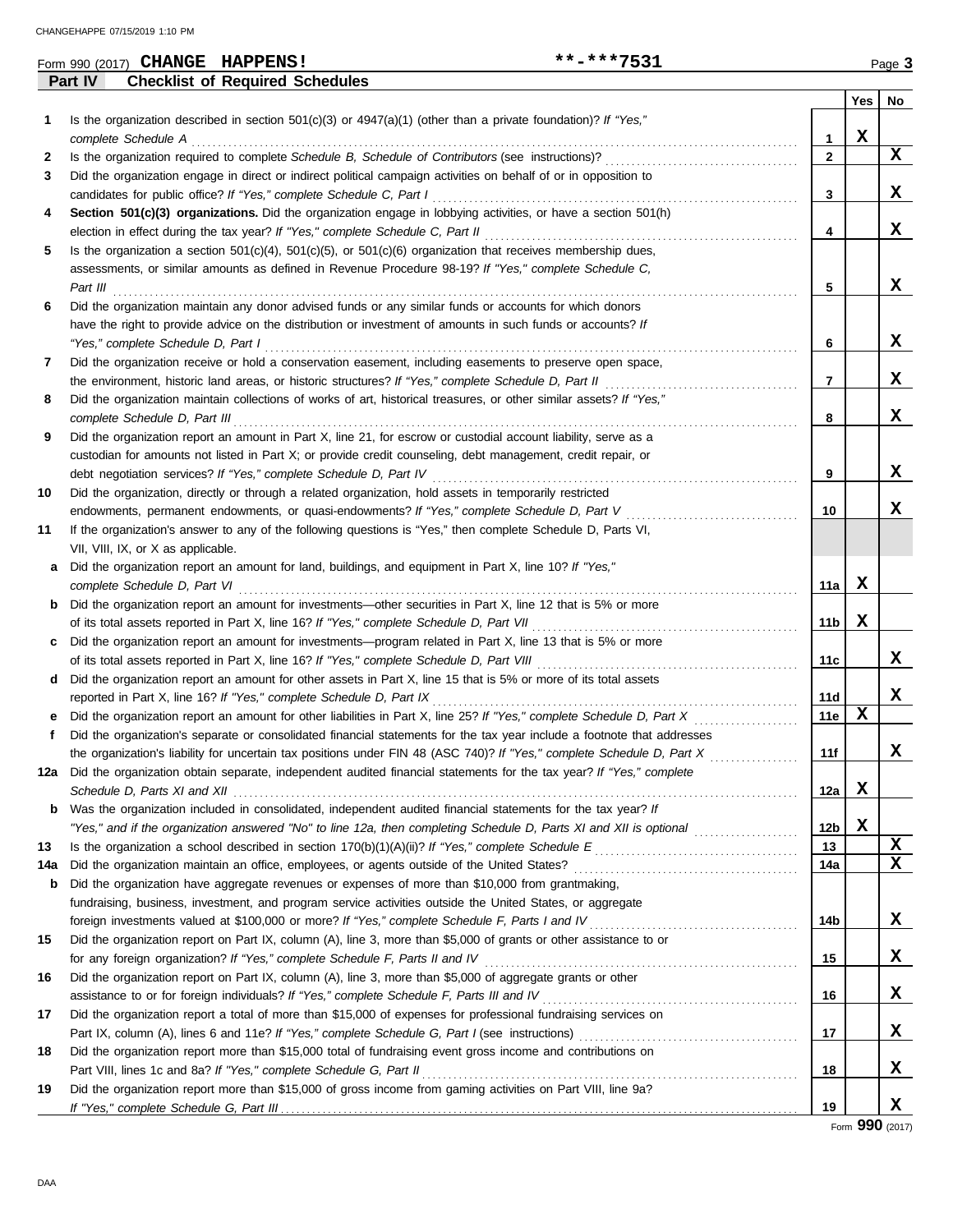|     | **-***7531<br>Form 990 (2017) CHANGE HAPPENS!                                                                         |                 |             | Page 4 |
|-----|-----------------------------------------------------------------------------------------------------------------------|-----------------|-------------|--------|
|     | <b>Checklist of Required Schedules (continued)</b><br>Part IV                                                         |                 |             |        |
|     |                                                                                                                       |                 | Yes         | No     |
| 20a | Did the organization operate one or more hospital facilities? If "Yes," complete Schedule H                           | 20a             |             | x      |
| b   | If "Yes" to line 20a, did the organization attach a copy of its audited financial statements to this return?          | 20 <sub>b</sub> |             |        |
| 21  | Did the organization report more than \$5,000 of grants or other assistance to any domestic organization or           |                 |             |        |
|     | domestic government on Part IX, column (A), line 1? If "Yes," complete Schedule I, Parts I and II                     | 21              |             | x      |
| 22  | Did the organization report more than \$5,000 of grants or other assistance to or for domestic individuals on         |                 |             |        |
|     | Part IX, column (A), line 2? If "Yes," complete Schedule I, Parts I and III                                           | 22              |             | x      |
| 23  | Did the organization answer "Yes" to Part VII, Section A, line 3, 4, or 5 about compensation of the                   |                 |             |        |
|     | organization's current and former officers, directors, trustees, key employees, and highest compensated               |                 |             |        |
|     | employees? If "Yes," complete Schedule J                                                                              | 23              | х           |        |
|     | 24a Did the organization have a tax-exempt bond issue with an outstanding principal amount of more than               |                 |             |        |
|     | \$100,000 as of the last day of the year, that was issued after December 31, 2002? If "Yes," answer lines 24b         |                 |             |        |
|     | through 24d and complete Schedule K. If "No," go to line 25a                                                          | 24a             |             | X      |
| b   | Did the organization invest any proceeds of tax-exempt bonds beyond a temporary period exception?                     | 24b             |             |        |
| c   | Did the organization maintain an escrow account other than a refunding escrow at any time during the year             |                 |             |        |
|     | to defease any tax-exempt bonds?                                                                                      | 24c             |             |        |
| d   | Did the organization act as an "on behalf of" issuer for bonds outstanding at any time during the year?               | 24d             |             |        |
| 25а | Section 501(c)(3), 501(c)(4), and 501(c)(29) organizations. Did the organization engage in an excess benefit          |                 |             |        |
|     |                                                                                                                       | 25a             |             | x      |
|     | transaction with a disqualified person during the year? If "Yes," complete Schedule L, Part I                         |                 |             |        |
| b   | Is the organization aware that it engaged in an excess benefit transaction with a disqualified person in a prior      |                 |             |        |
|     | year, and that the transaction has not been reported on any of the organization's prior Forms 990 or 990-EZ?          |                 |             |        |
|     | If "Yes," complete Schedule L, Part I                                                                                 | 25 <sub>b</sub> |             | X      |
| 26  | Did the organization report any amount on Part X, line 5, 6, or 22 for receivables from or payables to any            |                 |             |        |
|     | current or former officers, directors, trustees, key employees, highest compensated employees, or                     |                 |             |        |
|     | disqualified persons? If "Yes," complete Schedule L, Part II                                                          | 26              |             | X      |
| 27  | Did the organization provide a grant or other assistance to an officer, director, trustee, key employee,              |                 |             |        |
|     | substantial contributor or employee thereof, a grant selection committee member, or to a 35% controlled               |                 |             |        |
|     | entity or family member of any of these persons? If "Yes," complete Schedule L, Part III                              | 27              |             | x      |
| 28  | Was the organization a party to a business transaction with one of the following parties (see Schedule L,             |                 |             |        |
|     | Part IV instructions for applicable filing thresholds, conditions, and exceptions):                                   |                 |             |        |
| а   | A current or former officer, director, trustee, or key employee? If "Yes," complete Schedule L, Part IV               | 28a             |             | X      |
| b   | A family member of a current or former officer, director, trustee, or key employee? If "Yes," complete                |                 |             |        |
|     | Schedule L, Part IV                                                                                                   | 28b             | X           |        |
| c   | An entity of which a current or former officer, director, trustee, or key employee (or a family member thereof)       |                 |             |        |
|     | was an officer, director, trustee, or direct or indirect owner? If "Yes," complete Schedule L, Part IV                | 28c             | X           |        |
|     | Did the organization receive more than \$25,000 in non-cash contributions? If "Yes," complete Schedule M              | 29              | $\mathbf x$ |        |
| 30  | Did the organization receive contributions of art, historical treasures, or other similar assets, or qualified        |                 |             |        |
|     | conservation contributions? If "Yes," complete Schedule M                                                             | 30              |             | x      |
| 31  | Did the organization liquidate, terminate, or dissolve and cease operations? If "Yes," complete Schedule N,           |                 |             |        |
|     | Part I                                                                                                                | 31              |             | x      |
| 32  | Did the organization sell, exchange, dispose of, or transfer more than 25% of its net assets? If "Yes,"               |                 |             |        |
|     | complete Schedule N, Part II                                                                                          | 32              |             | X      |
| 33  | Did the organization own 100% of an entity disregarded as separate from the organization under Regulations            |                 |             |        |
|     |                                                                                                                       | 33              |             | X      |
| 34  | Was the organization related to any tax-exempt or taxable entity? If "Yes," complete Schedule R, Part II, III,        |                 |             |        |
|     | or IV, and Part V, line 1                                                                                             | 34              |             | X      |
| 35a |                                                                                                                       | 35a             |             | X      |
| b   | If "Yes" to line 35a, did the organization receive any payment from or engage in any transaction with a               |                 |             |        |
|     | controlled entity within the meaning of section 512(b)(13)? If "Yes," complete Schedule R, Part V, line 2             | 35b             |             |        |
| 36  | Section 501(c)(3) organizations. Did the organization make any transfers to an exempt non-charitable                  |                 |             |        |
|     | related organization? If "Yes," complete Schedule R, Part V, line 2                                                   | 36              |             | x      |
| 37  | Did the organization conduct more than 5% of its activities through an entity that is not a related organization      |                 |             |        |
|     |                                                                                                                       |                 |             |        |
|     | and that is treated as a partnership for federal income tax purposes? If "Yes," complete Schedule R,                  |                 |             | X      |
|     | Part VI<br>Did the organization complete Schedule O and provide explanations in Schedule O for Part VI, lines 11b and | 37              |             |        |
| 38  |                                                                                                                       |                 |             |        |
|     | 19? Note. All Form 990 filers are required to complete Schedule O.                                                    | 38              | X           |        |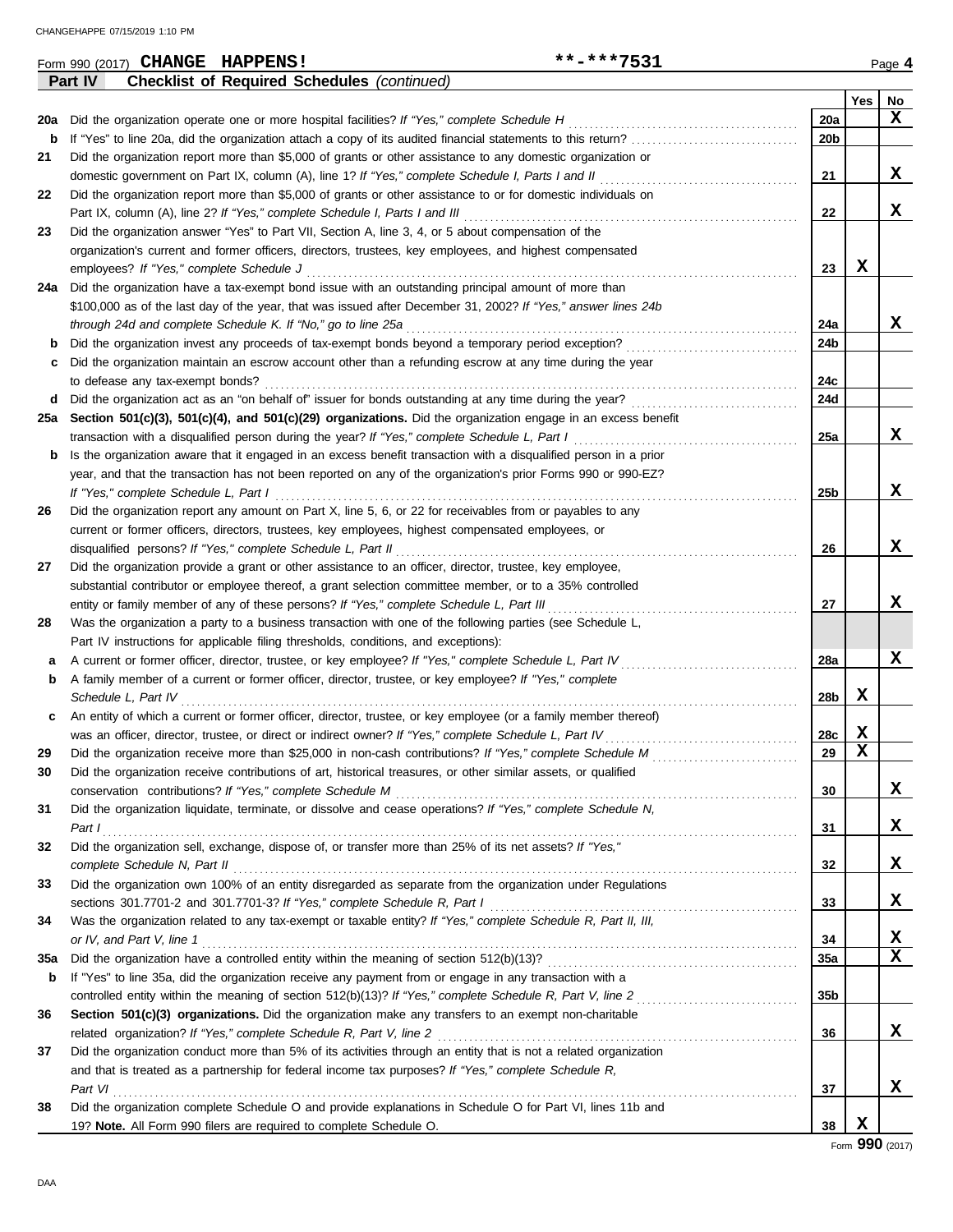|        | Form 990 (2017) CHANGE HAPPENS!                                                                                                    | **-***7531 |                 |             |                |             | Page 5 |
|--------|------------------------------------------------------------------------------------------------------------------------------------|------------|-----------------|-------------|----------------|-------------|--------|
|        | Statements Regarding Other IRS Filings and Tax Compliance<br>Part V                                                                |            |                 |             |                |             |        |
|        | Check if Schedule O contains a response or note to any line in this Part V                                                         |            |                 |             |                | Yes         |        |
| 1а     | Enter the number reported in Box 3 of Form 1096. Enter -0- if not applicable                                                       |            | 1a              | 35          |                |             | No     |
| b      | Enter the number of Forms W-2G included in line 1a. Enter -0- if not applicable                                                    |            | 1 <sub>b</sub>  | $\mathbf 0$ |                |             |        |
| c      | Did the organization comply with backup withholding rules for reportable payments to vendors and                                   |            |                 |             |                |             |        |
|        | reportable gaming (gambling) winnings to prize winners?                                                                            |            |                 |             | 1c             | $\mathbf x$ |        |
| 2a     | Enter the number of employees reported on Form W-3, Transmittal of Wage and Tax                                                    |            |                 |             |                |             |        |
|        | Statements, filed for the calendar year ending with or within the year covered by this return                                      |            | 2a              | 113         |                |             |        |
| b      | If at least one is reported on line 2a, did the organization file all required federal employment tax returns?                     |            |                 |             | 2b             |             | X      |
|        | Note. If the sum of lines 1a and 2a is greater than 250, you may be required to e-file (see instructions)                          |            |                 |             |                |             |        |
| За     | Did the organization have unrelated business gross income of \$1,000 or more during the year?                                      |            |                 |             | 3a             |             | x      |
| b      |                                                                                                                                    |            |                 |             | 3b             |             |        |
| 4a     | At any time during the calendar year, did the organization have an interest in, or a signature or other authority                  |            |                 |             |                |             |        |
|        | over, a financial account in a foreign country (such as a bank account, securities account, or other financial                     |            |                 |             |                |             |        |
|        | account)?                                                                                                                          |            |                 |             | 4a             |             | x      |
| b      |                                                                                                                                    |            |                 |             |                |             |        |
|        | See instructions for filing requirements for FinCEN Form 114, Report of Foreign Bank and Financial Accounts                        |            |                 |             |                |             |        |
|        | (FBAR).                                                                                                                            |            |                 |             |                |             |        |
| 5a     | Was the organization a party to a prohibited tax shelter transaction at any time during the tax year?                              |            |                 |             | 5a             |             | X      |
| b      |                                                                                                                                    |            |                 |             | 5 <sub>b</sub> |             | X      |
| c      | If "Yes" to line 5a or 5b, did the organization file Form 8886-T?                                                                  |            |                 |             | 5с             |             |        |
| 6а     | Does the organization have annual gross receipts that are normally greater than \$100,000, and did the                             |            |                 |             |                |             |        |
|        | organization solicit any contributions that were not tax deductible as charitable contributions?                                   |            |                 |             | 6a             |             | X      |
| b      | If "Yes," did the organization include with every solicitation an express statement that such contributions or                     |            |                 |             |                |             |        |
|        | gifts were not tax deductible?                                                                                                     |            |                 |             | 6b             |             |        |
| 7      | Organizations that may receive deductible contributions under section 170(c).                                                      |            |                 |             |                |             |        |
| а      | Did the organization receive a payment in excess of \$75 made partly as a contribution and partly for goods                        |            |                 |             |                |             |        |
|        | and services provided to the payor?                                                                                                |            |                 |             | 7a             |             |        |
| b      |                                                                                                                                    |            |                 |             | 7b             |             |        |
| c      | Did the organization sell, exchange, or otherwise dispose of tangible personal property for which it was                           |            |                 |             |                |             |        |
|        |                                                                                                                                    |            | 7d              |             | 7с             |             |        |
| d<br>е |                                                                                                                                    |            |                 |             | 7e             |             |        |
|        | Did the organization, during the year, pay premiums, directly or indirectly, on a personal benefit contract?                       |            |                 |             | 7f             |             |        |
|        | If the organization received a contribution of qualified intellectual property, did the organization file Form 8899 as required?   |            |                 |             | 7g             |             |        |
|        | If the organization received a contribution of cars, boats, airplanes, or other vehicles, did the organization file a Form 1098-C? |            |                 |             | 7h             |             |        |
| 8      | Sponsoring organizations maintaining donor advised funds. Did a donor advised fund maintained by the                               |            |                 |             |                |             |        |
|        |                                                                                                                                    |            |                 |             | 8              |             |        |
| 9      | Sponsoring organizations maintaining donor advised funds.                                                                          |            |                 |             |                |             |        |
| а      | Did the sponsoring organization make any taxable distributions under section 4966?                                                 |            |                 |             | 9а             |             |        |
| b      |                                                                                                                                    |            |                 |             | 9b             |             |        |
| 10     | Section 501(c)(7) organizations. Enter:                                                                                            |            |                 |             |                |             |        |
| а      |                                                                                                                                    |            | 10a             |             |                |             |        |
| b      | Gross receipts, included on Form 990, Part VIII, line 12, for public use of club facilities                                        |            | 10 <sub>b</sub> |             |                |             |        |
| 11     | Section 501(c)(12) organizations. Enter:                                                                                           |            |                 |             |                |             |        |
| а      |                                                                                                                                    |            | 11a             |             |                |             |        |
| b      | Gross income from other sources (Do not net amounts due or paid to other sources                                                   |            |                 |             |                |             |        |
|        |                                                                                                                                    |            | 11 <sub>b</sub> |             |                |             |        |
| 12a    | Section 4947(a)(1) non-exempt charitable trusts. Is the organization filing Form 990 in lieu of Form 1041?                         |            |                 |             | 12a            |             |        |
| b      | If "Yes," enter the amount of tax-exempt interest received or accrued during the year                                              |            | 12b             |             |                |             |        |
| 13     | Section 501(c)(29) qualified nonprofit health insurance issuers.                                                                   |            |                 |             |                |             |        |
| а      | Is the organization licensed to issue qualified health plans in more than one state?                                               |            |                 |             | 13a            |             |        |
|        | Note. See the instructions for additional information the organization must report on Schedule O.                                  |            |                 |             |                |             |        |
| b      | Enter the amount of reserves the organization is required to maintain by the states in which                                       |            |                 |             |                |             |        |
|        |                                                                                                                                    |            | 13 <sub>b</sub> |             |                |             |        |
| c      | Enter the amount of reserves on hand                                                                                               |            | 13 <sub>c</sub> |             |                |             |        |
| 14a    | Did the organization receive any payments for indoor tanning services during the tax year?                                         |            |                 |             | 14a            |             | x      |
| b      |                                                                                                                                    |            |                 |             | 14b            |             |        |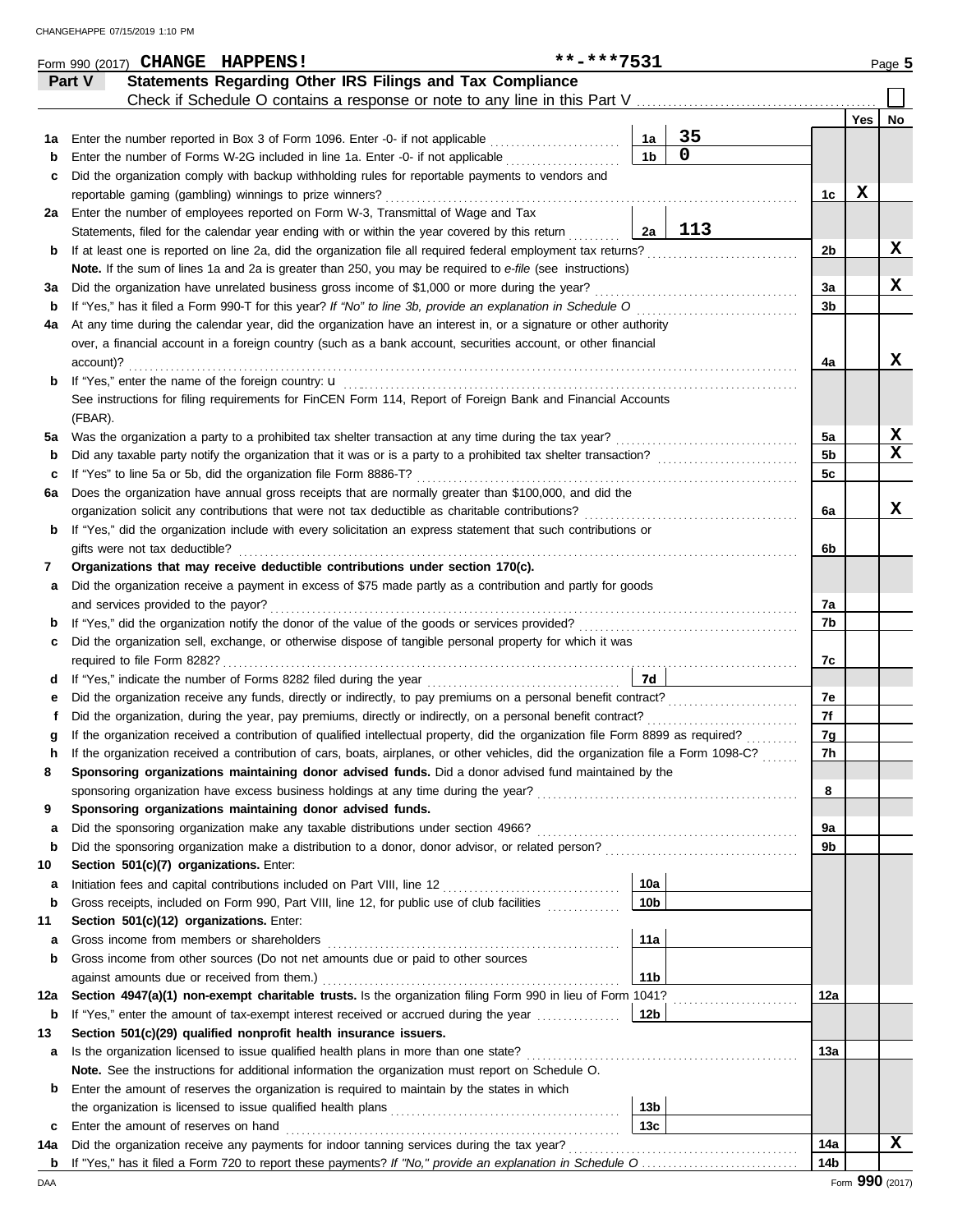|     | **-***7531<br>Form 990 (2017) CHANGE HAPPENS!                                                                                       |    |    |              |            | Page 6         |
|-----|-------------------------------------------------------------------------------------------------------------------------------------|----|----|--------------|------------|----------------|
|     | Governance, Management, and Disclosure For each "Yes" response to lines 2 through 7b below, and for a "No"<br><b>Part VI</b>        |    |    |              |            |                |
|     | response to line 8a, 8b, or 10b below, describe the circumstances, processes, or changes in Schedule O. See instructions.           |    |    |              |            |                |
|     |                                                                                                                                     |    |    |              |            | $ \mathbf{x} $ |
|     | Section A. Governing Body and Management                                                                                            |    |    |              |            |                |
|     |                                                                                                                                     |    |    |              | <b>Yes</b> | No             |
| 1а  | Enter the number of voting members of the governing body at the end of the tax year                                                 | 1a | 11 |              |            |                |
|     | If there are material differences in voting rights among members of the governing body, or                                          |    |    |              |            |                |
|     | if the governing body delegated broad authority to an executive committee or similar                                                |    |    |              |            |                |
|     | committee, explain in Schedule O.                                                                                                   |    |    |              |            |                |
| b   | Enter the number of voting members included in line 1a, above, who are independent                                                  | 1b | 10 |              |            |                |
| 2   | Did any officer, director, trustee, or key employee have a family relationship or a business relationship with                      |    |    |              |            |                |
|     | any other officer, director, trustee, or key employee?                                                                              |    |    | 2            |            | x              |
| 3   | Did the organization delegate control over management duties customarily performed by or under the direct                           |    |    |              |            |                |
|     | supervision of officers, directors, or trustees, or key employees to a management company or other person?                          |    |    | 3            |            | x              |
| 4   |                                                                                                                                     |    |    | 4            |            | $\mathbf x$    |
| 5   |                                                                                                                                     |    |    | 5            |            | X              |
| 6   | Did the organization have members or stockholders?                                                                                  |    |    | 6            |            | x              |
| 7a  | Did the organization have members, stockholders, or other persons who had the power to elect or appoint                             |    |    |              |            |                |
|     | one or more members of the governing body?                                                                                          |    |    | 7a           |            | x              |
| b   | Are any governance decisions of the organization reserved to (or subject to approval by) members,                                   |    |    |              |            |                |
|     | stockholders, or persons other than the governing body?                                                                             |    |    | 7b           |            | x              |
| 8   | Did the organization contemporaneously document the meetings held or written actions undertaken during the year by the following:   |    |    |              |            |                |
| а   | The governing body?                                                                                                                 |    |    | 8a           | X          |                |
| b   | Each committee with authority to act on behalf of the governing body?                                                               |    |    | 8b           | x          |                |
| 9   | Is there any officer, director, trustee, or key employee listed in Part VII, Section A, who cannot be reached at                    |    |    |              |            |                |
|     |                                                                                                                                     |    |    | 9            |            | x              |
|     | Section B. Policies (This Section B requests information about policies not required by the Internal Revenue Code.)                 |    |    |              |            |                |
|     |                                                                                                                                     |    |    |              | Yes        | No             |
| 10a | Did the organization have local chapters, branches, or affiliates?                                                                  |    |    | 10a          |            | x              |
| b   | If "Yes," did the organization have written policies and procedures governing the activities of such chapters,                      |    |    |              |            |                |
|     |                                                                                                                                     |    |    | 10b          |            |                |
| 11a | Has the organization provided a complete copy of this Form 990 to all members of its governing body before filing the form?         |    |    | 11a          | x          |                |
| b   | Describe in Schedule O the process, if any, used by the organization to review this Form 990.                                       |    |    |              |            |                |
| 12a | Did the organization have a written conflict of interest policy? If "No," go to line 13                                             |    |    | 12a          | X          |                |
| b   | Were officers, directors, or trustees, and key employees required to disclose annually interests that could give rise to conflicts? |    |    | 12b          | x          |                |
| c   | Did the organization regularly and consistently monitor and enforce compliance with the policy? If "Yes,"                           |    |    |              |            |                |
|     | describe in Schedule O how this was done                                                                                            |    |    | 12c          |            | X              |
| 13  | Did the organization have a written whistleblower policy?                                                                           |    |    | 13           | x          |                |
| 14  | Did the organization have a written document retention and destruction policy?                                                      |    |    | 14           |            | x              |
| 15  | Did the process for determining compensation of the following persons include a review and approval by                              |    |    |              |            |                |
|     | independent persons, comparability data, and contemporaneous substantiation of the deliberation and decision?                       |    |    |              |            |                |
| а   |                                                                                                                                     |    |    | 15a          | X          |                |
| b   | Other officers or key employees of the organization                                                                                 |    |    | 15b          |            | x              |
|     | If "Yes" to line 15a or 15b, describe the process in Schedule O (see instructions).                                                 |    |    |              |            |                |
| 16a | Did the organization invest in, contribute assets to, or participate in a joint venture or similar arrangement                      |    |    |              |            |                |
|     | with a taxable entity during the year?                                                                                              |    |    | 16a          |            | X              |
| b   | If "Yes," did the organization follow a written policy or procedure requiring the organization to evaluate its                      |    |    |              |            |                |
|     | participation in joint venture arrangements under applicable federal tax law, and take steps to safeguard the                       |    |    |              |            |                |
|     |                                                                                                                                     |    |    | 16b          |            |                |
|     | <b>Section C. Disclosure</b>                                                                                                        |    |    |              |            |                |
| 17  | <b>NONE</b><br>List the states with which a copy of this Form 990 is required to be filed $\mathbf u$                               |    |    |              |            |                |
| 18  | Section 6104 requires an organization to make its Forms 1023 (or 1024 if applicable), 990, and 990-T (Section 501(c)(3)s only)      |    |    |              |            |                |
|     | available for public inspection. Indicate how you made these available. Check all that apply.                                       |    |    |              |            |                |
|     | Another's website $ \mathbf{X} $ Upon request<br>Other (explain in Schedule O)<br>Own website<br>$\mathbf{1}$                       |    |    |              |            |                |
| 19  | Describe in Schedule O whether (and if so, how) the organization made its governing documents, conflict of interest policy, and     |    |    |              |            |                |
|     | financial statements available to the public during the tax year.                                                                   |    |    |              |            |                |
| 20  | State the name, address, and telephone number of the person who possesses the organization's books and records: <b>u</b>            |    |    |              |            |                |
|     | 3353 ELGIN<br>ANN WILLIAMS                                                                                                          |    |    |              |            |                |
|     | TX 77004<br><b>HOUSTON</b>                                                                                                          |    |    | 713-374-1200 |            |                |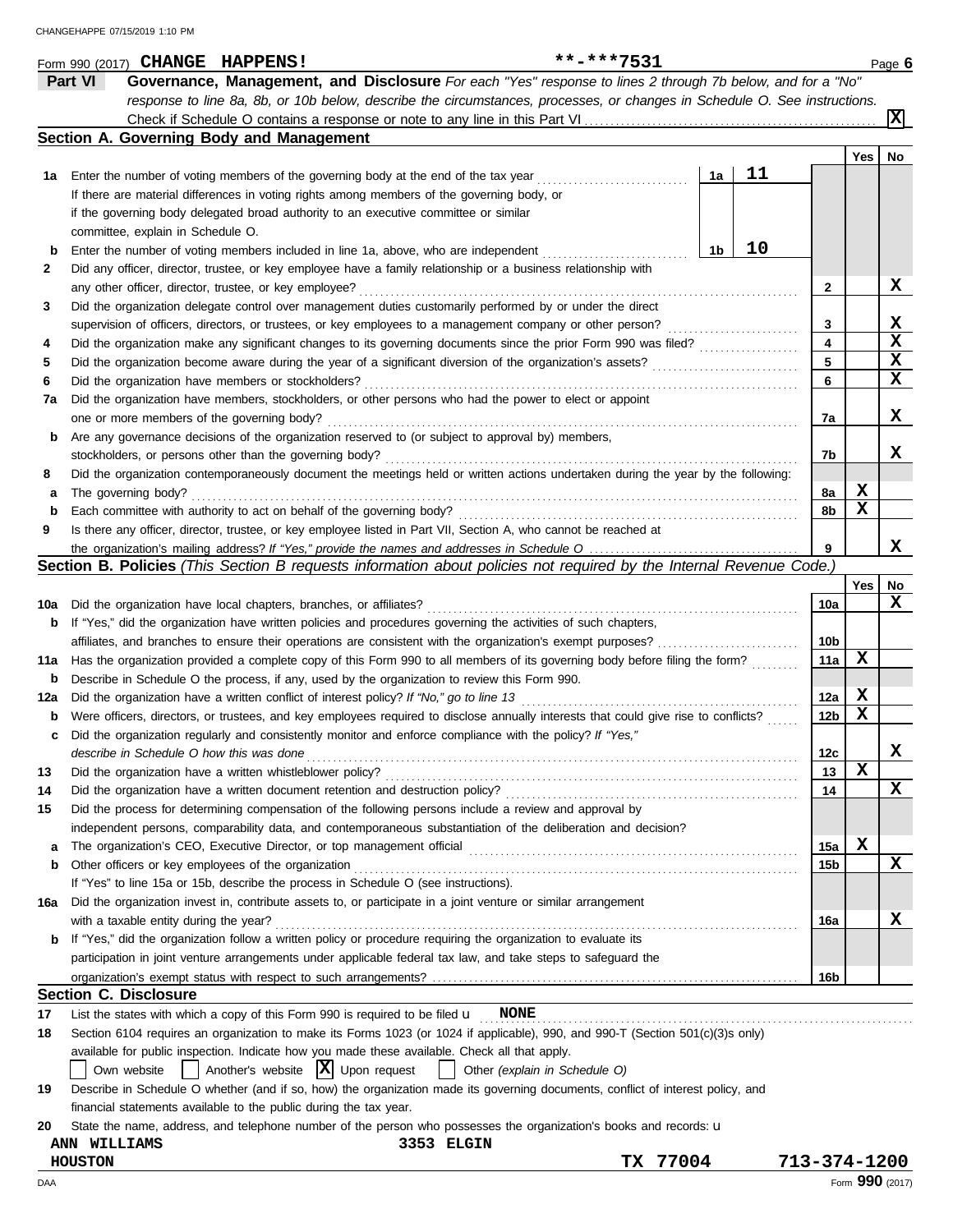| Form 990 (2017)                                                                                                                                                                                                                            | <b>HAPPENS!</b><br><b>CHANGE</b> | $***$ -***7531                                                                                                                                                                                                                                                     | Page 7 |  |  |  |
|--------------------------------------------------------------------------------------------------------------------------------------------------------------------------------------------------------------------------------------------|----------------------------------|--------------------------------------------------------------------------------------------------------------------------------------------------------------------------------------------------------------------------------------------------------------------|--------|--|--|--|
| Part VII                                                                                                                                                                                                                                   |                                  | Compensation of Officers, Directors, Trustees, Key Employees, Highest Compensated Employees, and                                                                                                                                                                   |        |  |  |  |
|                                                                                                                                                                                                                                            | <b>Independent Contractors</b>   |                                                                                                                                                                                                                                                                    |        |  |  |  |
|                                                                                                                                                                                                                                            |                                  | Check if Schedule O contains a response or note to any line in this Part VII                                                                                                                                                                                       |        |  |  |  |
| Section A.                                                                                                                                                                                                                                 |                                  | Officers, Directors, Trustees, Key Employees, and Highest Compensated Employees                                                                                                                                                                                    |        |  |  |  |
| organization's tax year.                                                                                                                                                                                                                   |                                  | 1a Complete this table for all persons required to be listed. Report compensation for the calendar year ending with or within the                                                                                                                                  |        |  |  |  |
| • List all of the organization's <b>current</b> officers, directors, trustees (whether individuals or organizations), regardless of amount of<br>compensation. Enter -0- in columns $(D)$ , $(E)$ , and $(F)$ if no compensation was paid. |                                  |                                                                                                                                                                                                                                                                    |        |  |  |  |
|                                                                                                                                                                                                                                            |                                  | • List all of the organization's current key employees, if any. See instructions for definition of "key employee."                                                                                                                                                 |        |  |  |  |
|                                                                                                                                                                                                                                            |                                  | • List the organization's five <b>current</b> highest compensated employees (other than an officer, director, trustee, or key employee)<br>who received reportable compensation (Rev 5 of Ferm W 2 and/or Rev 7 of Ferm 1000 MISC) of more than \$100,000 from the |        |  |  |  |

who received reportable compensation (Box 5 of Form W-2 and/or Box 7 of Form 1099-MISC) of more than \$100,000 from the organization and any related organizations.

List all of the organization's **former** officers, key employees, and highest compensated employees who received more than • List all of the organization's **former** officers, key employees, and highest compensate \$100,000 of reportable compensation from the organization and any related organizations.

■ List all of the organization's **former directors or trustees** that received, in the capacity as a former director or trustee of the<br>paization, more than \$10,000 of reportable compensation from the organization and any r organization, more than \$10,000 of reportable compensation from the organization and any related organizations. List persons in the following order: individual trustees or directors; institutional trustees; officers; key employees; highest

compensated employees; and former such persons.

Check this box if neither the organization nor any related organization compensated any current officer, director, or trustee. **X**

| (A)<br>Name and Title        | (B)<br>Average<br>hours per<br>week<br>(list any               |                                   |                          |             | (C)<br>Position | (do not check more than one<br>box, unless person is both an<br>officer and a director/trustee) |        | (D)<br>Reportable<br>compensation<br>from<br>the<br>organization | (E)<br>Reportable<br>compensation from<br>related<br>organizations<br>(W-2/1099-MISC) | (F)<br>Estimated<br>amount of<br>other<br>compensation<br>from the |
|------------------------------|----------------------------------------------------------------|-----------------------------------|--------------------------|-------------|-----------------|-------------------------------------------------------------------------------------------------|--------|------------------------------------------------------------------|---------------------------------------------------------------------------------------|--------------------------------------------------------------------|
|                              | hours for<br>related<br>organizations<br>below dotted<br>line) | Individual trustee<br>or director | Institutional<br>trustee | Officer     | Key employee    | Highest compensated<br>employee                                                                 | Former | (W-2/1099-MISC)                                                  |                                                                                       | organization<br>and related<br>organizations                       |
| (1) CURTIS FLOWERS           |                                                                |                                   |                          |             |                 |                                                                                                 |        |                                                                  |                                                                                       |                                                                    |
|                              | 2.50                                                           |                                   |                          |             |                 |                                                                                                 |        |                                                                  |                                                                                       |                                                                    |
| <b>PRESIDENT</b>             | 0.00                                                           | X                                 |                          | X           |                 |                                                                                                 |        | 0                                                                | 0                                                                                     | 0                                                                  |
| (2) JENE GUESS CASH          |                                                                |                                   |                          |             |                 |                                                                                                 |        |                                                                  |                                                                                       |                                                                    |
|                              | 0.50                                                           |                                   |                          |             |                 |                                                                                                 |        |                                                                  |                                                                                       |                                                                    |
| VICE PRESEDENT               | 0.00                                                           | $\mathbf x$                       |                          | $\mathbf x$ |                 |                                                                                                 |        | 0                                                                | 0                                                                                     | 0                                                                  |
| (3) VANESSA REED             |                                                                |                                   |                          |             |                 |                                                                                                 |        |                                                                  |                                                                                       |                                                                    |
|                              | 1.00                                                           |                                   |                          |             |                 |                                                                                                 |        |                                                                  |                                                                                       |                                                                    |
| <b>BOARD MEMBER</b>          | 0.00                                                           | $\mathbf x$                       |                          |             |                 |                                                                                                 |        | 0                                                                | 0                                                                                     | 0                                                                  |
| (4) ROBBYN JOHNSON           |                                                                |                                   |                          |             |                 |                                                                                                 |        |                                                                  |                                                                                       |                                                                    |
|                              | 1.00                                                           |                                   |                          |             |                 |                                                                                                 |        |                                                                  |                                                                                       |                                                                    |
| <b>BOARD MEMBER</b>          | 0.00                                                           | $\mathbf x$                       |                          |             |                 |                                                                                                 |        | 0                                                                | 0                                                                                     | $\mathbf 0$                                                        |
| (5) CARL TOWNSEND KIDD       |                                                                |                                   |                          |             |                 |                                                                                                 |        |                                                                  |                                                                                       |                                                                    |
|                              | 0.50                                                           |                                   |                          |             |                 |                                                                                                 |        |                                                                  |                                                                                       |                                                                    |
| <b>BOARD MEMBER</b>          | 0.00                                                           | X                                 |                          |             |                 |                                                                                                 |        | 0                                                                | 0                                                                                     | $\mathbf 0$                                                        |
| (6) MARIAN CABANILLAS        |                                                                |                                   |                          |             |                 |                                                                                                 |        |                                                                  |                                                                                       |                                                                    |
|                              | 0.50                                                           |                                   |                          |             |                 |                                                                                                 |        |                                                                  |                                                                                       |                                                                    |
| <b>BOARD MEMBER</b>          | 0.00                                                           | $\mathbf x$                       |                          |             |                 |                                                                                                 |        | 0                                                                | 0                                                                                     | 0                                                                  |
| (7) CYNTHIA FARRELL          | <b>SAMPLE</b>                                                  |                                   |                          |             |                 |                                                                                                 |        |                                                                  |                                                                                       |                                                                    |
|                              | 0.50                                                           |                                   |                          |             |                 |                                                                                                 |        |                                                                  |                                                                                       |                                                                    |
| <b>BOARD MEMBER</b>          | 0.00                                                           | $\mathbf x$                       |                          |             |                 |                                                                                                 |        | 0                                                                | 0                                                                                     | 0                                                                  |
| (8) REVA WITHERSPOON         |                                                                |                                   |                          |             |                 |                                                                                                 |        |                                                                  |                                                                                       |                                                                    |
|                              | 0.50                                                           |                                   |                          |             |                 |                                                                                                 |        |                                                                  |                                                                                       |                                                                    |
| <b>BOARD MEMBER</b>          | 0.00                                                           | $\mathbf x$                       |                          |             |                 |                                                                                                 |        | 0                                                                | 0                                                                                     | $\mathbf 0$                                                        |
| $(9)$ LESLIE<br><b>SMITH</b> |                                                                |                                   |                          |             |                 |                                                                                                 |        |                                                                  |                                                                                       |                                                                    |
|                              | 40.00                                                          |                                   |                          |             |                 |                                                                                                 |        |                                                                  |                                                                                       |                                                                    |
| FORMER EXECUTIVE DIR         | 20.00                                                          |                                   |                          |             |                 |                                                                                                 | X      | 146,662                                                          | 37,172                                                                                | 7,875                                                              |
| (10) HELEN STAGG             |                                                                |                                   |                          |             |                 |                                                                                                 |        |                                                                  |                                                                                       |                                                                    |
|                              | 44.00                                                          |                                   |                          |             |                 |                                                                                                 |        |                                                                  |                                                                                       |                                                                    |
| EXECUTIVE DIRECTOR           | 3.00                                                           |                                   |                          |             | $\mathbf x$     |                                                                                                 |        | 145,337                                                          | 5,988                                                                                 | 0                                                                  |
| (11)                         |                                                                |                                   |                          |             |                 |                                                                                                 |        |                                                                  |                                                                                       |                                                                    |
|                              |                                                                |                                   |                          |             |                 |                                                                                                 |        |                                                                  |                                                                                       |                                                                    |
|                              |                                                                |                                   |                          |             |                 |                                                                                                 |        |                                                                  |                                                                                       |                                                                    |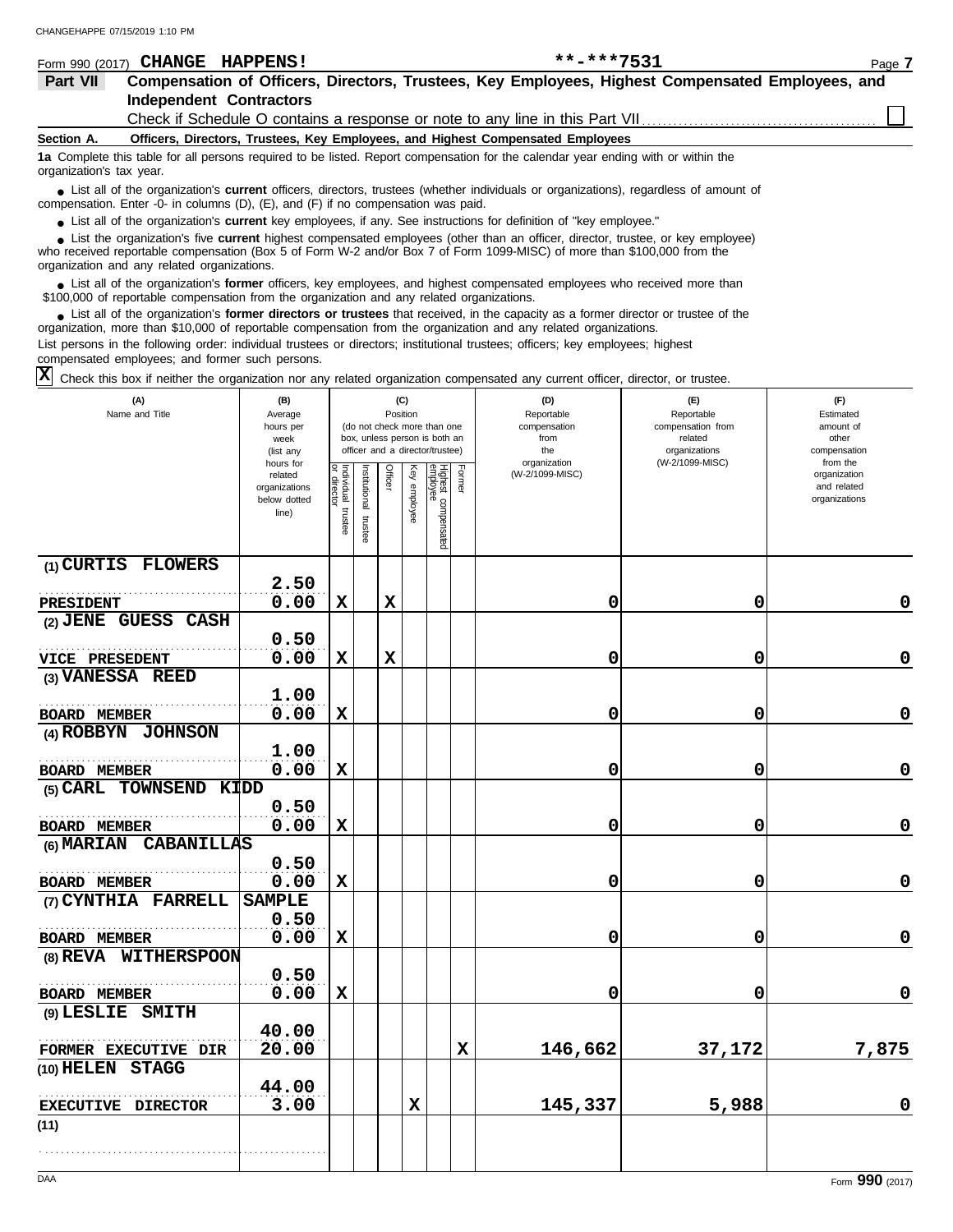|              | CHANGEHAPPE 07/15/2019 1:10 PM                                                                                                                                                                                                                         | <b>HAPPENS!</b>                                               |                         |                       |         |                 |                                                                                                 |        | **-***7531                                                                                             |                                                                                       |   |                                                                    | Page 8    |
|--------------|--------------------------------------------------------------------------------------------------------------------------------------------------------------------------------------------------------------------------------------------------------|---------------------------------------------------------------|-------------------------|-----------------------|---------|-----------------|-------------------------------------------------------------------------------------------------|--------|--------------------------------------------------------------------------------------------------------|---------------------------------------------------------------------------------------|---|--------------------------------------------------------------------|-----------|
|              | Part VII                                                                                                                                                                                                                                               |                                                               |                         |                       |         |                 |                                                                                                 |        | Section A. Officers, Directors, Trustees, Key Employees, and Highest Compensated Employees (continued) |                                                                                       |   |                                                                    |           |
|              | (A)<br>Name and title                                                                                                                                                                                                                                  | (B)<br>Average<br>hours per<br>week<br>(list any<br>hours for |                         |                       |         | (C)<br>Position | (do not check more than one<br>box, unless person is both an<br>officer and a director/trustee) |        | (D)<br>Reportable<br>compensation<br>from<br>the<br>organization                                       | (E)<br>Reportable<br>compensation from<br>related<br>organizations<br>(W-2/1099-MISC) |   | (F)<br>Estimated<br>amount of<br>other<br>compensation<br>from the |           |
|              |                                                                                                                                                                                                                                                        | related<br>organizations<br>below dotted<br>line)             | Individual 1<br>trustee | Institutional trustee | Officer | Key employee    | Highest compensated<br>employee                                                                 | Former | (W-2/1099-MISC)                                                                                        |                                                                                       |   | organization<br>and related<br>organizations                       |           |
|              |                                                                                                                                                                                                                                                        |                                                               |                         |                       |         |                 |                                                                                                 |        |                                                                                                        |                                                                                       |   |                                                                    |           |
|              |                                                                                                                                                                                                                                                        |                                                               |                         |                       |         |                 |                                                                                                 |        |                                                                                                        |                                                                                       |   |                                                                    |           |
|              |                                                                                                                                                                                                                                                        |                                                               |                         |                       |         |                 |                                                                                                 |        |                                                                                                        |                                                                                       |   |                                                                    |           |
|              |                                                                                                                                                                                                                                                        |                                                               |                         |                       |         |                 |                                                                                                 |        |                                                                                                        |                                                                                       |   |                                                                    |           |
|              |                                                                                                                                                                                                                                                        |                                                               |                         |                       |         |                 |                                                                                                 |        |                                                                                                        |                                                                                       |   |                                                                    |           |
|              |                                                                                                                                                                                                                                                        |                                                               |                         |                       |         |                 |                                                                                                 |        |                                                                                                        |                                                                                       |   |                                                                    |           |
|              |                                                                                                                                                                                                                                                        |                                                               |                         |                       |         |                 |                                                                                                 |        |                                                                                                        |                                                                                       |   |                                                                    |           |
|              |                                                                                                                                                                                                                                                        |                                                               |                         |                       |         |                 |                                                                                                 |        |                                                                                                        |                                                                                       |   |                                                                    |           |
| 1b.          | Sub-total<br>c Total from continuation sheets to Part VII, Section A                                                                                                                                                                                   |                                                               |                         |                       |         |                 |                                                                                                 | u<br>u | 291,999                                                                                                | 43,160                                                                                |   |                                                                    | 7,875     |
| $\mathbf{2}$ | Total number of individuals (including but not limited to those listed above) who received more than \$100,000 of                                                                                                                                      |                                                               |                         |                       |         |                 |                                                                                                 | u      | 291,999                                                                                                | 43,160                                                                                |   |                                                                    | 7,875     |
|              | reportable compensation from the organization $\mathbf{u}$ 2                                                                                                                                                                                           |                                                               |                         |                       |         |                 |                                                                                                 |        |                                                                                                        |                                                                                       |   | Yes l                                                              | <b>No</b> |
| 3            | Did the organization list any former officer, director, or trustee, key employee, or highest compensated                                                                                                                                               |                                                               |                         |                       |         |                 |                                                                                                 |        |                                                                                                        |                                                                                       | 3 | х                                                                  |           |
| 4            | For any individual listed on line 1a, is the sum of reportable compensation and other compensation from the                                                                                                                                            |                                                               |                         |                       |         |                 |                                                                                                 |        |                                                                                                        |                                                                                       |   |                                                                    |           |
|              | organization and related organizations greater than \$150,000? If "Yes," complete Schedule J for such                                                                                                                                                  |                                                               |                         |                       |         |                 |                                                                                                 |        |                                                                                                        |                                                                                       | 4 | х                                                                  |           |
| 5            | Did any person listed on line 1a receive or accrue compensation from any unrelated organization or individual                                                                                                                                          |                                                               |                         |                       |         |                 |                                                                                                 |        |                                                                                                        |                                                                                       | 5 |                                                                    | x         |
|              | Section B. Independent Contractors                                                                                                                                                                                                                     |                                                               |                         |                       |         |                 |                                                                                                 |        |                                                                                                        |                                                                                       |   |                                                                    |           |
| 1            | Complete this table for your five highest compensated independent contractors that received more than \$100,000 of<br>compensation from the organization. Report compensation for the calendar year ending with or within the organization's tax year. |                                                               |                         |                       |         |                 |                                                                                                 |        |                                                                                                        |                                                                                       |   |                                                                    |           |
|              |                                                                                                                                                                                                                                                        | (A)<br>Name and business address                              |                         |                       |         |                 |                                                                                                 |        |                                                                                                        | (B)<br>Description of services                                                        |   | (C)<br>Compensation                                                |           |
|              | CHANGE HAPPENS CDC<br><b>HOUSTON</b>                                                                                                                                                                                                                   |                                                               | TX 77004                |                       |         |                 |                                                                                                 |        | 3353 ELGIN<br><b>RENT</b>                                                                              |                                                                                       |   |                                                                    | 213,950   |
|              | HOUSTON AREA COMMUNITY SERVICES                                                                                                                                                                                                                        |                                                               |                         |                       |         |                 | 2150 W                                                                                          |        | 18 STREET                                                                                              |                                                                                       |   |                                                                    |           |
|              | <b>HOUSTON</b><br>VISTA VERDE                                                                                                                                                                                                                          |                                                               | TX 77008                |                       |         |                 |                                                                                                 |        | <b>ASSISTANCE</b><br>8751 BROADWAY                                                                     |                                                                                       |   |                                                                    | 191,180   |
|              | <b>HOUSTON</b>                                                                                                                                                                                                                                         |                                                               | TX 77061                |                       |         |                 |                                                                                                 |        | <b>ASSISTANCE</b>                                                                                      |                                                                                       |   |                                                                    | 128,082   |
|              |                                                                                                                                                                                                                                                        |                                                               |                         |                       |         |                 |                                                                                                 |        |                                                                                                        |                                                                                       |   |                                                                    |           |
|              |                                                                                                                                                                                                                                                        |                                                               |                         |                       |         |                 |                                                                                                 |        |                                                                                                        |                                                                                       |   |                                                                    |           |

**2** Total number of independent contractors (including but not limited to those listed above) who received more than \$100,000 of compensation from the organization  $\mathbf u$ 

**3**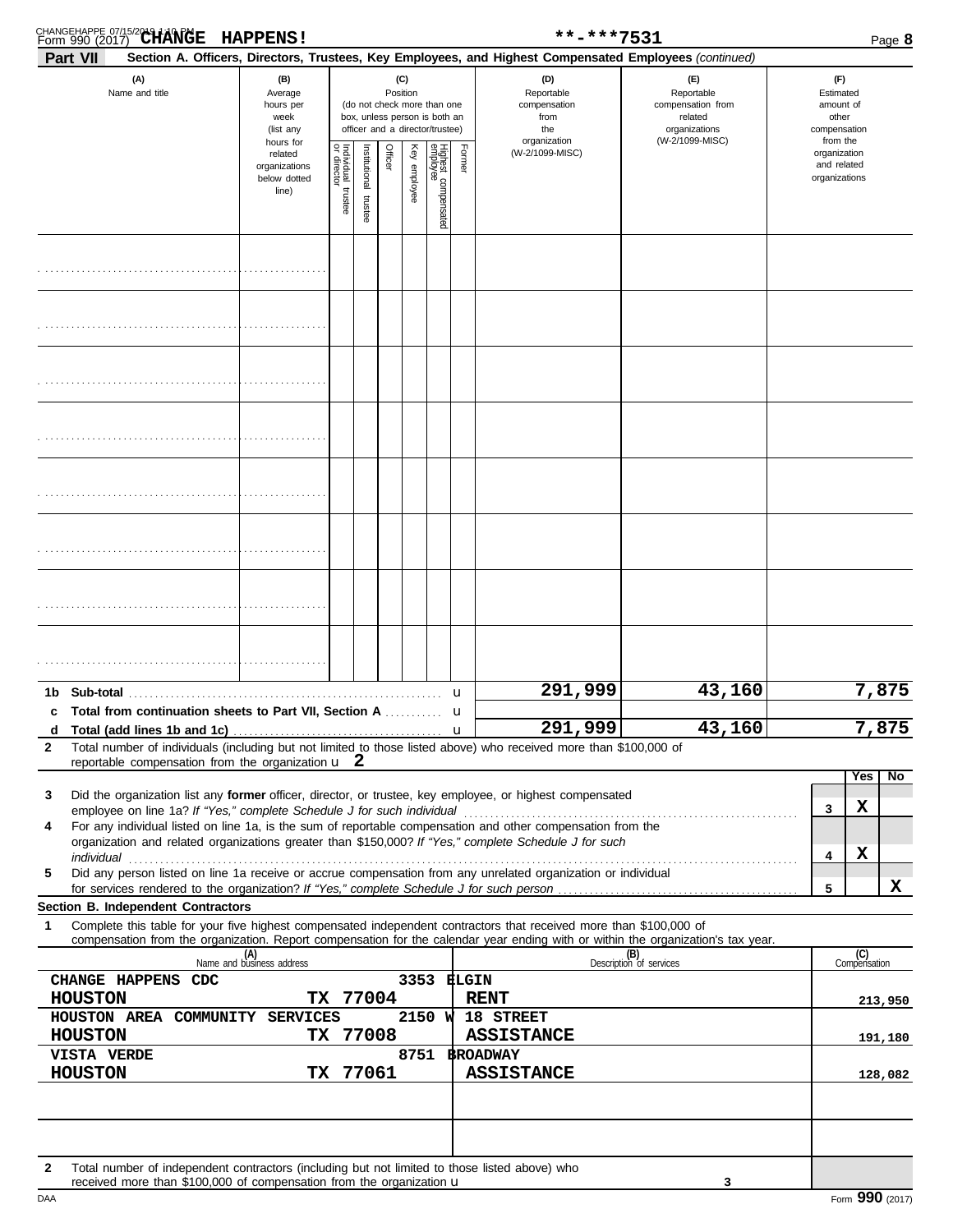#### Form 990 (2017) Page **9 CHANGE HAPPENS! \*\*-\*\*\*7531**

## **Part VIII Statement of Revenue**

|                                                           | <b>1 GIL VIII</b> | enient of izeaenae                                                                  |                |               |               |                      |                                         |                                         |                                                       |
|-----------------------------------------------------------|-------------------|-------------------------------------------------------------------------------------|----------------|---------------|---------------|----------------------|-----------------------------------------|-----------------------------------------|-------------------------------------------------------|
|                                                           |                   |                                                                                     |                |               |               | (A)<br>Total revenue | (B)<br>Related or<br>exempt<br>function | (C)<br>Unrelated<br>business<br>revenue | (D)<br>Revenue<br>excluded from tax<br>under sections |
|                                                           |                   | 1a Federated campaigns                                                              |                |               |               |                      | revenue                                 |                                         | 512-514                                               |
|                                                           |                   |                                                                                     | 1a<br>1b       |               |               |                      |                                         |                                         |                                                       |
|                                                           |                   | <b>b</b> Membership dues<br>a da da da da                                           |                |               |               |                      |                                         |                                         |                                                       |
|                                                           |                   | c Fundraising events                                                                | 1 <sub>c</sub> |               |               |                      |                                         |                                         |                                                       |
|                                                           |                   | d Related organizations                                                             | 1d             |               |               |                      |                                         |                                         |                                                       |
|                                                           |                   | <b>e</b> Government grants (contributions)                                          | 1e             |               | 4,061,967     |                      |                                         |                                         |                                                       |
|                                                           |                   | f All other contributions, gifts, grants,<br>and similar amounts not included above |                |               |               |                      |                                         |                                         |                                                       |
|                                                           |                   |                                                                                     | 1f             |               | 961,617       |                      |                                         |                                         |                                                       |
| Contributions, Gifts, Grants<br>and Other Similar Amounts |                   | g Noncash contributions included in lines 1a-1f:                                    |                | $\mathfrak s$ | 185,838       |                      |                                         |                                         |                                                       |
|                                                           |                   |                                                                                     |                |               |               | 5,023,584            |                                         |                                         |                                                       |
|                                                           |                   |                                                                                     |                |               | Busn. Code    |                      |                                         |                                         |                                                       |
|                                                           | 2a                |                                                                                     |                |               |               |                      |                                         |                                         |                                                       |
|                                                           | b                 |                                                                                     |                |               |               |                      |                                         |                                         |                                                       |
|                                                           |                   |                                                                                     |                |               |               |                      |                                         |                                         |                                                       |
|                                                           |                   |                                                                                     |                |               |               |                      |                                         |                                         |                                                       |
| Program Service Revenue                                   |                   |                                                                                     |                |               |               |                      |                                         |                                         |                                                       |
|                                                           |                   | f All other program service revenue                                                 |                |               |               |                      |                                         |                                         |                                                       |
|                                                           |                   |                                                                                     |                |               |               |                      |                                         |                                         |                                                       |
|                                                           | 3                 | Investment income (including dividends, interest,                                   |                |               |               |                      |                                         |                                         |                                                       |
|                                                           |                   |                                                                                     |                |               | $\mathbf{u}$  | 229,253              | 229,253                                 |                                         |                                                       |
|                                                           | 4                 | Income from investment of tax-exempt bond proceeds u                                |                |               |               |                      |                                         |                                         |                                                       |
|                                                           | 5                 |                                                                                     |                |               |               |                      |                                         |                                         |                                                       |
|                                                           |                   | (i) Real                                                                            |                |               | (ii) Personal |                      |                                         |                                         |                                                       |
|                                                           |                   | <b>6a</b> Gross rents                                                               |                |               |               |                      |                                         |                                         |                                                       |
|                                                           |                   | <b>b</b> Less: rental exps.                                                         |                |               |               |                      |                                         |                                         |                                                       |
|                                                           | с                 | Rental inc. or (loss)                                                               |                |               |               |                      |                                         |                                         |                                                       |
|                                                           | d                 | Net rental income or (loss)                                                         |                |               | u             |                      |                                         |                                         |                                                       |
|                                                           |                   | 7a Gross amount from<br>(i) Securities<br>sales of assets                           |                |               | (ii) Other    |                      |                                         |                                         |                                                       |
|                                                           |                   | other than inventory                                                                |                |               |               |                      |                                         |                                         |                                                       |
|                                                           |                   | <b>b</b> Less: cost or other                                                        |                |               |               |                      |                                         |                                         |                                                       |
|                                                           |                   | basis & sales exps.                                                                 |                |               |               |                      |                                         |                                         |                                                       |
|                                                           |                   | c Gain or (loss)                                                                    |                |               |               |                      |                                         |                                         |                                                       |
|                                                           |                   |                                                                                     |                |               | $\mathbf u$   |                      |                                         |                                         |                                                       |
| Φ                                                         |                   | 8a Gross income from fundraising events                                             |                |               |               |                      |                                         |                                         |                                                       |
|                                                           |                   | (not including \$<br>.                                                              |                |               |               |                      |                                         |                                         |                                                       |
| Revenu                                                    |                   | of contributions reported on line 1c).                                              |                |               |               |                      |                                         |                                         |                                                       |
|                                                           |                   | See Part IV, line 18                                                                |                |               |               |                      |                                         |                                         |                                                       |
| Other                                                     |                   | <b>b</b> Less: direct expenses                                                      |                |               |               |                      |                                         |                                         |                                                       |
|                                                           |                   | c Net income or (loss) from fundraising events  u                                   |                |               |               |                      |                                         |                                         |                                                       |
|                                                           |                   | 9a Gross income from gaming activities.                                             |                |               |               |                      |                                         |                                         |                                                       |
|                                                           |                   | See Part IV, line 19 $\ldots$                                                       |                |               |               |                      |                                         |                                         |                                                       |
|                                                           |                   | <b>b</b> Less: direct expenses                                                      |                |               |               |                      |                                         |                                         |                                                       |
|                                                           |                   | c Net income or (loss) from gaming activities  u                                    |                |               |               |                      |                                         |                                         |                                                       |
|                                                           |                   | 10a Gross sales of inventory, less                                                  |                |               |               |                      |                                         |                                         |                                                       |
|                                                           |                   | returns and allowances  a                                                           |                |               |               |                      |                                         |                                         |                                                       |
|                                                           |                   | <b>b</b> Less: cost of goods sold                                                   | b              |               |               |                      |                                         |                                         |                                                       |
|                                                           |                   | <b>c</b> Net income or (loss) from sales of inventory $\dots\dots\dots$             |                |               | u             |                      |                                         |                                         |                                                       |
|                                                           |                   | Miscellaneous Revenue                                                               |                |               | Busn. Code    |                      |                                         |                                         |                                                       |
|                                                           | 11a               | OTHER REVENUE                                                                       |                |               |               | 47,580               | 47,580                                  |                                         |                                                       |
|                                                           | b                 |                                                                                     |                |               |               |                      |                                         |                                         |                                                       |
|                                                           | c                 |                                                                                     |                |               |               |                      |                                         |                                         |                                                       |
|                                                           | d                 | All other revenue                                                                   |                |               |               |                      |                                         |                                         |                                                       |
|                                                           | е                 |                                                                                     |                |               | u             | 47,580               |                                         |                                         |                                                       |
|                                                           | 12                | Total revenue. See instructions.                                                    |                |               | u             | 5,300,417            | 276,833                                 | 0                                       | 0                                                     |
|                                                           |                   |                                                                                     |                |               |               |                      |                                         |                                         | Form 990 (2017)                                       |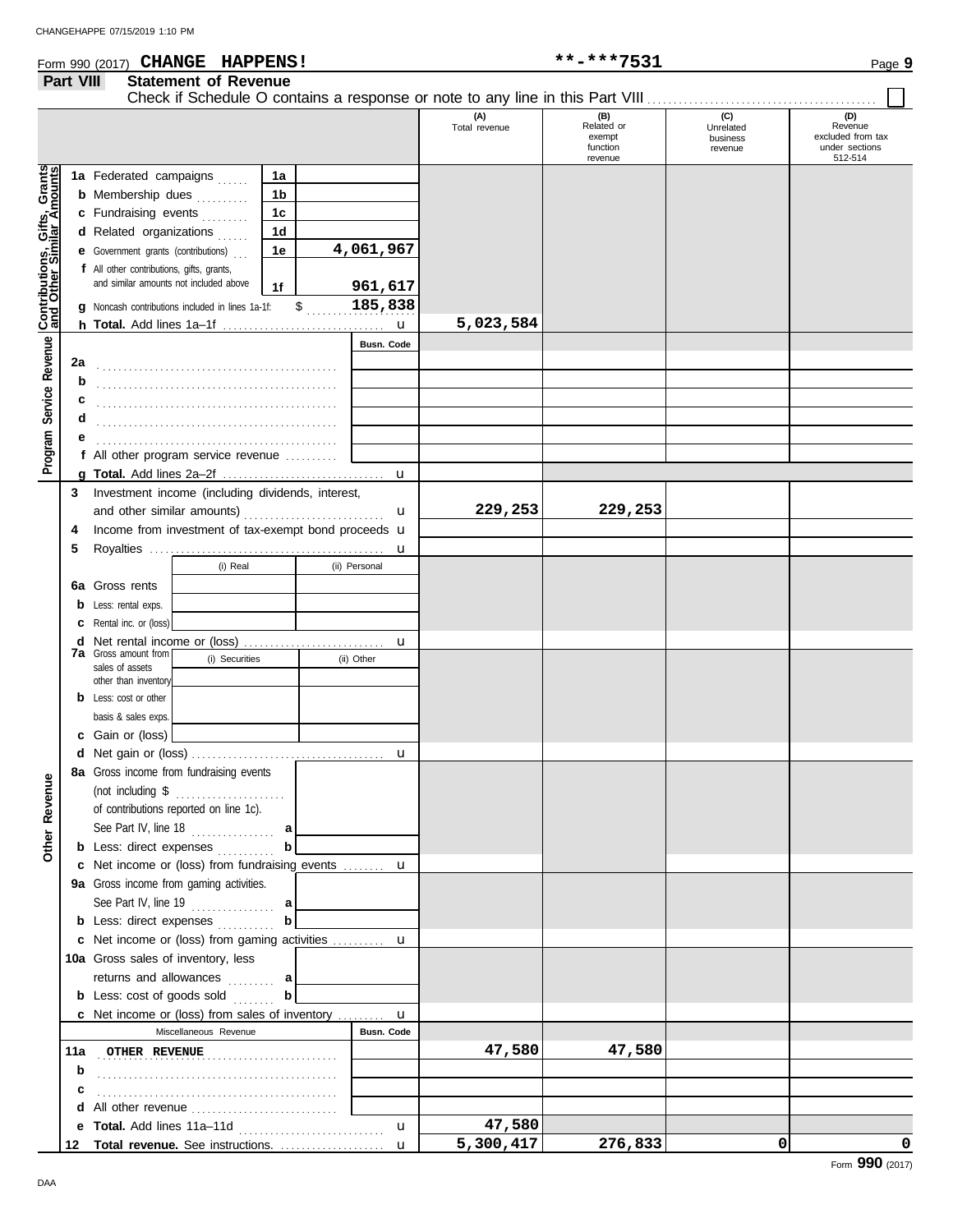#### **Part IX Statement of Functional Expenses** Form 990 (2017) Page **10 CHANGE HAPPENS! \*\*-\*\*\*7531** *Section 501(c)(3) and 501(c)(4) organizations must complete all columns. All other organizations must complete column (A). Do not include amounts reported on lines 6b, 7b, 8b, 9b, and 10b of Part VIII.* **1 2 3** Grants and other assistance to foreign **4 5 6** Compensation not included above, to disqualified **7 8 9 10 11 a** Management ................................. **b** Legal . . . . . . . . . . . . . . . . . . . . . . . . . . . . . . . . . . . . . . . . **c** Accounting . . . . . . . . . . . . . . . . . . . . . . . . . . . . . . . . . . **d** Lobbying . . . . . . . . . . . . . . . . . . . . . . . . . . . . . . . . . . . . . **e** Professional fundraising services. See Part IV, line 17 **f g** Other. (If line 11g amount exceeds 10% of line 25, column **12** Advertising and promotion . . . . . . . . . . . . . . . . . . **13 14 15 16 17 18 19 20 21 22 23 24** Other expenses. Itemize expenses not covered **a b c d e** All other expenses . . . . . . . . . . . . . . . . . . . . . . . . . . . **25 26** Grants and other assistance to domestic organizations and domestic governments. See Part IV, line 21 . . . . . . . . . Grants and other assistance to domestic individuals. See Part IV, line 22 . . . . . . . . . . . . . organizations, foreign governments, and foreign individuals. See Part IV, lines 15 and 16 .......... Benefits paid to or for members .............. Compensation of current officers, directors, trustees, and key employees persons (as defined under section 4958(f)(1)) and persons described in section 4958(c)(3)(B) . . . . . . . . Other salaries and wages ................... Pension plan accruals and contributions (include section 401(k) and 403(b) employer contributions) Other employee benefits .................... Payroll taxes . . . . . . . . . . . . . . . . . . . . . . . . . . . . . . . . . Fees for services (non-employees): Investment management fees ................ Office expenses . . . . . . . . . . . . . . . . . . . . . . . . . . . . . Information technology . . . . . . . . . . . . . . . . . . . . . . Royalties . . . . . . . . . . . . . . . . . . . . . . . . . . . . . . . . . . . . Occupancy . . . . . . . . . . . . . . . . . . . . . . . . . . . . . . . . . . Travel . . . . . . . . . . . . . . . . . . . . . . . . . . . . . . . . . . . . . . . . Payments of travel or entertainment expenses for any federal, state, or local public officials Conferences, conventions, and meetings Interest . . . . . . . . . . . . . . . . . . . . . . . . . . . . . . . . . . . . . . Payments to affiliates . . . . . . . . . . . . . . . . . . . . . . . . Depreciation, depletion, and amortization Insurance . . . . . . . . . . . . . . . . . . . . . . . . . . . . . . . . . . . . above (List miscellaneous expenses in line 24e. If line 24e amount exceeds 10% of line 25, column (A) amount, list line 24e expenses on Schedule O.) Total functional expenses. Add lines 1 through 24e **(A) (B) (C) (D)** Total expenses | Program service | Management and expenses and general expenses Fundraising expenses 0THER MISCELLANEOUS EXPEN 568,243 486,182 82,061 . . . . . . . . . . . . . . . . . . . . . . . . . . . . . . . . . . . . . . . . . . . . . . . **OTHER EXPENSE 89,011 11,151 77,860 EQUIPMENT RENTAL 15,848 13,951 1,897 EXPENSE BAL SFE 13,992 13,992** Check if Schedule O contains a response or note to any line in this Part IX . . . . . . . . . . . . . . . . . . . . . . . . . . . . . . . . . . . . . . . . . . . . . . . . . . . . . . . . . . . . . . . . . **Joint costs.** Complete this line only if the (A) amount, list line 11g expenses on Schedule O.) . . . . . . . . **X 2,244,544 1,900,083 344,461 517,099 444,434 72,665 692,278 611,280 80,998 645,703 546,778 98,925 81,308 71,625 9,683 11,705 2,258 308 9,139 4,879,731 4,101,734 768,858 9,139**

fundraising solicitation. Check here  $\mathbf{u}$  | if organization reported in column (B) joint costs from a combined educational campaign and

following SOP 98-2 (ASC 958-720)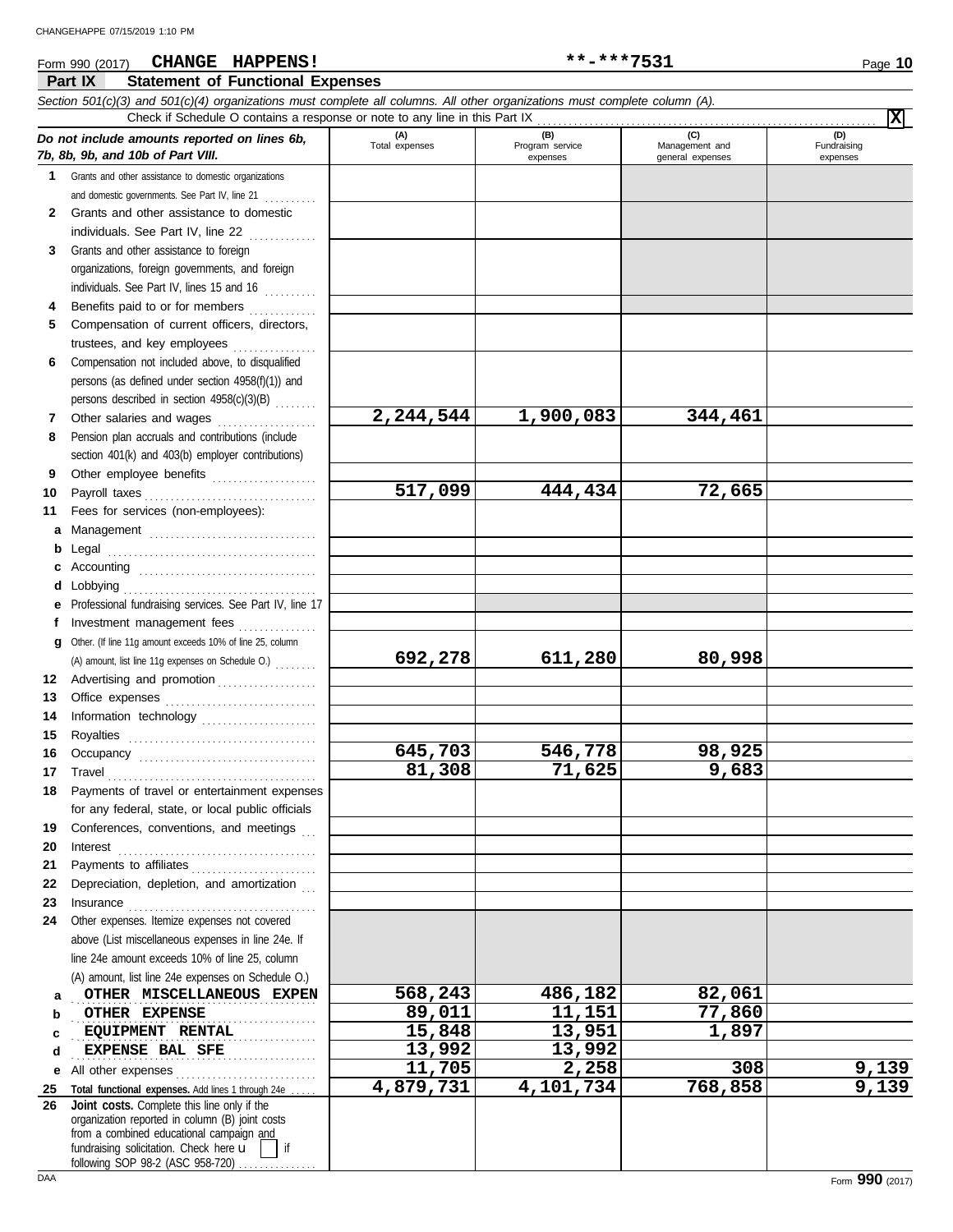### Form 990 (2017) Page **11 CHANGE HAPPENS! \*\*-\*\*\*7531**

**Part X Balance Sheet**

|                  | Part A | <b>Dalance Sheet</b>                                                                          |        |                                                      |                        |                 |             |
|------------------|--------|-----------------------------------------------------------------------------------------------|--------|------------------------------------------------------|------------------------|-----------------|-------------|
|                  |        |                                                                                               |        |                                                      |                        |                 |             |
|                  |        |                                                                                               |        |                                                      | (A)                    |                 | (B)         |
|                  |        |                                                                                               |        |                                                      | Beginning of year      |                 | End of year |
|                  | 1      | Cash-non-interest bearing                                                                     |        |                                                      | 1,398,335              | $\mathbf{1}$    | 1,008,287   |
|                  | 2      |                                                                                               |        |                                                      |                        | $\mathbf{2}$    |             |
|                  | 3      |                                                                                               |        |                                                      | 494,081                | 3               | 440,656     |
|                  | 4      | Accounts receivable, net                                                                      |        |                                                      | 176,740                | 4               | 48,312      |
|                  | 5      | Loans and other receivables from current and former officers, directors,                      |        |                                                      |                        |                 |             |
|                  |        | trustees, key employees, and highest compensated employees.                                   |        |                                                      |                        |                 |             |
|                  |        | Complete Part II of Schedule L                                                                |        |                                                      |                        | 5               |             |
|                  | 6      | Loans and other receivables from other disqualified persons (as defined under section         |        |                                                      |                        |                 |             |
|                  |        | $4958(f)(1)$ ), persons described in section $4958(c)(3)(B)$ , and contributing employers and |        |                                                      |                        |                 |             |
|                  |        | sponsoring organizations of section 501(c)(9) voluntary employees' beneficiary                |        |                                                      |                        |                 |             |
|                  |        | organizations (see instructions). Complete Part II of Schedule L                              |        | <u> 1966 - Johann Stoff, Amerikaansk politiker (</u> |                        | 6               |             |
| Assets           | 7      |                                                                                               |        |                                                      |                        | $\overline{7}$  |             |
|                  | 8      | Inventories for sale or use                                                                   |        |                                                      |                        | 8               |             |
|                  | 9      |                                                                                               |        |                                                      |                        | 9               |             |
|                  |        | 10a Land, buildings, and equipment: cost or                                                   |        |                                                      |                        |                 |             |
|                  |        |                                                                                               |        | 731,957                                              |                        |                 |             |
|                  | b      | $\frac{1}{10b}$<br>Less: accumulated depreciation                                             |        | $\overline{690,424}$                                 | 41,533                 | 10 <sub>c</sub> | 41,533      |
|                  | 11     | Investments-publicly traded securities                                                        |        |                                                      | 800,895                | 11              | 873,274     |
|                  | 12     |                                                                                               |        |                                                      | 195,155                | 12              | 211,014     |
|                  | 13     |                                                                                               |        |                                                      |                        | 13              |             |
|                  | 14     | Intangible assets                                                                             |        |                                                      | 14                     |                 |             |
|                  | 15     | Other assets. See Part IV, line 11                                                            | 27,537 | 15                                                   | 12,746                 |                 |             |
|                  | 16     |                                                                                               |        |                                                      | 3,134,276              | 16              | 2,635,822   |
|                  | 17     |                                                                                               |        | 434,936                                              | 17                     | 107,248         |             |
|                  | 18     | Grants payable                                                                                |        |                                                      | 18                     |                 |             |
|                  | 19     | Deferred revenue                                                                              |        |                                                      |                        | 19              |             |
|                  | 20     |                                                                                               |        |                                                      |                        | 20              |             |
|                  | 21     | Escrow or custodial account liability. Complete Part IV of Schedule D                         |        |                                                      |                        | 21              |             |
|                  | 22     | Loans and other payables to current and former officers, directors,                           |        |                                                      |                        |                 |             |
| Liabilities      |        | trustees, key employees, highest compensated employees, and                                   |        |                                                      |                        |                 |             |
|                  |        | disqualified persons. Complete Part II of Schedule L                                          |        |                                                      |                        | 22              |             |
|                  | 23     | Secured mortgages and notes payable to unrelated third parties                                |        |                                                      |                        | 23              |             |
|                  | 24     | Unsecured notes and loans payable to unrelated third parties                                  |        |                                                      |                        | 24              |             |
|                  | 25     | Other liabilities (including federal income tax, payables to related third                    |        |                                                      |                        |                 |             |
|                  |        | parties, and other liabilities not included on lines 17-24). Complete Part X                  |        |                                                      |                        |                 |             |
|                  |        | of Schedule D                                                                                 |        |                                                      | 232,798                | 25              | 73,064      |
|                  | 26     |                                                                                               |        |                                                      | 667,734                | 26              | 180,312     |
|                  |        | Organizations that follow SFAS 117 (ASC 958), check here u                                    |        | $ X $ and                                            |                        |                 |             |
|                  |        | complete lines 27 through 29, and lines 33 and 34.                                            |        |                                                      |                        |                 |             |
|                  | 27     | Unrestricted net assets                                                                       |        |                                                      | 2,466,542              | 27              | 2,455,510   |
| or Fund Balances | 28     | Temporarily restricted net assets                                                             |        |                                                      |                        | 28              |             |
|                  | 29     | Permanently restricted net assets                                                             |        |                                                      |                        | 29              |             |
|                  |        | Organizations that do not follow SFAS 117 (ASC 958), check here u                             |        | and                                                  |                        |                 |             |
|                  |        | complete lines 30 through 34.                                                                 |        |                                                      |                        |                 |             |
| Assets           | 30     | Capital stock or trust principal, or current funds                                            |        |                                                      |                        | 30              |             |
|                  | 31     |                                                                                               |        |                                                      |                        | 31              |             |
| $\frac{d}{dx}$   | 32     | Retained earnings, endowment, accumulated income, or other funds                              |        |                                                      |                        | 32              |             |
|                  | 33     | Total net assets or fund balances                                                             |        |                                                      | $\overline{2,466,542}$ | 33              | 2,455,510   |
|                  | 34     |                                                                                               |        |                                                      | 3, 134, 276            | 34              | 2,635,822   |

Form **990** (2017)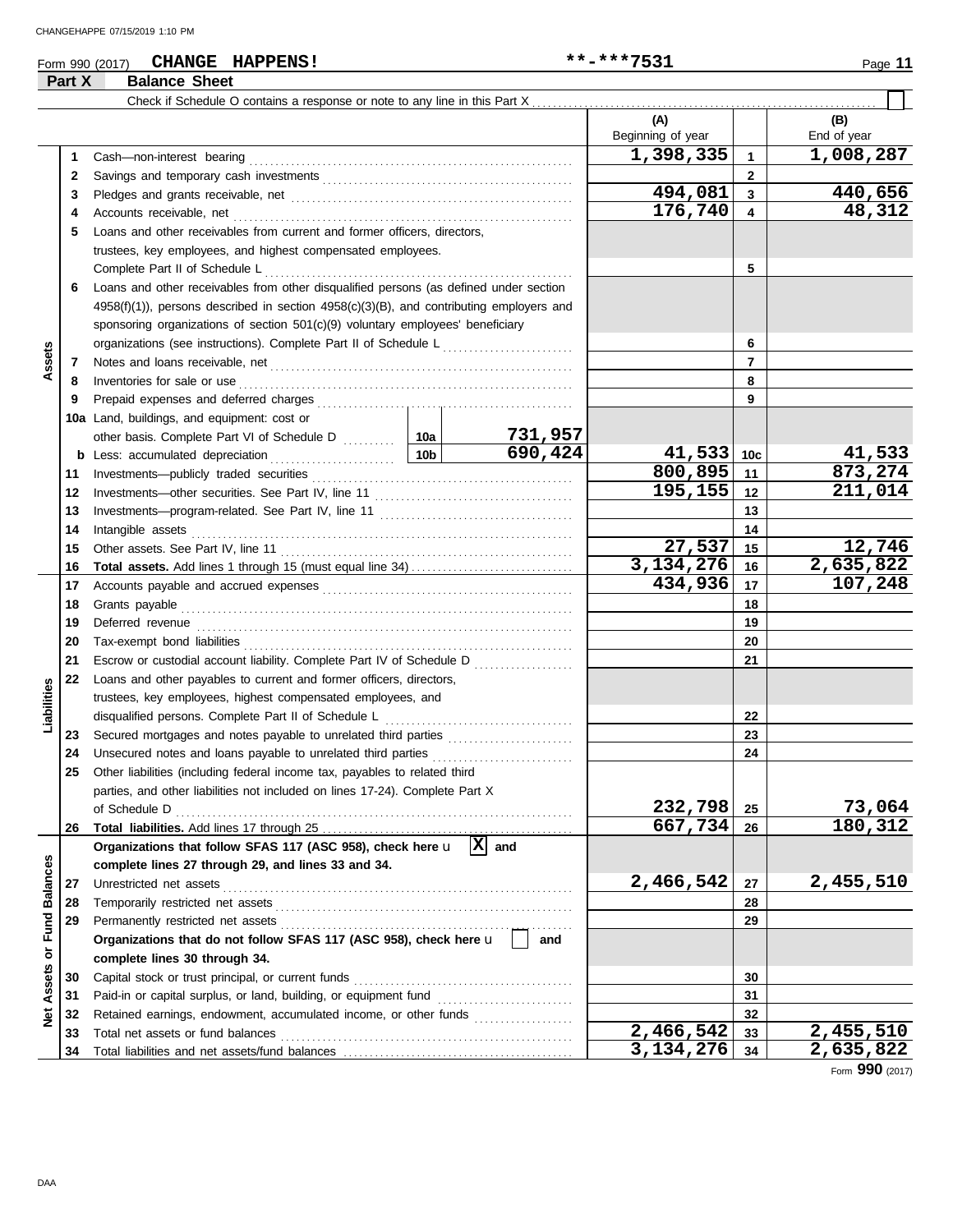|    | **-***7531<br>Form 990 (2017) CHANGE HAPPENS!                                                                                                                                                                                  |                         |                        |            | Page 12 |
|----|--------------------------------------------------------------------------------------------------------------------------------------------------------------------------------------------------------------------------------|-------------------------|------------------------|------------|---------|
|    | <b>Reconciliation of Net Assets</b><br>Part XI                                                                                                                                                                                 |                         |                        |            |         |
|    |                                                                                                                                                                                                                                |                         |                        |            |         |
| 1  |                                                                                                                                                                                                                                | $\mathbf{1}$            | $5,300,4\overline{17}$ |            |         |
| 2  |                                                                                                                                                                                                                                | $\overline{2}$          | 4,879,731              |            |         |
| 3  | Revenue less expenses. Subtract line 2 from line 1                                                                                                                                                                             | $\overline{\mathbf{3}}$ |                        | 420,686    |         |
| 4  |                                                                                                                                                                                                                                | $\overline{4}$          | $\overline{2,466,542}$ |            |         |
| 5  |                                                                                                                                                                                                                                | 5                       |                        |            |         |
| 6  |                                                                                                                                                                                                                                | 6                       |                        |            |         |
| 7  |                                                                                                                                                                                                                                | $\overline{7}$          |                        |            |         |
| 8  | Prior period adjustments [11, 12] and the contract of the contract of the contract of the contract of the contract of the contract of the contract of the contract of the contract of the contract of the contract of the cont | 8                       |                        | $-431,718$ |         |
| 9  |                                                                                                                                                                                                                                | 9                       |                        |            |         |
| 10 | Net assets or fund balances at end of year. Combine lines 3 through 9 (must equal Part X, line                                                                                                                                 |                         |                        |            |         |
|    | 33, column (B))                                                                                                                                                                                                                | 10                      | 2,455,510              |            |         |
|    | Part XII<br><b>Financial Statements and Reporting</b>                                                                                                                                                                          |                         |                        |            |         |
|    |                                                                                                                                                                                                                                |                         |                        |            |         |
|    |                                                                                                                                                                                                                                |                         |                        | <b>Yes</b> | No.     |
| 1. | X<br>Cash<br>Accrual<br>Other<br>Accounting method used to prepare the Form 990:                                                                                                                                               |                         |                        |            |         |
|    | If the organization changed its method of accounting from a prior year or checked "Other," explain in                                                                                                                          |                         |                        |            |         |
|    | Schedule O.                                                                                                                                                                                                                    |                         |                        |            |         |
|    | 2a Were the organization's financial statements compiled or reviewed by an independent accountant?                                                                                                                             |                         | 2a                     |            | x       |
|    | If "Yes," check a box below to indicate whether the financial statements for the year were compiled or                                                                                                                         |                         |                        |            |         |
|    | reviewed on a separate basis, consolidated basis, or both:                                                                                                                                                                     |                         |                        |            |         |
|    | Separate basis<br>Consolidated basis<br>Both consolidated and separate basis                                                                                                                                                   |                         |                        |            |         |
|    | <b>b</b> Were the organization's financial statements audited by an independent accountant?                                                                                                                                    |                         | 2b                     | х          |         |
|    | If "Yes," check a box below to indicate whether the financial statements for the year were audited on a                                                                                                                        |                         |                        |            |         |
|    | separate basis, consolidated basis, or both:                                                                                                                                                                                   |                         |                        |            |         |
|    | $ \mathbf{X} $ Consolidated basis<br>  Both consolidated and separate basis<br>Separate basis                                                                                                                                  |                         |                        |            |         |
|    | c If "Yes" to line 2a or 2b, does the organization have a committee that assumes responsibility for oversight                                                                                                                  |                         |                        |            |         |
|    | of the audit, review, or compilation of its financial statements and selection of an independent accountant?                                                                                                                   |                         | 2c                     | X          |         |
|    | If the organization changed either its oversight process or selection process during the tax year, explain in                                                                                                                  |                         |                        |            |         |
|    | Schedule O.                                                                                                                                                                                                                    |                         |                        |            |         |
|    | 3a As a result of a federal award, was the organization required to undergo an audit or audits as set forth in                                                                                                                 |                         |                        |            |         |
|    |                                                                                                                                                                                                                                |                         | 3a                     | X          |         |
|    | <b>b</b> If "Yes," did the organization undergo the required audit or audits? If the organization did not undergo the                                                                                                          |                         |                        |            |         |
|    |                                                                                                                                                                                                                                |                         | 3b                     | х          |         |
|    |                                                                                                                                                                                                                                |                         |                        | <b>QQN</b> |         |

Form **990** (2017)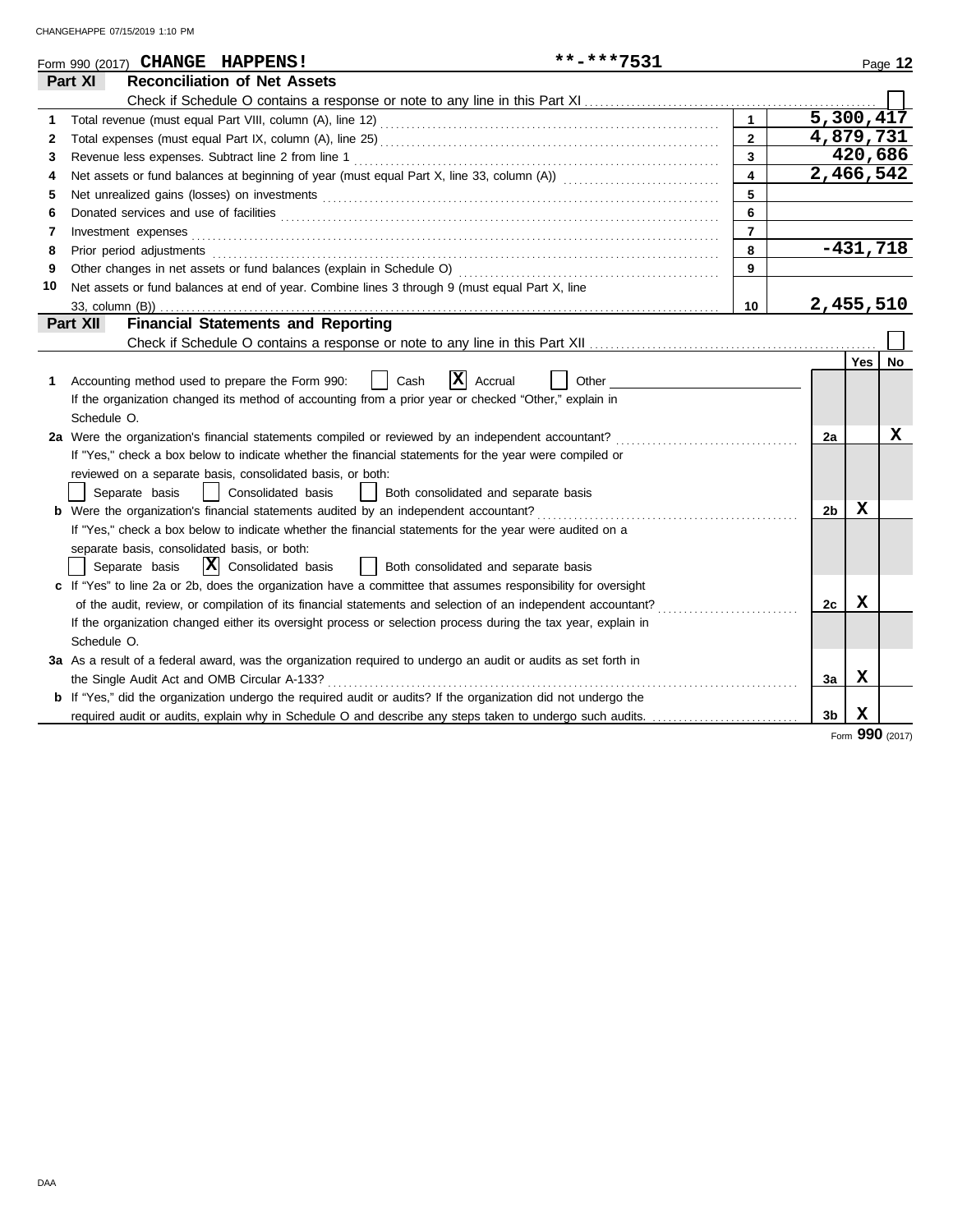**(Form 990 or 990-EZ)**

### **SCHEDULE A Public Charity Status and Public Support**

**Complete if the organization is a section 501(c)(3) organization or a section 4947(a)(1) nonexempt charitable trust.**

#### u **Attach to Form 990 or Form 990-EZ.**

**2017 Open to Public**

OMB No. 1545-0047

|     |        | Department of the Treasury                                                                                                |                                                            | u Attach to Form 990 or Form 990-EZ.                                                                                                                                                                                                                                                                                                                                                                                                                                                |     |                                                      |                                        |                                              | Open to Public                       |  |
|-----|--------|---------------------------------------------------------------------------------------------------------------------------|------------------------------------------------------------|-------------------------------------------------------------------------------------------------------------------------------------------------------------------------------------------------------------------------------------------------------------------------------------------------------------------------------------------------------------------------------------------------------------------------------------------------------------------------------------|-----|------------------------------------------------------|----------------------------------------|----------------------------------------------|--------------------------------------|--|
|     |        | Internal Revenue Service<br>Inspection<br><b>u</b> Go to www.irs.gov/Form990 for instructions and the latest information. |                                                            |                                                                                                                                                                                                                                                                                                                                                                                                                                                                                     |     |                                                      |                                        |                                              |                                      |  |
|     |        | Name of the organization                                                                                                  | <b>CHANGE HAPPENS!</b>                                     |                                                                                                                                                                                                                                                                                                                                                                                                                                                                                     |     |                                                      |                                        | Employer identification number<br>**-***7531 |                                      |  |
|     | Part I |                                                                                                                           |                                                            | Reason for Public Charity Status (All organizations must complete this part.) See instructions.                                                                                                                                                                                                                                                                                                                                                                                     |     |                                                      |                                        |                                              |                                      |  |
|     |        |                                                                                                                           |                                                            | The organization is not a private foundation because it is: (For lines 1 through 12, check only one box.)                                                                                                                                                                                                                                                                                                                                                                           |     |                                                      |                                        |                                              |                                      |  |
| 1   |        |                                                                                                                           |                                                            | A church, convention of churches, or association of churches described in section 170(b)(1)(A)(i).                                                                                                                                                                                                                                                                                                                                                                                  |     |                                                      |                                        |                                              |                                      |  |
| 2   |        |                                                                                                                           |                                                            | A school described in <b>section 170(b)(1)(A)(ii).</b> (Attach Schedule E (Form 990 or 990-EZ).)                                                                                                                                                                                                                                                                                                                                                                                    |     |                                                      |                                        |                                              |                                      |  |
| 3   |        |                                                                                                                           |                                                            | A hospital or a cooperative hospital service organization described in section 170(b)(1)(A)(iii).                                                                                                                                                                                                                                                                                                                                                                                   |     |                                                      |                                        |                                              |                                      |  |
|     |        |                                                                                                                           |                                                            | A medical research organization operated in conjunction with a hospital described in section 170(b)(1)(A)(iii). Enter the hospital's name,                                                                                                                                                                                                                                                                                                                                          |     |                                                      |                                        |                                              |                                      |  |
| 5   |        | city, and state:                                                                                                          |                                                            | An organization operated for the benefit of a college or university owned or operated by a governmental unit described in                                                                                                                                                                                                                                                                                                                                                           |     |                                                      |                                        |                                              |                                      |  |
|     |        |                                                                                                                           | section 170(b)(1)(A)(iv). (Complete Part II.)              |                                                                                                                                                                                                                                                                                                                                                                                                                                                                                     |     |                                                      |                                        |                                              |                                      |  |
| 6   |        |                                                                                                                           |                                                            | A federal, state, or local government or governmental unit described in section 170(b)(1)(A)(v).                                                                                                                                                                                                                                                                                                                                                                                    |     |                                                      |                                        |                                              |                                      |  |
| 7   | X      |                                                                                                                           | described in section 170(b)(1)(A)(vi). (Complete Part II.) | An organization that normally receives a substantial part of its support from a governmental unit or from the general public                                                                                                                                                                                                                                                                                                                                                        |     |                                                      |                                        |                                              |                                      |  |
| 8   |        |                                                                                                                           |                                                            | A community trust described in section 170(b)(1)(A)(vi). (Complete Part II.)                                                                                                                                                                                                                                                                                                                                                                                                        |     |                                                      |                                        |                                              |                                      |  |
| 9   |        |                                                                                                                           |                                                            | An agricultural research organization described in section 170(b)(1)(A)(ix) operated in conjunction with a land-grant college                                                                                                                                                                                                                                                                                                                                                       |     |                                                      |                                        |                                              |                                      |  |
|     |        | university:                                                                                                               |                                                            | or university or a non-land grant college of agriculture (see instructions). Enter the name, city, and state of the college or                                                                                                                                                                                                                                                                                                                                                      |     |                                                      |                                        |                                              |                                      |  |
| 10  |        |                                                                                                                           |                                                            | An organization that normally receives: (1) more than 33 1/3% of its support from contributions, membership fees, and gross<br>receipts from activities related to its exempt functions—subject to certain exceptions, and (2) no more than 33 1/3% of its<br>support from gross investment income and unrelated business taxable income (less section 511 tax) from businesses<br>acquired by the organization after June 30, 1975. See section $509(a)(2)$ . (Complete Part III.) |     |                                                      |                                        |                                              |                                      |  |
| 11  |        |                                                                                                                           |                                                            | An organization organized and operated exclusively to test for public safety. See section 509(a)(4).                                                                                                                                                                                                                                                                                                                                                                                |     |                                                      |                                        |                                              |                                      |  |
| 12  |        |                                                                                                                           |                                                            | An organization organized and operated exclusively for the benefit of, to perform the functions of, or to carry out the purposes                                                                                                                                                                                                                                                                                                                                                    |     |                                                      |                                        |                                              |                                      |  |
|     |        |                                                                                                                           |                                                            | of one or more publicly supported organizations described in section $509(a)(1)$ or section $509(a)(2)$ . See section $509(a)(3)$ .                                                                                                                                                                                                                                                                                                                                                 |     |                                                      |                                        |                                              |                                      |  |
|     |        |                                                                                                                           |                                                            | Check the box in lines 12a through 12d that describes the type of supporting organization and complete lines 12e, 12f, and 12g.                                                                                                                                                                                                                                                                                                                                                     |     |                                                      |                                        |                                              |                                      |  |
|     | а      |                                                                                                                           |                                                            | Type I. A supporting organization operated, supervised, or controlled by its supported organization(s), typically by giving                                                                                                                                                                                                                                                                                                                                                         |     |                                                      |                                        |                                              |                                      |  |
|     |        |                                                                                                                           |                                                            | the supported organization(s) the power to regularly appoint or elect a majority of the directors or trustees of the                                                                                                                                                                                                                                                                                                                                                                |     |                                                      |                                        |                                              |                                      |  |
|     |        |                                                                                                                           |                                                            | supporting organization. You must complete Part IV, Sections A and B.                                                                                                                                                                                                                                                                                                                                                                                                               |     |                                                      |                                        |                                              |                                      |  |
|     | b      |                                                                                                                           |                                                            | Type II. A supporting organization supervised or controlled in connection with its supported organization(s), by having<br>control or management of the supporting organization vested in the same persons that control or manage the supported<br>organization(s). You must complete Part IV, Sections A and C.                                                                                                                                                                    |     |                                                      |                                        |                                              |                                      |  |
|     | с      |                                                                                                                           |                                                            | Type III functionally integrated. A supporting organization operated in connection with, and functionally integrated with,                                                                                                                                                                                                                                                                                                                                                          |     |                                                      |                                        |                                              |                                      |  |
|     |        |                                                                                                                           |                                                            | its supported organization(s) (see instructions). You must complete Part IV, Sections A, D, and E.                                                                                                                                                                                                                                                                                                                                                                                  |     |                                                      |                                        |                                              |                                      |  |
|     | d      |                                                                                                                           |                                                            | Type III non-functionally integrated. A supporting organization operated in connection with its supported organization(s)<br>that is not functionally integrated. The organization generally must satisfy a distribution requirement and an attentiveness                                                                                                                                                                                                                           |     |                                                      |                                        |                                              |                                      |  |
|     |        |                                                                                                                           |                                                            | requirement (see instructions). You must complete Part IV, Sections A and D, and Part V.                                                                                                                                                                                                                                                                                                                                                                                            |     |                                                      |                                        |                                              |                                      |  |
|     | е      |                                                                                                                           |                                                            | Check this box if the organization received a written determination from the IRS that it is a Type I, Type II, Type III                                                                                                                                                                                                                                                                                                                                                             |     |                                                      |                                        |                                              |                                      |  |
|     |        |                                                                                                                           |                                                            | functionally integrated, or Type III non-functionally integrated supporting organization.                                                                                                                                                                                                                                                                                                                                                                                           |     |                                                      |                                        |                                              |                                      |  |
|     | f      |                                                                                                                           | Enter the number of supported organizations                |                                                                                                                                                                                                                                                                                                                                                                                                                                                                                     |     |                                                      |                                        |                                              |                                      |  |
|     | g      |                                                                                                                           |                                                            | Provide the following information about the supported organization(s).                                                                                                                                                                                                                                                                                                                                                                                                              |     |                                                      |                                        |                                              |                                      |  |
|     |        | (i) Name of supported<br>organization                                                                                     | (ii) EIN                                                   | (iii) Type of organization<br>(described on lines 1-10                                                                                                                                                                                                                                                                                                                                                                                                                              |     | (iv) Is the organization<br>listed in your governing | (v) Amount of monetary<br>support (see |                                              | (vi) Amount of<br>other support (see |  |
|     |        |                                                                                                                           |                                                            | above (see instructions))                                                                                                                                                                                                                                                                                                                                                                                                                                                           |     | document?                                            | instructions)                          |                                              | instructions)                        |  |
|     |        |                                                                                                                           |                                                            |                                                                                                                                                                                                                                                                                                                                                                                                                                                                                     | Yes | No                                                   |                                        |                                              |                                      |  |
| (A) |        |                                                                                                                           |                                                            |                                                                                                                                                                                                                                                                                                                                                                                                                                                                                     |     |                                                      |                                        |                                              |                                      |  |
| (B) |        |                                                                                                                           |                                                            |                                                                                                                                                                                                                                                                                                                                                                                                                                                                                     |     |                                                      |                                        |                                              |                                      |  |
|     |        |                                                                                                                           |                                                            |                                                                                                                                                                                                                                                                                                                                                                                                                                                                                     |     |                                                      |                                        |                                              |                                      |  |
| (C) |        |                                                                                                                           |                                                            |                                                                                                                                                                                                                                                                                                                                                                                                                                                                                     |     |                                                      |                                        |                                              |                                      |  |
| (D) |        |                                                                                                                           |                                                            |                                                                                                                                                                                                                                                                                                                                                                                                                                                                                     |     |                                                      |                                        |                                              |                                      |  |
| (E) |        |                                                                                                                           |                                                            |                                                                                                                                                                                                                                                                                                                                                                                                                                                                                     |     |                                                      |                                        |                                              |                                      |  |
|     |        |                                                                                                                           |                                                            |                                                                                                                                                                                                                                                                                                                                                                                                                                                                                     |     |                                                      |                                        |                                              |                                      |  |
|     |        |                                                                                                                           |                                                            |                                                                                                                                                                                                                                                                                                                                                                                                                                                                                     |     |                                                      |                                        |                                              |                                      |  |

**For Paperwork Reduction Act Notice, see the Instructions for Form 990 or 990-EZ.**

**Schedule A (Form 990 or 990-EZ) 2017**

**Total**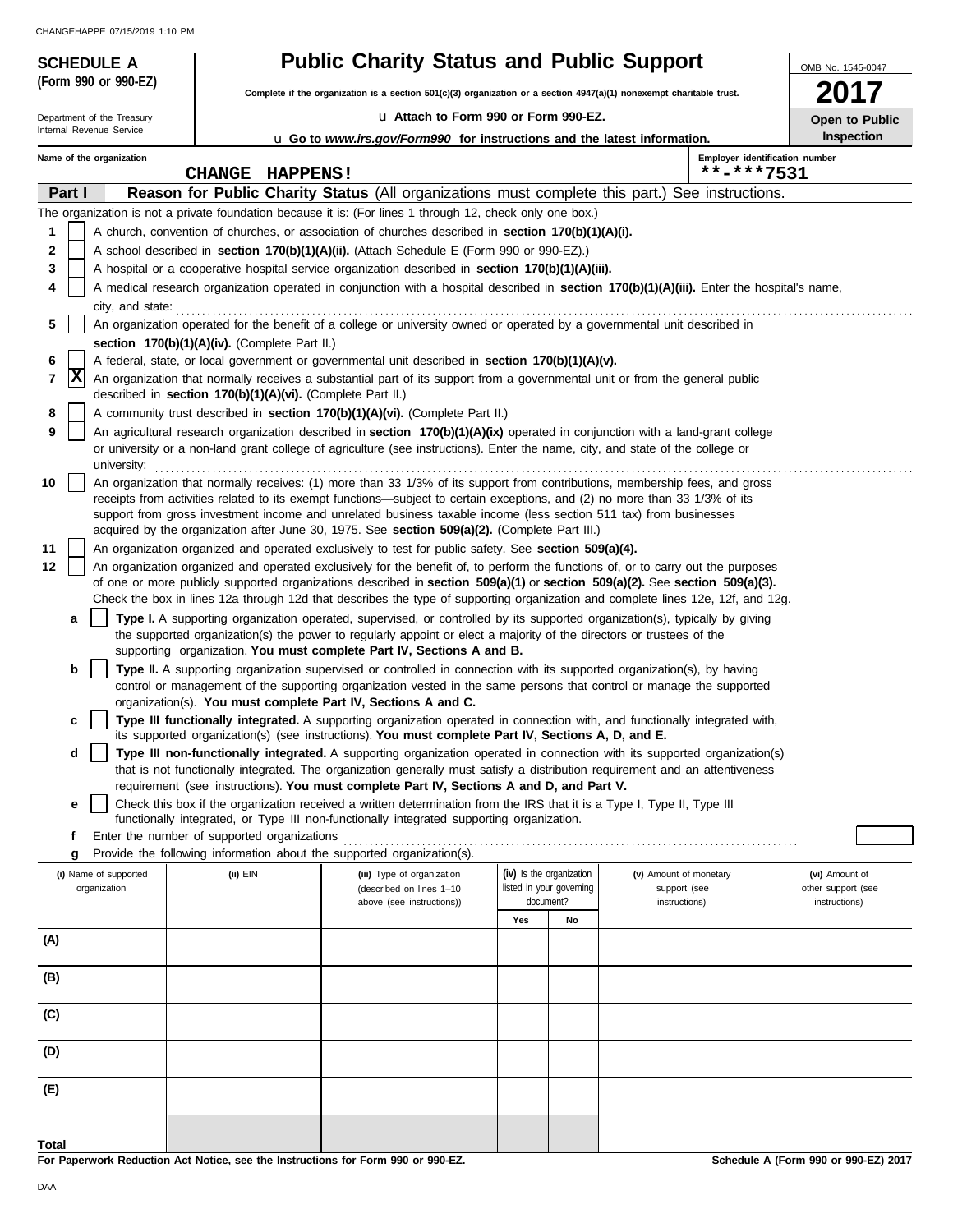|              | Schedule A (Form 990 or 990-EZ) 2017                                                                                                                                                            | CHANGE HAPPENS! |           |            |            | **-***7531 | Page 2       |
|--------------|-------------------------------------------------------------------------------------------------------------------------------------------------------------------------------------------------|-----------------|-----------|------------|------------|------------|--------------|
| Part II      | Support Schedule for Organizations Described in Sections 170(b)(1)(A)(iv) and 170(b)(1)(A)(vi)                                                                                                  |                 |           |            |            |            |              |
|              | (Complete only if you checked the box on line 5, 7, or 8 of Part I or if the organization failed to qualify under                                                                               |                 |           |            |            |            |              |
|              | Part III. If the organization fails to qualify under the tests listed below, please complete Part III.)                                                                                         |                 |           |            |            |            |              |
|              | <b>Section A. Public Support</b>                                                                                                                                                                |                 |           |            |            |            |              |
|              | Calendar year (or fiscal year beginning in)<br>$\mathbf{u}$                                                                                                                                     | (a) 2013        | (b) 2014  | $(c)$ 2015 | $(d)$ 2016 | (e) 2017   | (f) Total    |
| 1            | Gifts, grants, contributions, and                                                                                                                                                               |                 |           |            |            |            |              |
|              | membership fees received. (Do not                                                                                                                                                               |                 |           |            |            |            |              |
|              | include any "unusual grants.")                                                                                                                                                                  | 5,392,029       | 5,794,261 | 6,258,214  | 5,999,131  | 5,023,584  | 28,467,219   |
| $\mathbf{2}$ | Tax revenues levied for the                                                                                                                                                                     |                 |           |            |            |            |              |
|              | organization's benefit and either paid                                                                                                                                                          |                 |           |            |            |            |              |
|              | to or expended on its behalf                                                                                                                                                                    |                 |           |            |            |            |              |
| 3            | The value of services or facilities                                                                                                                                                             |                 |           |            |            |            |              |
|              | furnished by a governmental unit to the                                                                                                                                                         |                 |           |            |            |            |              |
|              | organization without charge                                                                                                                                                                     |                 |           |            |            |            |              |
| 4            | Total. Add lines 1 through 3                                                                                                                                                                    | 5,392,029       | 5,794,261 | 6,258,214  | 5,999,131  | 5,023,584  | 28,467,219   |
| 5            | The portion of total contributions by                                                                                                                                                           |                 |           |            |            |            |              |
|              | each person (other than a<br>governmental unit or publicly                                                                                                                                      |                 |           |            |            |            |              |
|              | supported organization) included on                                                                                                                                                             |                 |           |            |            |            |              |
|              | line 1 that exceeds 2% of the amount                                                                                                                                                            |                 |           |            |            |            |              |
|              | shown on line 11, column (f) $\ldots$                                                                                                                                                           |                 |           |            |            |            |              |
| 6            | Public support. Subtract line 5 from line 4.                                                                                                                                                    |                 |           |            |            |            | 28,467,219   |
|              | <b>Section B. Total Support</b>                                                                                                                                                                 |                 |           |            |            |            |              |
|              | Calendar year (or fiscal year beginning in)<br>$\mathbf{u}$                                                                                                                                     | (a) 2013        | (b) 2014  | $(c)$ 2015 | $(d)$ 2016 | (e) $2017$ | (f) Total    |
| 7            | Amounts from line 4                                                                                                                                                                             | 5,392,029       | 5,794,261 | 6,258,214  | 5,999,131  | 5,023,584  | 28,467,219   |
| 8            | Gross income from interest, dividends,<br>payments received on securities loans,                                                                                                                |                 |           |            |            |            |              |
|              | rents, royalties, and income from                                                                                                                                                               |                 |           |            |            |            |              |
|              | similar sources                                                                                                                                                                                 |                 |           |            |            |            |              |
| 9            | Net income from unrelated business                                                                                                                                                              |                 |           |            |            |            |              |
|              | activities, whether or not the business                                                                                                                                                         |                 |           |            |            |            |              |
|              | is regularly carried on                                                                                                                                                                         |                 |           |            | 16,430     |            | 16,430       |
| 10           | Other income. Do not include gain or                                                                                                                                                            |                 |           |            |            |            |              |
|              | loss from the sale of capital assets                                                                                                                                                            |                 |           |            |            |            |              |
|              | (Explain in Part VI.)                                                                                                                                                                           |                 |           |            |            |            |              |
| 11           | Total support. Add lines 7 through 10                                                                                                                                                           |                 |           |            |            |            | 28,483,649   |
| 12           |                                                                                                                                                                                                 |                 |           |            |            | 12         | 276,833      |
| 13           | First five years. If the Form 990 is for the organization's first, second, third, fourth, or fifth tax year as a section 501(c)(3)                                                              |                 |           |            |            |            |              |
|              | organization, check this box and stop here<br>Section C. Computation of Public Support Percentage                                                                                               |                 |           |            |            |            |              |
|              |                                                                                                                                                                                                 |                 |           |            |            |            |              |
| 14           | Public support percentage for 2017 (line 6, column (f) divided by line 11, column (f) [[[[[[[[[[[[[[[[[[[[[[[                                                                                   |                 |           |            |            | 14         | 99.94%       |
| 15           | Public support percentage from 2016 Schedule A, Part II, line 14<br>33 1/3% support test-2017. If the organization did not check the box on line 13, and line 14 is 33 1/3% or more, check this |                 |           |            |            | 15         | $\%$         |
| 16a          |                                                                                                                                                                                                 |                 |           |            |            |            | $\mathbf{x}$ |
|              | box and stop here. The organization qualifies as a publicly supported organization                                                                                                              |                 |           |            |            |            |              |
| b            | 33 1/3% support test-2016. If the organization did not check a box on line 13 or 16a, and line 15 is 33 1/3% or more, check                                                                     |                 |           |            |            |            |              |
|              | this box and stop here. The organization qualifies as a publicly supported organization                                                                                                         |                 |           |            |            |            |              |
| 17а          | 10%-facts-and-circumstances test-2017. If the organization did not check a box on line 13, 16a, or 16b, and line 14 is                                                                          |                 |           |            |            |            |              |
|              | 10% or more, and if the organization meets the "facts-and-circumstances" test, check this box and stop here. Explain in                                                                         |                 |           |            |            |            |              |

**b 10%-facts-and-circumstances test—2016.** If the organization did not check a box on line 13, 16a, 16b, or 17a, and line

**18 Private foundation.** If the organization did not check a box on line 13, 16a, 16b, 17a, or 17b, check this box and see

Explain in Part VI how the organization meets the "facts-and-circumstances" test. The organization qualifies as a publicly 15 is 10% or more, and if the organization meets the "facts-and-circumstances" test, check this box and **stop here.**

organization . . . . . . . . . . . . . . . . . . . . . . . . . . . . . . . . . . . . . . . . . . . . . . . . . . . . . . . . . . . . . . . . . . . . . . . . . . . . . . . . . . . . . . . . . . . . . . . . . . . . . . . . . . . . . . . . . . . . . . . . . . . . . . . . . . . . . . . . . . .

supported organization with the contract of the contract or contract or contract or contract or contract or contract or contract or contract or contract or contract or contract or contract or contract or contract or contra

**instructions** 

**Schedule A (Form 990 or 990-EZ) 2017**

 $\blacktriangleright \Box$ 

 $\blacktriangleright \Box$ 

 $\blacktriangleright$   $\Box$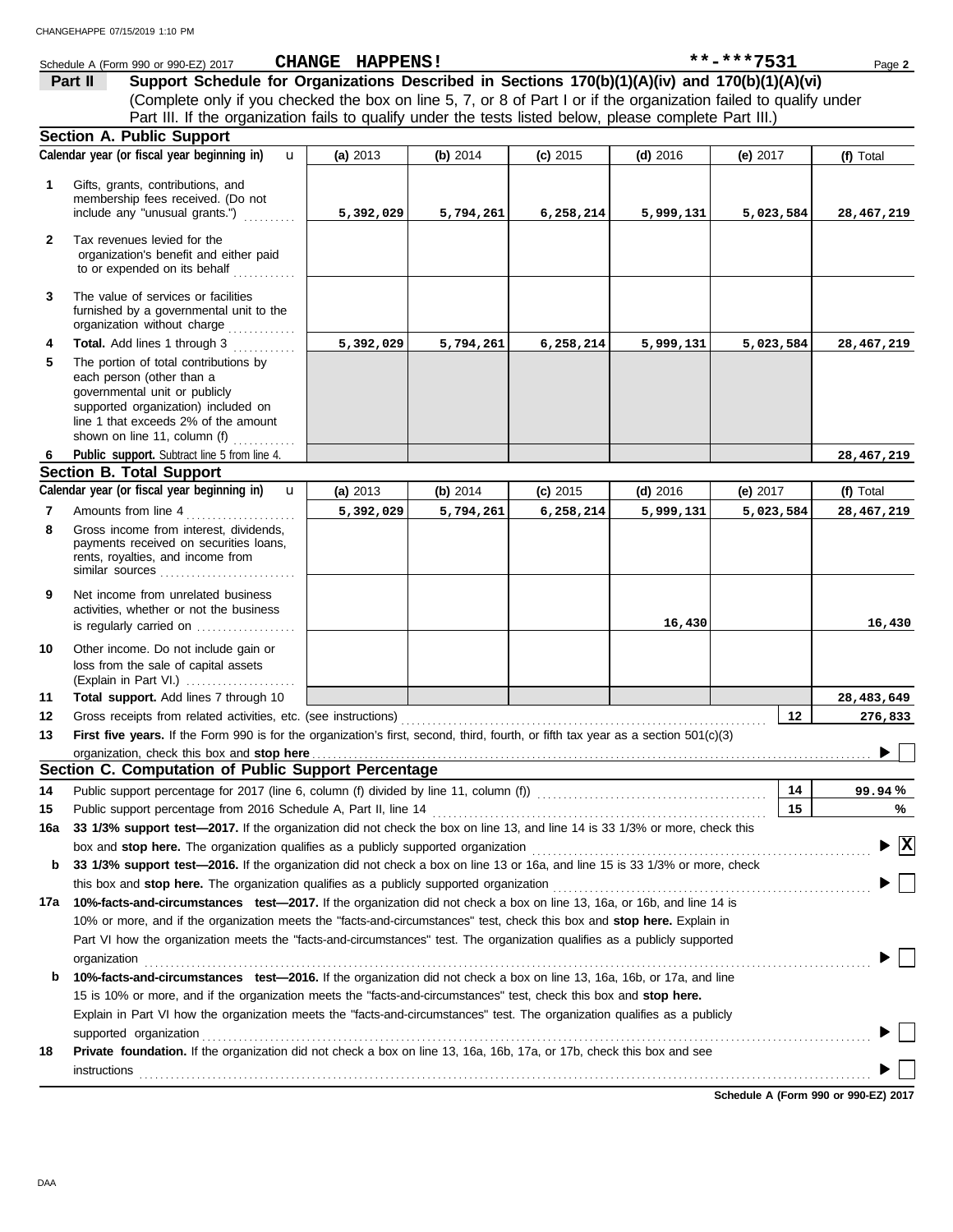| Schedule A (Form 990 or 990-EZ) 2017 | <b>CHANGE</b><br><b>HAPPENS!</b> | **-***7531 | Page 3 |
|--------------------------------------|----------------------------------|------------|--------|
|--------------------------------------|----------------------------------|------------|--------|

**Part III Support Schedule for Organizations Described in Section 509(a)(2)** (Complete only if you checked the box on line 10 of Part I or if the organization failed to qualify under Part II. If the organization fails to qualify under the tests listed below, please complete Part II.)

|              | <b>Section A. Public Support</b>                                                                                                                                                  |          |          |            |            |            |    |           |
|--------------|-----------------------------------------------------------------------------------------------------------------------------------------------------------------------------------|----------|----------|------------|------------|------------|----|-----------|
|              | Calendar year (or fiscal year beginning in)<br>$\mathbf{u}$                                                                                                                       | (a) 2013 | (b) 2014 | $(c)$ 2015 | $(d)$ 2016 | (e) $2017$ |    | (f) Total |
| $\mathbf{1}$ | Gifts, grants, contributions, and membership<br>fees received. (Do not include any "unusual grants.")                                                                             |          |          |            |            |            |    |           |
| $\mathbf{2}$ | Gross receipts from admissions, merchandise<br>sold or services performed, or facilities<br>furnished in any activity that is related to the<br>organization's tax-exempt purpose |          |          |            |            |            |    |           |
| 3            | Gross receipts from activities that are not an<br>unrelated trade or business under section 513                                                                                   |          |          |            |            |            |    |           |
| 4            | Tax revenues levied for the<br>organization's benefit and either paid                                                                                                             |          |          |            |            |            |    |           |
| 5            | The value of services or facilities<br>furnished by a governmental unit to the<br>organization without charge                                                                     |          |          |            |            |            |    |           |
| 6            | Total. Add lines 1 through 5<br><u>.</u><br>.                                                                                                                                     |          |          |            |            |            |    |           |
| 7а           | Amounts included on lines 1, 2, and 3<br>received from disqualified persons                                                                                                       |          |          |            |            |            |    |           |
| b            | Amounts included on lines 2 and 3<br>received from other than disqualified<br>persons that exceed the greater of \$5,000<br>or 1% of the amount on line 13 for the year           |          |          |            |            |            |    |           |
| c            | Add lines 7a and 7b                                                                                                                                                               |          |          |            |            |            |    |           |
| 8            | Public support. (Subtract line 7c from                                                                                                                                            |          |          |            |            |            |    |           |
|              | line $6.$ ) $\ldots$ $\ldots$ $\ldots$ $\ldots$ $\ldots$ $\ldots$ $\ldots$ $\ldots$                                                                                               |          |          |            |            |            |    |           |
|              | <b>Section B. Total Support</b><br>Calendar year (or fiscal year beginning in) <b>u</b>                                                                                           |          |          |            |            |            |    |           |
|              |                                                                                                                                                                                   | (a) 2013 | (b) 2014 | $(c)$ 2015 | $(d)$ 2016 | (e) $2017$ |    | (f) Total |
| 9            | Amounts from line 6                                                                                                                                                               |          |          |            |            |            |    |           |
| 10a          | Gross income from interest, dividends,<br>payments received on securities loans, rents,<br>royalties, and income from similar sources                                             |          |          |            |            |            |    |           |
| b            | Unrelated business taxable income (less<br>section 511 taxes) from businesses<br>acquired after June 30, 1975                                                                     |          |          |            |            |            |    |           |
| c            | Add lines 10a and 10b                                                                                                                                                             |          |          |            |            |            |    |           |
| 11           | Net income from unrelated business<br>activities not included in line 10b, whether<br>or not the business is regularly carried on                                                 |          |          |            |            |            |    |           |
| 12           | Other income. Do not include gain or<br>loss from the sale of capital assets<br>(Explain in Part VI.)                                                                             |          |          |            |            |            |    |           |
| 13           | Total support. (Add lines 9, 10c, 11,<br>and 12.)                                                                                                                                 |          |          |            |            |            |    |           |
| 14           | First five years. If the Form 990 is for the organization's first, second, third, fourth, or fifth tax year as a section 501(c)(3)                                                |          |          |            |            |            |    |           |
|              | organization, check this box and stop here                                                                                                                                        |          |          |            |            |            |    |           |
|              | Section C. Computation of Public Support Percentage                                                                                                                               |          |          |            |            |            |    |           |
| 15           | Public support percentage for 2017 (line 8, column (f) divided by line 13, column (f)) [[[[[[[[[[[[[[[[[[[[[[                                                                     |          |          |            |            |            | 15 | %         |
| 16           |                                                                                                                                                                                   |          |          |            |            |            | 16 | %         |
|              | Section D. Computation of Investment Income Percentage                                                                                                                            |          |          |            |            |            |    |           |
| 17           |                                                                                                                                                                                   |          |          |            |            |            | 17 | %         |
| 18           | Investment income percentage from 2016 Schedule A, Part III, line 17                                                                                                              |          |          |            |            |            | 18 | %         |
| 19a          | 33 1/3% support tests-2017. If the organization did not check the box on line 14, and line 15 is more than 33 1/3%, and line                                                      |          |          |            |            |            |    |           |
|              | 17 is not more than 33 1/3%, check this box and stop here. The organization qualifies as a publicly supported organization                                                        |          |          |            |            |            |    |           |
| b            | 33 1/3% support tests-2016. If the organization did not check a box on line 14 or line 19a, and line 16 is more than 33 1/3%, and                                                 |          |          |            |            |            |    |           |
|              |                                                                                                                                                                                   |          |          |            |            |            |    |           |
| 20           |                                                                                                                                                                                   |          |          |            |            |            |    |           |
|              |                                                                                                                                                                                   |          |          |            |            |            |    |           |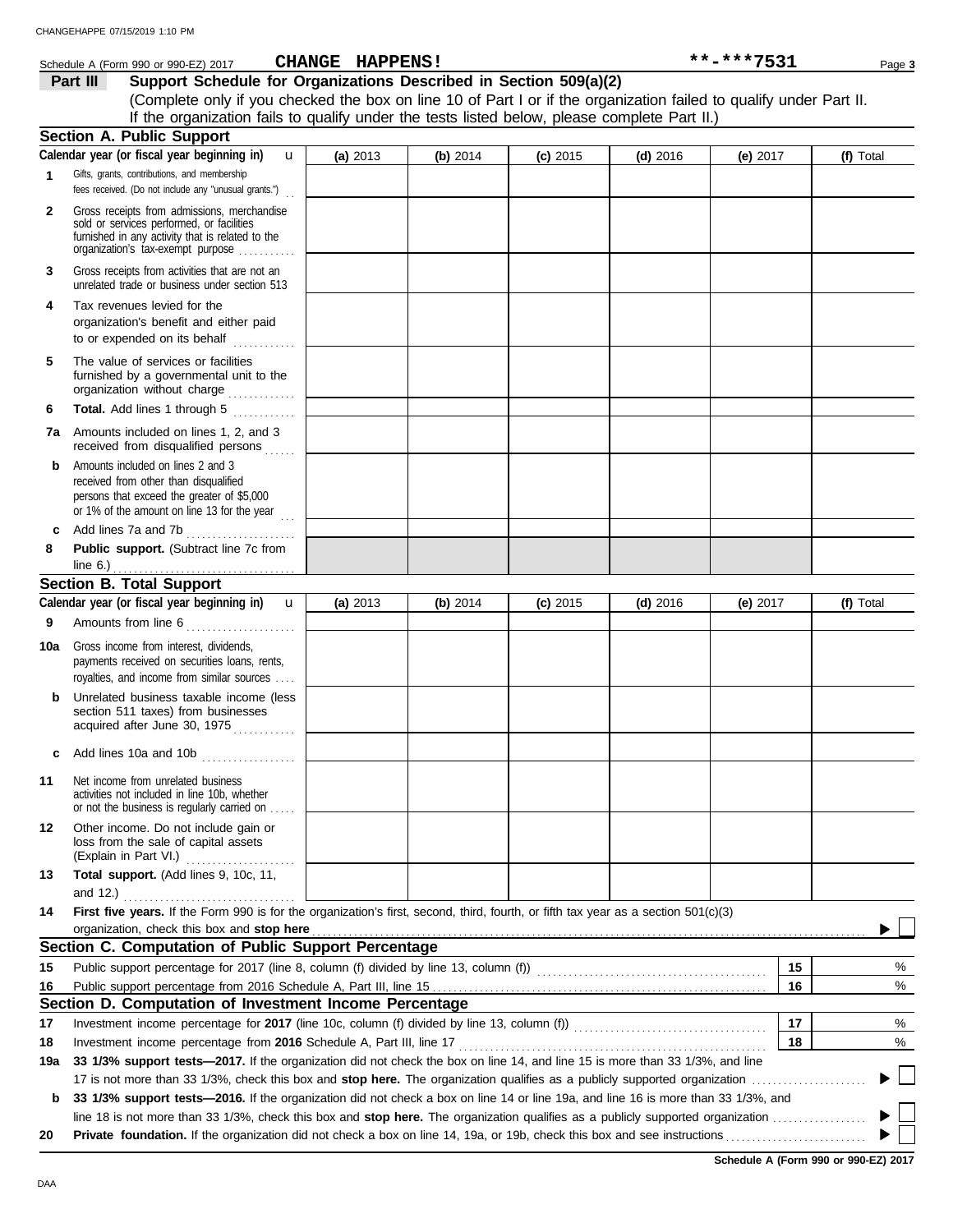|     | CHANGE HAPPENS!<br>Schedule A (Form 990 or 990-EZ) 2017                                                                                                                                  | **-***7531      |     | Page 4 |
|-----|------------------------------------------------------------------------------------------------------------------------------------------------------------------------------------------|-----------------|-----|--------|
|     | Part IV<br><b>Supporting Organizations</b>                                                                                                                                               |                 |     |        |
|     | (Complete only if you checked a box in line 12 on Part I. If you checked 12a of Part I, complete Sections A                                                                              |                 |     |        |
|     | and B. If you checked 12b of Part I, complete Sections A and C. If you checked 12c of Part I, complete                                                                                   |                 |     |        |
|     | Sections A, D, and E. If you checked 12d of Part I, complete Sections A and D, and complete Part V.)                                                                                     |                 |     |        |
|     | <b>Section A. All Supporting Organizations</b>                                                                                                                                           |                 |     |        |
|     |                                                                                                                                                                                          |                 | Yes | No     |
| 1   | Are all of the organization's supported organizations listed by name in the organization's governing                                                                                     |                 |     |        |
|     | documents? If "No," describe in Part VI how the supported organizations are designated. If designated by                                                                                 |                 |     |        |
|     | class or purpose, describe the designation. If historic and continuing relationship, explain.                                                                                            | 1               |     |        |
| 2   | Did the organization have any supported organization that does not have an IRS determination of status                                                                                   |                 |     |        |
|     | under section 509(a)(1) or (2)? If "Yes," explain in Part VI how the organization determined that the supported                                                                          |                 |     |        |
|     | organization was described in section 509(a)(1) or (2).                                                                                                                                  | 2               |     |        |
| За  | Did the organization have a supported organization described in section $501(c)(4)$ , (5), or (6)? If "Yes," answer                                                                      |                 |     |        |
|     | $(b)$ and $(c)$ below.                                                                                                                                                                   | За              |     |        |
| b   | Did the organization confirm that each supported organization qualified under section 501(c)(4), (5), or (6) and                                                                         |                 |     |        |
|     | satisfied the public support tests under section 509(a)(2)? If "Yes," describe in Part VI when and how the                                                                               |                 |     |        |
|     | organization made the determination.                                                                                                                                                     | 3b              |     |        |
| c   | Did the organization ensure that all support to such organizations was used exclusively for section $170(c)(2)(B)$                                                                       |                 |     |        |
|     | purposes? If "Yes," explain in Part VI what controls the organization put in place to ensure such use.                                                                                   | 3c              |     |        |
| 4a  | Was any supported organization not organized in the United States ("foreign supported organization")? If                                                                                 |                 |     |        |
|     | "Yes," and if you checked 12a or 12b in Part I, answer (b) and (c) below.                                                                                                                | 4a              |     |        |
| b   | Did the organization have ultimate control and discretion in deciding whether to make grants to the foreign                                                                              |                 |     |        |
|     | supported organization? If "Yes," describe in Part VI how the organization had such control and discretion                                                                               |                 |     |        |
|     | despite being controlled or supervised by or in connection with its supported organizations.                                                                                             | 4b              |     |        |
| c   | Did the organization support any foreign supported organization that does not have an IRS determination                                                                                  |                 |     |        |
|     | under sections $501(c)(3)$ and $509(a)(1)$ or (2)? If "Yes," explain in Part VI what controls the organization used                                                                      |                 |     |        |
|     | to ensure that all support to the foreign supported organization was used exclusively for section $170(c)(2)(B)$                                                                         |                 |     |        |
|     | purposes.                                                                                                                                                                                | 4с              |     |        |
| 5а  | Did the organization add, substitute, or remove any supported organizations during the tax year? If "Yes,"                                                                               |                 |     |        |
|     | answer (b) and (c) below (if applicable). Also, provide detail in Part VI, including (i) the names and EIN                                                                               |                 |     |        |
|     | numbers of the supported organizations added, substituted, or removed; (ii) the reasons for each such action;                                                                            |                 |     |        |
|     | (iii) the authority under the organization's organizing document authorizing such action; and (iv) how the action<br>was accomplished (such as by amendment to the organizing document). | 5a              |     |        |
| b   | Type I or Type II only. Was any added or substituted supported organization part of a class already                                                                                      |                 |     |        |
|     | designated in the organization's organizing document?                                                                                                                                    | 5b              |     |        |
|     | Substitutions only. Was the substitution the result of an event beyond the organization's control?                                                                                       | 5c              |     |        |
| 6   | Did the organization provide support (whether in the form of grants or the provision of services or facilities) to                                                                       |                 |     |        |
|     | anyone other than (i) its supported organizations, (ii) individuals that are part of the charitable class benefited                                                                      |                 |     |        |
|     | by one or more of its supported organizations, or (iii) other supporting organizations that also support or                                                                              |                 |     |        |
|     | benefit one or more of the filing organization's supported organizations? If "Yes," provide detail in Part VI.                                                                           | 6               |     |        |
| 7   | Did the organization provide a grant, loan, compensation, or other similar payment to a substantial contributor                                                                          |                 |     |        |
|     | (defined in section $4958(c)(3)(C)$ ), a family member of a substantial contributor, or a 35% controlled entity with                                                                     |                 |     |        |
|     | regard to a substantial contributor? If "Yes," complete Part I of Schedule L (Form 990 or 990-EZ).                                                                                       | 7               |     |        |
| 8   | Did the organization make a loan to a disqualified person (as defined in section 4958) not described in line 7?                                                                          |                 |     |        |
|     | If "Yes," complete Part I of Schedule L (Form 990 or 990-EZ).                                                                                                                            | 8               |     |        |
| 9a  | Was the organization controlled directly or indirectly at any time during the tax year by one or more                                                                                    |                 |     |        |
|     | disqualified persons as defined in section 4946 (other than foundation managers and organizations described                                                                              |                 |     |        |
|     | in section $509(a)(1)$ or $(2)$ ? If "Yes," provide detail in Part VI.                                                                                                                   | 9а              |     |        |
| b   | Did one or more disqualified persons (as defined in line 9a) hold a controlling interest in any entity in which                                                                          |                 |     |        |
|     | the supporting organization had an interest? If "Yes," provide detail in Part VI.                                                                                                        | 9b              |     |        |
| c   | Did a disqualified person (as defined in line 9a) have an ownership interest in, or derive any personal benefit                                                                          |                 |     |        |
|     | from, assets in which the supporting organization also had an interest? If "Yes," provide detail in Part VI.                                                                             | 9c              |     |        |
| 10a | Was the organization subject to the excess business holdings rules of section 4943 because of section                                                                                    |                 |     |        |
|     | 4943(f) (regarding certain Type II supporting organizations, and all Type III non-functionally integrated                                                                                |                 |     |        |
|     | supporting organizations)? If "Yes," answer 10b below.                                                                                                                                   | 10a             |     |        |
| b   | Did the organization have any excess business holdings in the tax year? (Use Schedule C, Form 4720, to                                                                                   |                 |     |        |
|     | determine whether the organization had excess business holdings.)                                                                                                                        | 10 <sub>b</sub> |     |        |

**Schedule A (Form 990 or 990-EZ) 2017**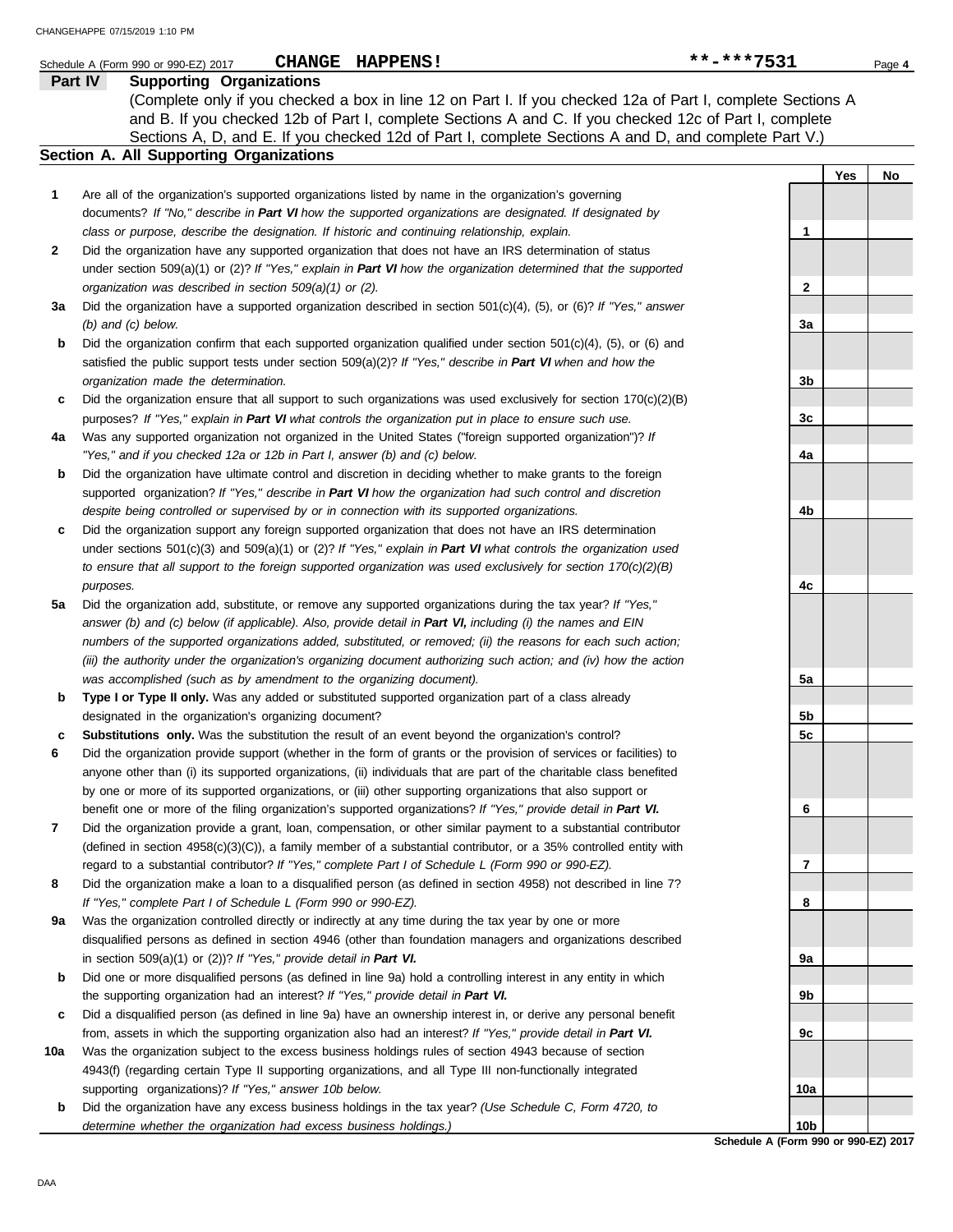|    | CHANGEHAPPE 07/15/2019 1:10 PM                                                                                                                                                                                       |                 |     |        |
|----|----------------------------------------------------------------------------------------------------------------------------------------------------------------------------------------------------------------------|-----------------|-----|--------|
|    | CHANGE HAPPENS!<br>Schedule A (Form 990 or 990-EZ) 2017                                                                                                                                                              | **-***7531      |     | Page 5 |
|    | Part IV<br><b>Supporting Organizations (continued)</b>                                                                                                                                                               |                 |     |        |
| 11 | Has the organization accepted a gift or contribution from any of the following persons?                                                                                                                              |                 | Yes | No     |
| а  | A person who directly or indirectly controls, either alone or together with persons described in (b) and (c)                                                                                                         |                 |     |        |
|    | below, the governing body of a supported organization?                                                                                                                                                               | 11a             |     |        |
| b  | A family member of a person described in (a) above?                                                                                                                                                                  | 11 <sub>b</sub> |     |        |
| c  | A 35% controlled entity of a person described in (a) or (b) above? If "Yes" to a, b, or c, provide detail in Part VI.                                                                                                | 11c             |     |        |
|    | <b>Section B. Type I Supporting Organizations</b>                                                                                                                                                                    |                 |     |        |
|    |                                                                                                                                                                                                                      |                 | Yes | No     |
| 1  | Did the directors, trustees, or membership of one or more supported organizations have the power to                                                                                                                  |                 |     |        |
|    | regularly appoint or elect at least a majority of the organization's directors or trustees at all times during the                                                                                                   |                 |     |        |
|    | tax year? If "No," describe in Part VI how the supported organization(s) effectively operated, supervised, or                                                                                                        |                 |     |        |
|    | controlled the organization's activities. If the organization had more than one supported organization,                                                                                                              |                 |     |        |
|    | describe how the powers to appoint and/or remove directors or trustees were allocated among the supported                                                                                                            |                 |     |        |
|    | organizations and what conditions or restrictions, if any, applied to such powers during the tax year.                                                                                                               | 1               |     |        |
| 2  | Did the organization operate for the benefit of any supported organization other than the supported                                                                                                                  |                 |     |        |
|    | organization(s) that operated, supervised, or controlled the supporting organization? If "Yes," explain in Part                                                                                                      |                 |     |        |
|    | VI how providing such benefit carried out the purposes of the supported organization(s) that operated,                                                                                                               |                 |     |        |
|    | supervised, or controlled the supporting organization.                                                                                                                                                               | $\mathbf{2}$    |     |        |
|    | Section C. Type II Supporting Organizations                                                                                                                                                                          |                 |     |        |
|    |                                                                                                                                                                                                                      |                 | Yes | No     |
| 1  | Were a majority of the organization's directors or trustees during the tax year also a majority of the directors                                                                                                     |                 |     |        |
|    | or trustees of each of the organization's supported organization(s)? If "No," describe in Part VI how control                                                                                                        |                 |     |        |
|    | or management of the supporting organization was vested in the same persons that controlled or managed                                                                                                               |                 |     |        |
|    | the supported organization(s).                                                                                                                                                                                       | 1               |     |        |
|    | Section D. All Type III Supporting Organizations                                                                                                                                                                     |                 |     |        |
|    |                                                                                                                                                                                                                      |                 | Yes | No     |
| 1  | Did the organization provide to each of its supported organizations, by the last day of the fifth month of the                                                                                                       |                 |     |        |
|    | organization's tax year, (i) a written notice describing the type and amount of support provided during the prior tax                                                                                                |                 |     |        |
|    | year, (ii) a copy of the Form 990 that was most recently filed as of the date of notification, and (iii) copies of the                                                                                               |                 |     |        |
|    | organization's governing documents in effect on the date of notification, to the extent not previously provided?                                                                                                     | 1               |     |        |
| 2  | Were any of the organization's officers, directors, or trustees either (i) appointed or elected by the supported                                                                                                     |                 |     |        |
|    | organization(s) or (ii) serving on the governing body of a supported organization? If "No," explain in Part VI how                                                                                                   | 2               |     |        |
|    | the organization maintained a close and continuous working relationship with the supported organization(s).<br>By reason of the relationship described in (2), did the organization's supported organizations have a |                 |     |        |
|    | significant voice in the organization's investment policies and in directing the use of the organization's                                                                                                           |                 |     |        |
|    | income or assets at all times during the tax year? If "Yes," describe in Part VI the role the organization's                                                                                                         |                 |     |        |
|    | supported organizations played in this regard.                                                                                                                                                                       | 3               |     |        |
|    | Section E. Type III Functionally-Integrated Supporting Organizations                                                                                                                                                 |                 |     |        |
| 1  | Check the box next to the method that the organization used to satisfy the Integral Part Test during the year (see instructions).                                                                                    |                 |     |        |
| a  | The organization satisfied the Activities Test. Complete line 2 below.                                                                                                                                               |                 |     |        |
| b  | The organization is the parent of each of its supported organizations. Complete line 3 below.                                                                                                                        |                 |     |        |
| C  | The organization supported a governmental entity. Describe in Part VI how you supported a government entity (see instructions).                                                                                      |                 |     |        |
|    |                                                                                                                                                                                                                      |                 |     |        |
| 2  | Activities Test. Answer (a) and (b) below.                                                                                                                                                                           |                 | Yes | No     |
| а  | Did substantially all of the organization's activities during the tax year directly further the exempt purposes of                                                                                                   |                 |     |        |
|    | the supported organization(s) to which the organization was responsive? If "Yes," then in Part VI identify                                                                                                           |                 |     |        |
|    | those supported organizations and explain how these activities directly furthered their exempt purposes,                                                                                                             |                 |     |        |
|    | how the organization was responsive to those supported organizations, and how the organization determined                                                                                                            |                 |     |        |
|    | that these activities constituted substantially all of its activities.                                                                                                                                               | 2a              |     |        |
| b  | Did the activities described in (a) constitute activities that, but for the organization's involvement, one or more                                                                                                  |                 |     |        |
|    | of the organization's supported organization(s) would have been engaged in? If "Yes," explain in Part VI the                                                                                                         |                 |     |        |
|    | reasons for the organization's position that its supported organization(s) would have engaged in these                                                                                                               |                 |     |        |
|    | activities but for the organization's involvement.                                                                                                                                                                   | 2b              |     |        |
|    |                                                                                                                                                                                                                      |                 |     |        |

- **3** Parent of Supported Organizations. *Answer (a) and (b) below.*
- **a** Did the organization have the power to regularly appoint or elect a majority of the officers, directors, or trustees of each of the supported organizations? *Provide details in Part VI.*
- DAA **Schedule A (Form 990 or 990-EZ) 2017 b** Did the organization exercise a substantial degree of direction over the policies, programs, and activities of each of its supported organizations? *If "Yes," describe in Part VI the role played by the organization in this regard.*

**3b**

**3a**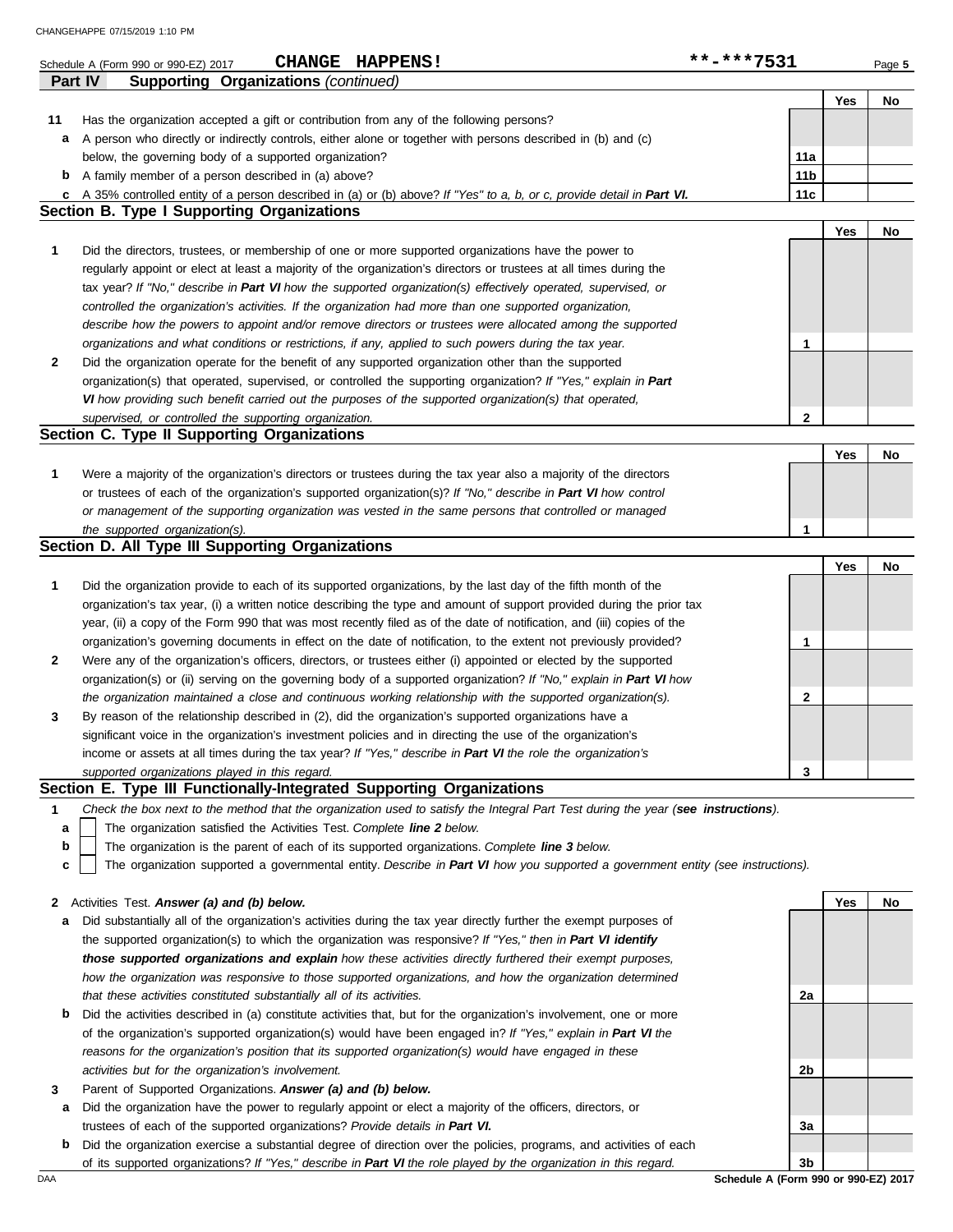| CHANGEHAPPE 07/15/2019 1:10 PM                                                                                                               |                | **-***7531     |                                |
|----------------------------------------------------------------------------------------------------------------------------------------------|----------------|----------------|--------------------------------|
| CHANGE HAPPENS!<br>Schedule A (Form 990 or 990-EZ) 2017<br>Part V<br>Type III Non-Functionally Integrated 509(a)(3) Supporting Organizations |                |                | Page 6                         |
| 1<br>Check here if the organization satisfied the Integral Part Test as a qualifying trust on Nov. 20, 1970 (explain in Part VI). See        |                |                |                                |
| instructions. All other Type III non-functionally integrated supporting organizations must complete Sections A through E.                    |                |                |                                |
| Section A - Adjusted Net Income                                                                                                              |                | (A) Prior Year | (B) Current Year<br>(optional) |
| Net short-term capital gain<br>1                                                                                                             | $\mathbf{1}$   |                |                                |
| 2<br>Recoveries of prior-year distributions                                                                                                  | $\mathbf{2}$   |                |                                |
| 3<br>Other gross income (see instructions)                                                                                                   | 3              |                |                                |
| Add lines 1 through 3.<br>4                                                                                                                  | 4              |                |                                |
| 5<br>Depreciation and depletion                                                                                                              | 5              |                |                                |
| Portion of operating expenses paid or incurred for production or<br>6                                                                        |                |                |                                |
| collection of gross income or for management, conservation, or                                                                               |                |                |                                |
| maintenance of property held for production of income (see instructions)                                                                     | 6              |                |                                |
| Other expenses (see instructions)<br>7                                                                                                       | 7              |                |                                |
| 8<br>Adjusted Net Income (subtract lines 5, 6 and 7 from line 4).                                                                            | 8              |                |                                |
| <b>Section B - Minimum Asset Amount</b>                                                                                                      |                | (A) Prior Year | (B) Current Year<br>(optional) |
| Aggregate fair market value of all non-exempt-use assets (see<br>1                                                                           |                |                |                                |
| instructions for short tax year or assets held for part of year):                                                                            |                |                |                                |
| <b>a</b> Average monthly value of securities                                                                                                 | 1a             |                |                                |
| Average monthly cash balances<br>b                                                                                                           | 1b             |                |                                |
| Fair market value of other non-exempt-use assets<br>c                                                                                        | 1c             |                |                                |
| Total (add lines 1a, 1b, and 1c)<br>d                                                                                                        | 1d             |                |                                |
| <b>Discount</b> claimed for blockage or other<br>е                                                                                           |                |                |                                |
| factors (explain in detail in Part VI):                                                                                                      |                |                |                                |
| $\mathbf{2}$<br>Acquisition indebtedness applicable to non-exempt-use assets                                                                 | $\mathbf{2}$   |                |                                |
| 3<br>Subtract line 2 from line 1d.                                                                                                           | 3              |                |                                |
| 4<br>Cash deemed held for exempt use. Enter 1-1/2% of line 3 (for greater amount,                                                            |                |                |                                |
| see instructions).                                                                                                                           | 4              |                |                                |
| 5<br>Net value of non-exempt-use assets (subtract line 4 from line 3)                                                                        | 5              |                |                                |
| 6<br>Multiply line 5 by 035.                                                                                                                 | 6              |                |                                |
| $\overline{7}$<br>Recoveries of prior-year distributions                                                                                     | $\overline{7}$ |                |                                |
| 8<br><b>Minimum Asset Amount</b> (add line 7 to line 6)                                                                                      | 8              |                |                                |
| Section C - Distributable Amount                                                                                                             |                |                | <b>Current Year</b>            |
| Adjusted net income for prior year (from Section A, line 8, Column A)<br>1                                                                   | $\mathbf 1$    |                |                                |
| $\mathbf{2}$<br>Enter 85% of line 1.                                                                                                         | $\mathbf{2}$   |                |                                |
| 3<br>Minimum asset amount for prior year (from Section B, line 8, Column A)                                                                  | 3              |                |                                |
| Enter greater of line 2 or line 3.<br>4                                                                                                      | 4              |                |                                |
| 5<br>Income tax imposed in prior year                                                                                                        | 5              |                |                                |
| 6<br>Distributable Amount. Subtract line 5 from line 4, unless subject to                                                                    |                |                |                                |
| emergency temporary reduction (see instructions).                                                                                            | 6              |                |                                |

**7** instructions). Check here if the current year is the organization's first as a non-functionally integrated Type III supporting organization (see

**Schedule A (Form 990 or 990-EZ) 2017**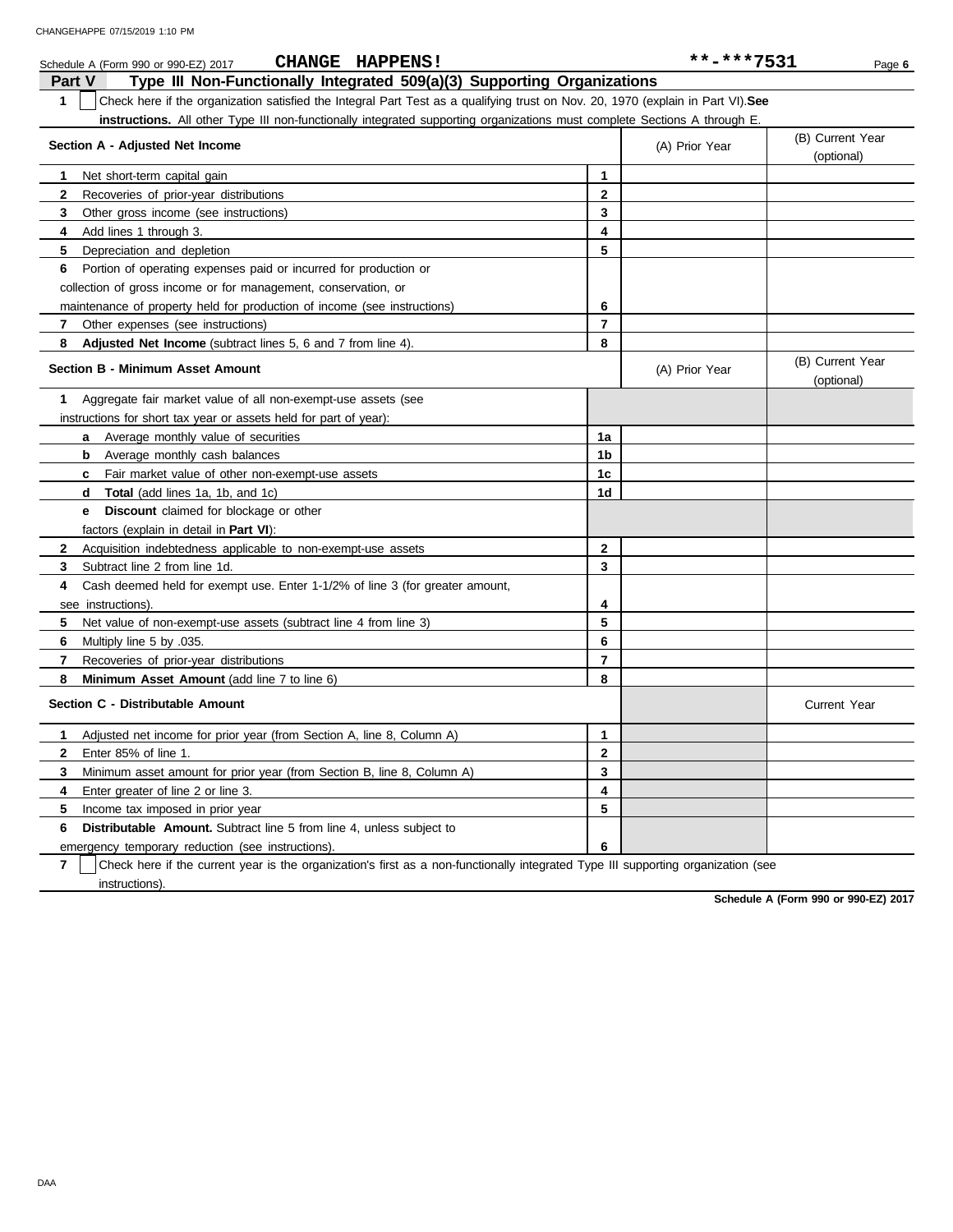|               | <b>CHANGE HAPPENS!</b><br>Schedule A (Form 990 or 990-EZ) 2017                             |                                    | **-***7531                                    | Page 7                                           |
|---------------|--------------------------------------------------------------------------------------------|------------------------------------|-----------------------------------------------|--------------------------------------------------|
| <b>Part V</b> | Type III Non-Functionally Integrated 509(a)(3) Supporting Organizations (continued)        |                                    |                                               |                                                  |
|               | <b>Section D - Distributions</b>                                                           |                                    |                                               | <b>Current Year</b>                              |
| $\mathbf 1$   | Amounts paid to supported organizations to accomplish exempt purposes                      |                                    |                                               |                                                  |
| $\mathbf{2}$  | Amounts paid to perform activity that directly furthers exempt purposes of supported       |                                    |                                               |                                                  |
|               | organizations, in excess of income from activity                                           |                                    |                                               |                                                  |
| 3             | Administrative expenses paid to accomplish exempt purposes of supported organizations      |                                    |                                               |                                                  |
| 4             | Amounts paid to acquire exempt-use assets                                                  |                                    |                                               |                                                  |
| 5             | Qualified set-aside amounts (prior IRS approval required)                                  |                                    |                                               |                                                  |
| 6             | Other distributions (describe in Part VI). See instructions.                               |                                    |                                               |                                                  |
| 7             | <b>Total annual distributions.</b> Add lines 1 through 6.                                  |                                    |                                               |                                                  |
| 8             | Distributions to attentive supported organizations to which the organization is responsive |                                    |                                               |                                                  |
|               | (provide details in Part VI). See instructions.                                            |                                    |                                               |                                                  |
| 9             | Distributable amount for 2017 from Section C, line 6                                       |                                    |                                               |                                                  |
| 10            | Line 8 amount divided by line 9 amount                                                     |                                    |                                               |                                                  |
|               | Section E - Distribution Allocations (see instructions)                                    | (i)<br><b>Excess Distributions</b> | (ii)<br><b>Underdistributions</b><br>Pre-2017 | (iii)<br><b>Distributable</b><br>Amount for 2017 |
| 1             | Distributable amount for 2017 from Section C, line 6                                       |                                    |                                               |                                                  |
| $\mathbf{2}$  | Underdistributions, if any, for years prior to 2017                                        |                                    |                                               |                                                  |
|               | (reasonable cause required-explain in Part VI). See                                        |                                    |                                               |                                                  |
|               | instructions.                                                                              |                                    |                                               |                                                  |
| 3             | Excess distributions carryover, if any, to 2017:                                           |                                    |                                               |                                                  |
| a             | $b$ From 2013                                                                              |                                    |                                               |                                                  |
|               |                                                                                            |                                    |                                               |                                                  |
|               |                                                                                            |                                    |                                               |                                                  |
|               |                                                                                            |                                    |                                               |                                                  |
|               | f Total of lines 3a through e                                                              |                                    |                                               |                                                  |
|               | <b>g</b> Applied to underdistributions of prior years                                      |                                    |                                               |                                                  |
|               | <b>h</b> Applied to 2017 distributable amount                                              |                                    |                                               |                                                  |
| Ť.            | Carryover from 2012 not applied (see instructions)                                         |                                    |                                               |                                                  |
|               | Remainder. Subtract lines 3g, 3h, and 3i from 3f.                                          |                                    |                                               |                                                  |
| 4             | Distributions for 2017 from                                                                |                                    |                                               |                                                  |
|               | \$<br>Section D, line 7:                                                                   |                                    |                                               |                                                  |
|               | <b>a</b> Applied to underdistributions of prior years                                      |                                    |                                               |                                                  |
|               | <b>b</b> Applied to 2017 distributable amount                                              |                                    |                                               |                                                  |
|               | c Remainder. Subtract lines 4a and 4b from 4.                                              |                                    |                                               |                                                  |
| 5             | Remaining underdistributions for years prior to 2017, if                                   |                                    |                                               |                                                  |
|               | any. Subtract lines 3g and 4a from line 2. For result                                      |                                    |                                               |                                                  |
|               | greater than zero, explain in Part VI. See instructions.                                   |                                    |                                               |                                                  |
| 6             | Remaining underdistributions for 2017. Subtract lines 3h                                   |                                    |                                               |                                                  |
|               | and 4b from line 1. For result greater than zero, explain in                               |                                    |                                               |                                                  |
|               | Part VI. See instructions.                                                                 |                                    |                                               |                                                  |
| 7             | Excess distributions carryover to 2018. Add lines 3j                                       |                                    |                                               |                                                  |
|               | and 4c.                                                                                    |                                    |                                               |                                                  |
| 8             | Breakdown of line 7:                                                                       |                                    |                                               |                                                  |
|               | a Excess from 2013                                                                         |                                    |                                               |                                                  |
|               | <b>b</b> Excess from 2014                                                                  |                                    |                                               |                                                  |

**Schedule A (Form 990 or 990-EZ) 2017**

**c** Excess from 2015 . . . . . . . . . . . . . . . . . . . . . . . . . . . **d** Excess from 2016 . . . . . . . . . . . . . . . . . . . . . . . . . . . **e** Excess from 2017 . . . . . . . . . . . . . . . . . . . . . . . . . . .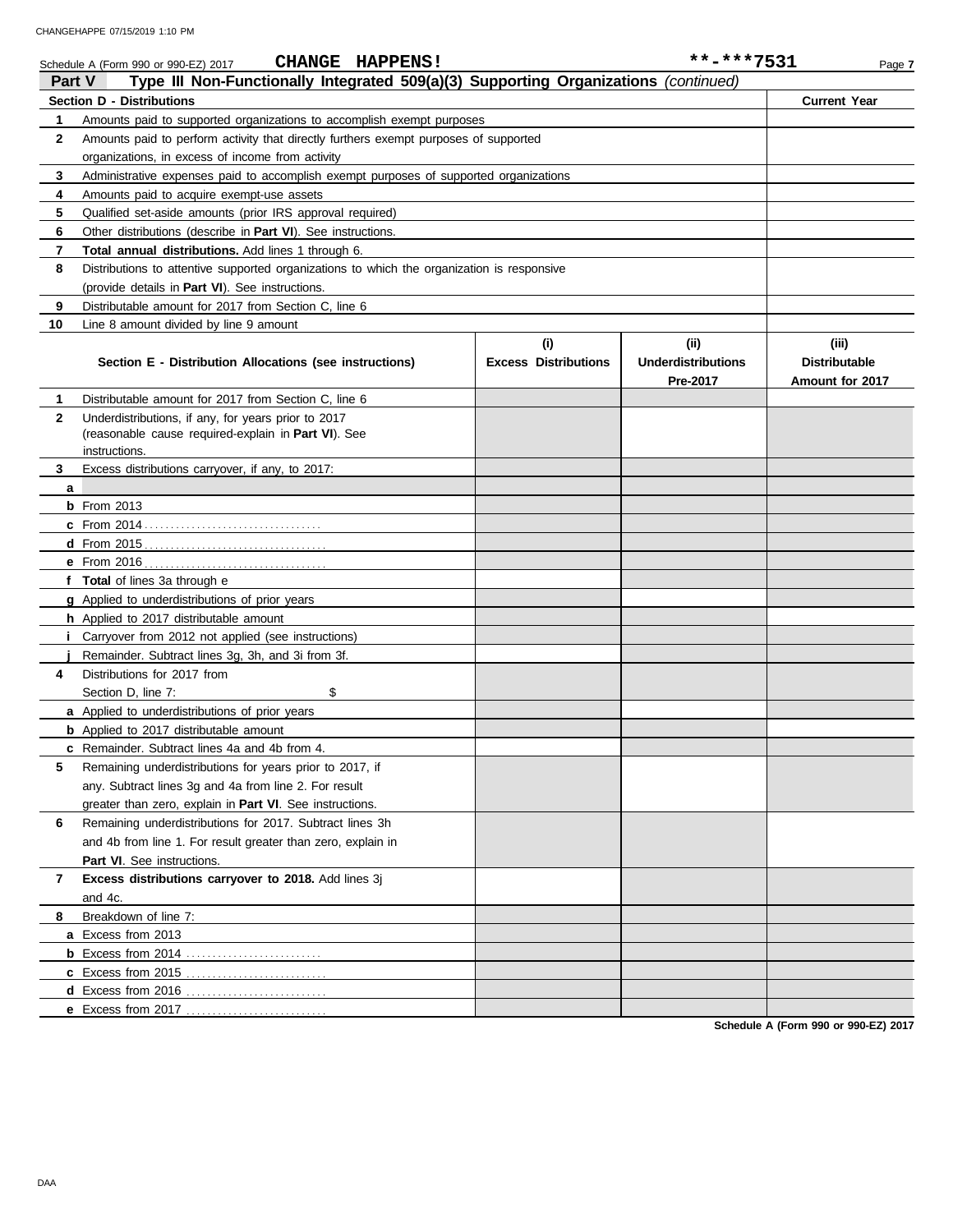|         | Schedule A (Form 990 or 990-EZ) 2017                                                                                                                                                                                                                                                                                                                                                                                                                                                                                                                                                       | CHANGE HAPPENS! |  | **-***7531 | Page 8 |
|---------|--------------------------------------------------------------------------------------------------------------------------------------------------------------------------------------------------------------------------------------------------------------------------------------------------------------------------------------------------------------------------------------------------------------------------------------------------------------------------------------------------------------------------------------------------------------------------------------------|-----------------|--|------------|--------|
| Part VI | Supplemental Information. Provide the explanations required by Part II, line 10; Part II, line 17a or 17b; Part<br>III, line 12; Part IV, Section A, lines 1, 2, 3b, 3c, 4b, 4c, 5a, 6, 9a, 9b, 9c, 11a, 11b, and 11c; Part IV, Section<br>B, lines 1 and 2; Part IV, Section C, line 1; Part IV, Section D, lines 2 and 3; Part IV, Section E, lines 1c, 2a, 2b,<br>3a and 3b; Part V, line 1; Part V, Section B, line 1e; Part V, Section D, lines 5, 6, and 8; and Part V, Section E,<br>lines 2, 5, and 6. Also complete this part for any additional information. (See instructions.) |                 |  |            |        |
|         |                                                                                                                                                                                                                                                                                                                                                                                                                                                                                                                                                                                            |                 |  |            |        |
|         |                                                                                                                                                                                                                                                                                                                                                                                                                                                                                                                                                                                            |                 |  |            |        |
|         |                                                                                                                                                                                                                                                                                                                                                                                                                                                                                                                                                                                            |                 |  |            |        |
|         |                                                                                                                                                                                                                                                                                                                                                                                                                                                                                                                                                                                            |                 |  |            |        |
|         |                                                                                                                                                                                                                                                                                                                                                                                                                                                                                                                                                                                            |                 |  |            |        |
|         |                                                                                                                                                                                                                                                                                                                                                                                                                                                                                                                                                                                            |                 |  |            |        |
|         |                                                                                                                                                                                                                                                                                                                                                                                                                                                                                                                                                                                            |                 |  |            |        |
|         |                                                                                                                                                                                                                                                                                                                                                                                                                                                                                                                                                                                            |                 |  |            |        |
|         |                                                                                                                                                                                                                                                                                                                                                                                                                                                                                                                                                                                            |                 |  |            |        |
|         |                                                                                                                                                                                                                                                                                                                                                                                                                                                                                                                                                                                            |                 |  |            |        |
|         |                                                                                                                                                                                                                                                                                                                                                                                                                                                                                                                                                                                            |                 |  |            |        |
|         |                                                                                                                                                                                                                                                                                                                                                                                                                                                                                                                                                                                            |                 |  |            |        |
|         |                                                                                                                                                                                                                                                                                                                                                                                                                                                                                                                                                                                            |                 |  |            |        |
|         |                                                                                                                                                                                                                                                                                                                                                                                                                                                                                                                                                                                            |                 |  |            |        |
|         |                                                                                                                                                                                                                                                                                                                                                                                                                                                                                                                                                                                            |                 |  |            |        |
|         |                                                                                                                                                                                                                                                                                                                                                                                                                                                                                                                                                                                            |                 |  |            |        |
|         |                                                                                                                                                                                                                                                                                                                                                                                                                                                                                                                                                                                            |                 |  |            |        |
|         |                                                                                                                                                                                                                                                                                                                                                                                                                                                                                                                                                                                            |                 |  |            |        |
|         |                                                                                                                                                                                                                                                                                                                                                                                                                                                                                                                                                                                            |                 |  |            |        |
|         |                                                                                                                                                                                                                                                                                                                                                                                                                                                                                                                                                                                            |                 |  |            |        |
|         |                                                                                                                                                                                                                                                                                                                                                                                                                                                                                                                                                                                            |                 |  |            |        |
|         |                                                                                                                                                                                                                                                                                                                                                                                                                                                                                                                                                                                            |                 |  |            |        |
|         |                                                                                                                                                                                                                                                                                                                                                                                                                                                                                                                                                                                            |                 |  |            |        |
|         |                                                                                                                                                                                                                                                                                                                                                                                                                                                                                                                                                                                            |                 |  |            |        |
|         |                                                                                                                                                                                                                                                                                                                                                                                                                                                                                                                                                                                            |                 |  |            |        |
|         |                                                                                                                                                                                                                                                                                                                                                                                                                                                                                                                                                                                            |                 |  |            |        |
|         |                                                                                                                                                                                                                                                                                                                                                                                                                                                                                                                                                                                            |                 |  |            |        |
|         |                                                                                                                                                                                                                                                                                                                                                                                                                                                                                                                                                                                            |                 |  |            |        |
|         |                                                                                                                                                                                                                                                                                                                                                                                                                                                                                                                                                                                            |                 |  |            |        |
|         |                                                                                                                                                                                                                                                                                                                                                                                                                                                                                                                                                                                            |                 |  |            |        |
|         |                                                                                                                                                                                                                                                                                                                                                                                                                                                                                                                                                                                            |                 |  |            |        |
|         |                                                                                                                                                                                                                                                                                                                                                                                                                                                                                                                                                                                            |                 |  |            |        |
|         |                                                                                                                                                                                                                                                                                                                                                                                                                                                                                                                                                                                            |                 |  |            |        |
|         |                                                                                                                                                                                                                                                                                                                                                                                                                                                                                                                                                                                            |                 |  |            |        |
|         |                                                                                                                                                                                                                                                                                                                                                                                                                                                                                                                                                                                            |                 |  |            |        |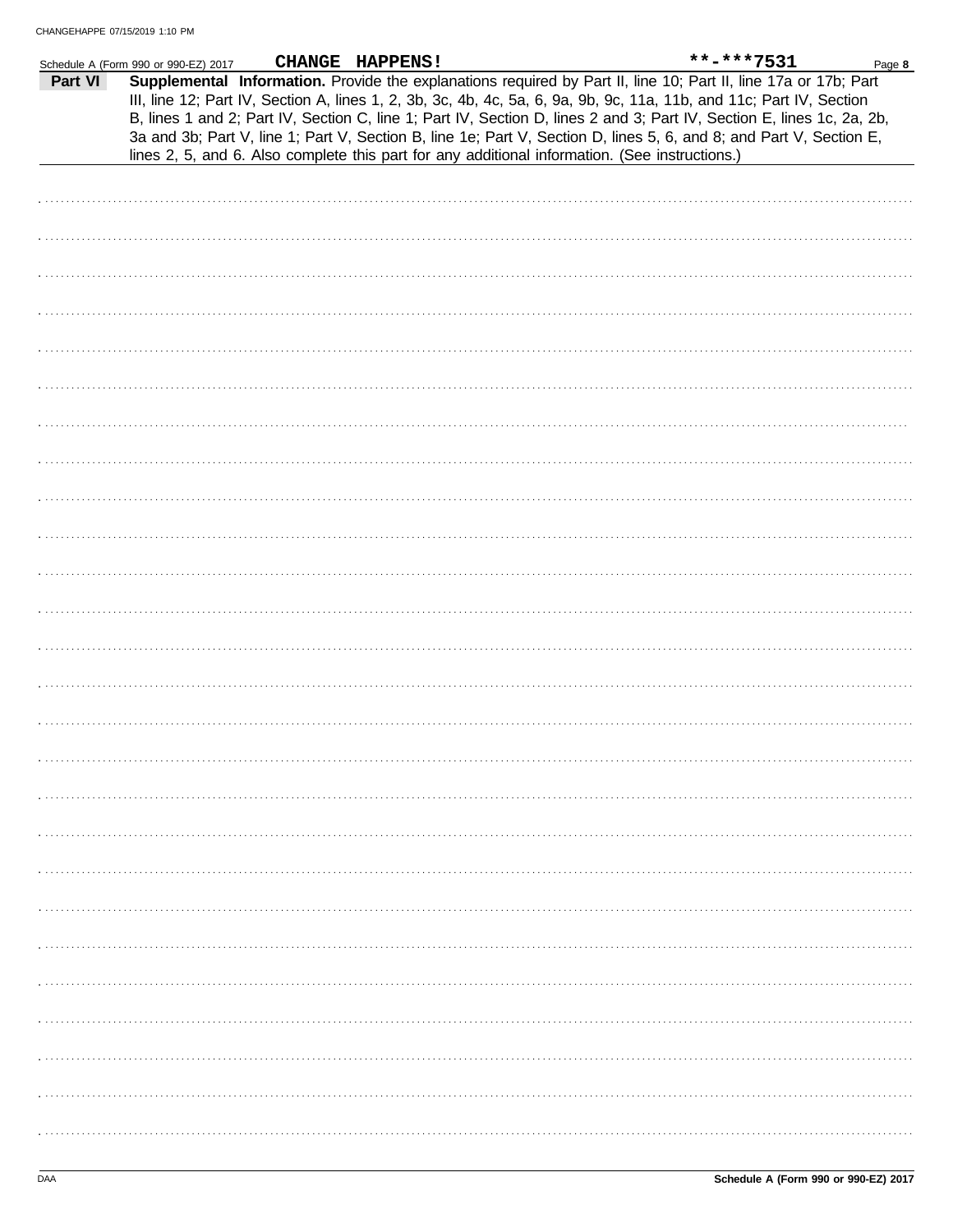### **Schedule of Contributors Schedule B**

**or 990-PF)** u **Attach to Form 990, Form 990-EZ, or Form 990-PF.** u **Go to** *www.irs.gov/Form990* **for the latest information.** OMB No. 1545-0047

**2017**

**Employer identification number**

|  | $* - * * * 7531$ |  |  |  |  |
|--|------------------|--|--|--|--|
|  |                  |  |  |  |  |

|  |  |  | Name of the organization |
|--|--|--|--------------------------|
|--|--|--|--------------------------|

Department of the Treasury Internal Revenue Service

**(Form 990, 990-EZ,**

#### **CHANGE HAPPENS!**  $*$

**Organization type** (check one):

| Filers of:         | Section:                                                                    |
|--------------------|-----------------------------------------------------------------------------|
| Form 990 or 990-EZ | $ \mathbf{X} $ 501(c)(<br>3 ) (enter number) organization                   |
|                    | $4947(a)(1)$ nonexempt charitable trust not treated as a private foundation |
|                    | 527 political organization                                                  |
| Form 990-PF        | 501(c)(3) exempt private foundation                                         |
|                    | 4947(a)(1) nonexempt charitable trust treated as a private foundation       |
|                    | 501(c)(3) taxable private foundation                                        |

Check if your organization is covered by the **General Rule** or a **Special Rule. Note:** Only a section 501(c)(7), (8), or (10) organization can check boxes for both the General Rule and a Special Rule. See instructions.

#### **General Rule**

For an organization filing Form 990, 990-EZ, or 990-PF that received, during the year, contributions totaling \$5,000 or more (in money or property) from any one contributor. Complete Parts I and II. See instructions for determining a contributor's total contributions.

#### **Special Rules**

| For an organization described in section 501(c)(3) filing Form 990 or 990-EZ that met the 33 <sup>1</sup> /3% support test of the<br>regulations under sections 509(a)(1) and 170(b)(1)(A)(vi), that checked Schedule A (Form 990 or 990-EZ), Part II, line<br>13, 16a, or 16b, and that received from any one contributor, during the year, total contributions of the greater of (1)<br>\$5,000; or (2) 2% of the amount on (i) Form 990, Part VIII, line 1h; or (ii) Form 990-EZ, line 1. Complete Parts I and II. |
|-----------------------------------------------------------------------------------------------------------------------------------------------------------------------------------------------------------------------------------------------------------------------------------------------------------------------------------------------------------------------------------------------------------------------------------------------------------------------------------------------------------------------|
| For an organization described in section 501(c)(7), (8), or (10) filing Form 990 or 990-EZ that received from any one<br>contributor, during the year, total contributions of more than \$1,000 exclusively for religious, charitable, scientific,<br>literary, or educational purposes, or for the prevention of cruelty to children or animals. Complete Parts I, II, and III.                                                                                                                                      |
|                                                                                                                                                                                                                                                                                                                                                                                                                                                                                                                       |

For an organization described in section  $501(c)(7)$ ,  $(8)$ , or  $(10)$  filing Form 990 or 990-EZ that received from any one contributor, during the year, contributions *exclusively* for religious, charitable, etc., purposes, but no such contributions totaled more than \$1,000. If this box is checked, enter here the total contributions that were received during the year for an *exclusively* religious, charitable, etc., purpose. Don't complete any of the parts unless the **General Rule** applies to this organization because it received *nonexclusively* religious, charitable, etc., contributions totaling \$5,000 or more during the year . . . . . . . . . . . . . . . . . . . . . . . . . . . . . . . . . . . . . . . . . . . . . . . . . . . . . . . . . . . . . . . . . . . . . . . . . . . . . . . .

990-EZ, or 990-PF), but it **must** answer "No" on Part IV, line 2, of its Form 990; or check the box on line H of its Form 990-EZ or on its Form 990-PF, Part I, line 2, to certify that it doesn't meet the filing requirements of Schedule B (Form 990, 990-EZ, or 990-PF). **Caution:** An organization that isn't covered by the General Rule and/or the Special Rules doesn't file Schedule B (Form 990,

**For Paperwork Reduction Act Notice, see the instructions for Form 990, 990-EZ, or 990-PF.**

\$ . . . . . . . . . . . . . . . . . . . . . . . . . . . .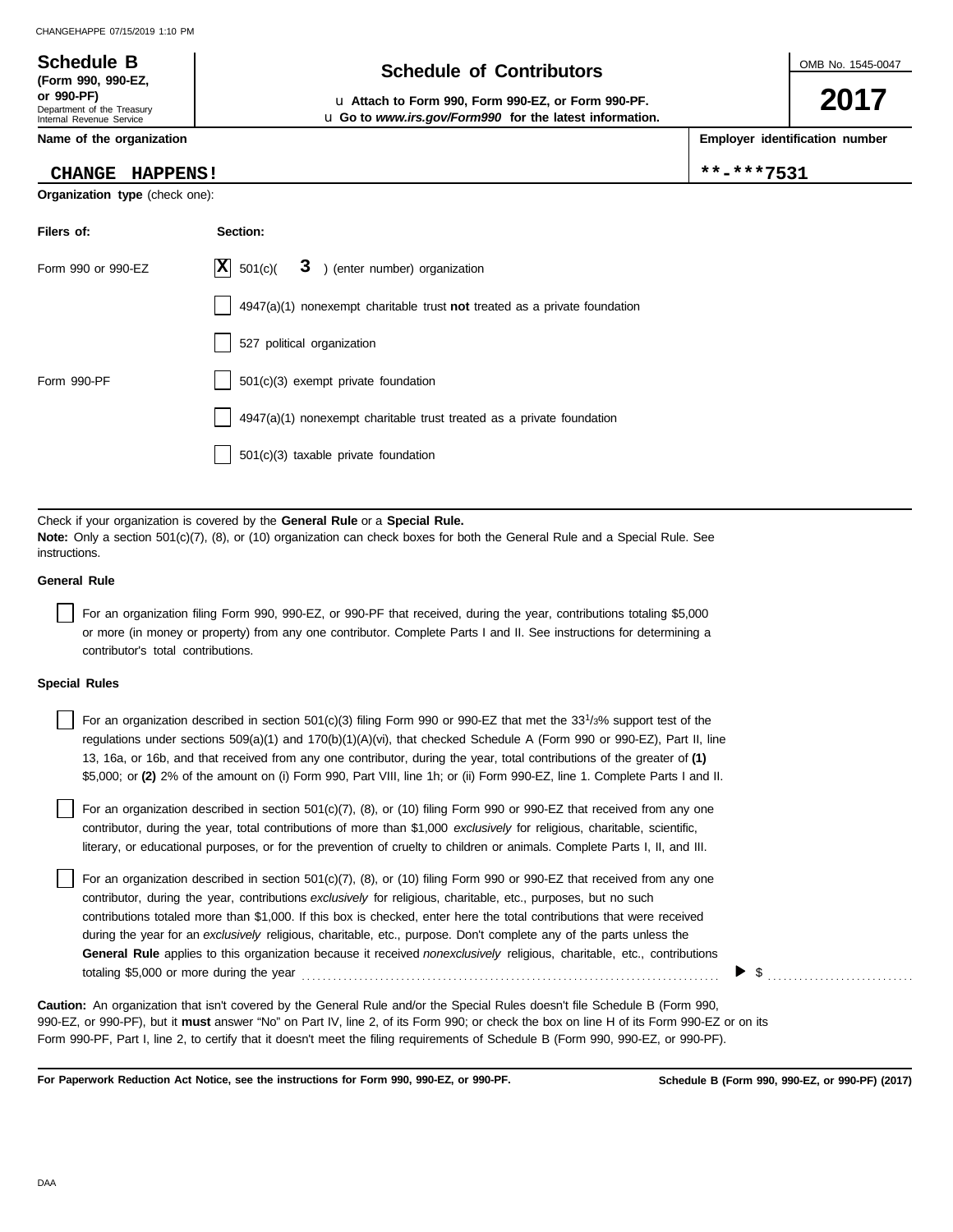Schedule B (Form 990, 990-EZ, or 990-PF) (2017) Name of organization **Name of organization Employer** identification number Page **2 CHANGE HAPPENS! PAGE 1 OF 5 \*\*-\*\*\*7531**

| Part I              | <b>Contributors</b> (see instructions). Use duplicate copies of Part I if additional space is needed.                                   |                                            |                                                                                                               |  |  |  |  |  |
|---------------------|-----------------------------------------------------------------------------------------------------------------------------------------|--------------------------------------------|---------------------------------------------------------------------------------------------------------------|--|--|--|--|--|
| (a)<br>No.          | (b)<br>Name, address, and ZIP + 4                                                                                                       | (c)<br><b>Total contributions</b>          | (d)<br>Type of contribution                                                                                   |  |  |  |  |  |
| 1                   | AIDS UNITED<br>1101 14TH ST NW<br><b>STE. 300</b><br>DC 20005<br><b>WASHINGTON</b>                                                      | 17,000<br>\$                               | X<br>Person<br>Payroll<br><b>Noncash</b><br>(Complete Part II for<br>noncash contributions.)                  |  |  |  |  |  |
| (a)                 | (b)                                                                                                                                     | (c)                                        | (d)                                                                                                           |  |  |  |  |  |
| No.<br>$\mathbf{2}$ | Name, address, and ZIP + 4<br><b>COMERICA BANK</b><br>ONE SHELL PLAZA OFFICE<br>910 LOUISIANA<br>STE. 300<br>TX 77002<br><b>HOUSTON</b> | <b>Total contributions</b><br>10,000<br>\$ | Type of contribution<br>Χ<br>Person<br>Payroll<br>Noncash<br>(Complete Part II for<br>noncash contributions.) |  |  |  |  |  |
| (a)<br>No.          | (b)<br>Name, address, and ZIP + 4                                                                                                       | (c)<br><b>Total contributions</b>          | (d)<br>Type of contribution                                                                                   |  |  |  |  |  |
| 3                   | FERRELL SAMPLE<br><b>CYNTHIA</b><br>2750<br>N. SOUTHERN OAKS DR.<br>TX 77068<br><b>HOUSTON</b>                                          | 5,000<br>\$                                | Χ<br>Person<br>Payroll<br><b>Noncash</b><br>(Complete Part II for<br>noncash contributions.)                  |  |  |  |  |  |
| (a)<br>No.          | (b)<br>Name, address, and ZIP + 4                                                                                                       | (c)<br><b>Total contributions</b>          | (d)<br>Type of contribution                                                                                   |  |  |  |  |  |
| $\frac{4}{3}$       | DORTHEA D. & DALLAS A. LEA<br>3224 FARMINGTON DR.<br>MD 20815<br>CHEVY CHASE                                                            | 14,500<br>\$                               | X<br>Person<br>Payroll<br><b>Noncash</b><br>(Complete Part II for<br>noncash contributions.)                  |  |  |  |  |  |
| (a)<br>No.          | (b)<br>Name, address, and ZIP + 4                                                                                                       | (c)<br><b>Total contributions</b>          | (d)<br>Type of contribution                                                                                   |  |  |  |  |  |
| 5 <sub>1</sub>      | DOROTHY AND MICKEY ABLES<br>7 SHADOW LAWN STREET<br>TX 77005<br><b>HOUSTON</b>                                                          | 5,500<br>\$                                | x<br>Person<br>Payroll<br>Noncash<br>(Complete Part II for<br>noncash contributions.)                         |  |  |  |  |  |
| (a)<br>No.          | (b)<br>Name, address, and ZIP + 4                                                                                                       | (c)<br><b>Total contributions</b>          | (d)<br>Type of contribution                                                                                   |  |  |  |  |  |
| $6 \overline{6}$    | DOUGLAS J. ERWIN<br>4 BRIARWOOD COURT<br>TX 77019<br><b>HOUSTON</b>                                                                     | 5,000<br>\$                                | x<br>Person<br>Payroll<br>Noncash<br>(Complete Part II for<br>noncash contributions.)                         |  |  |  |  |  |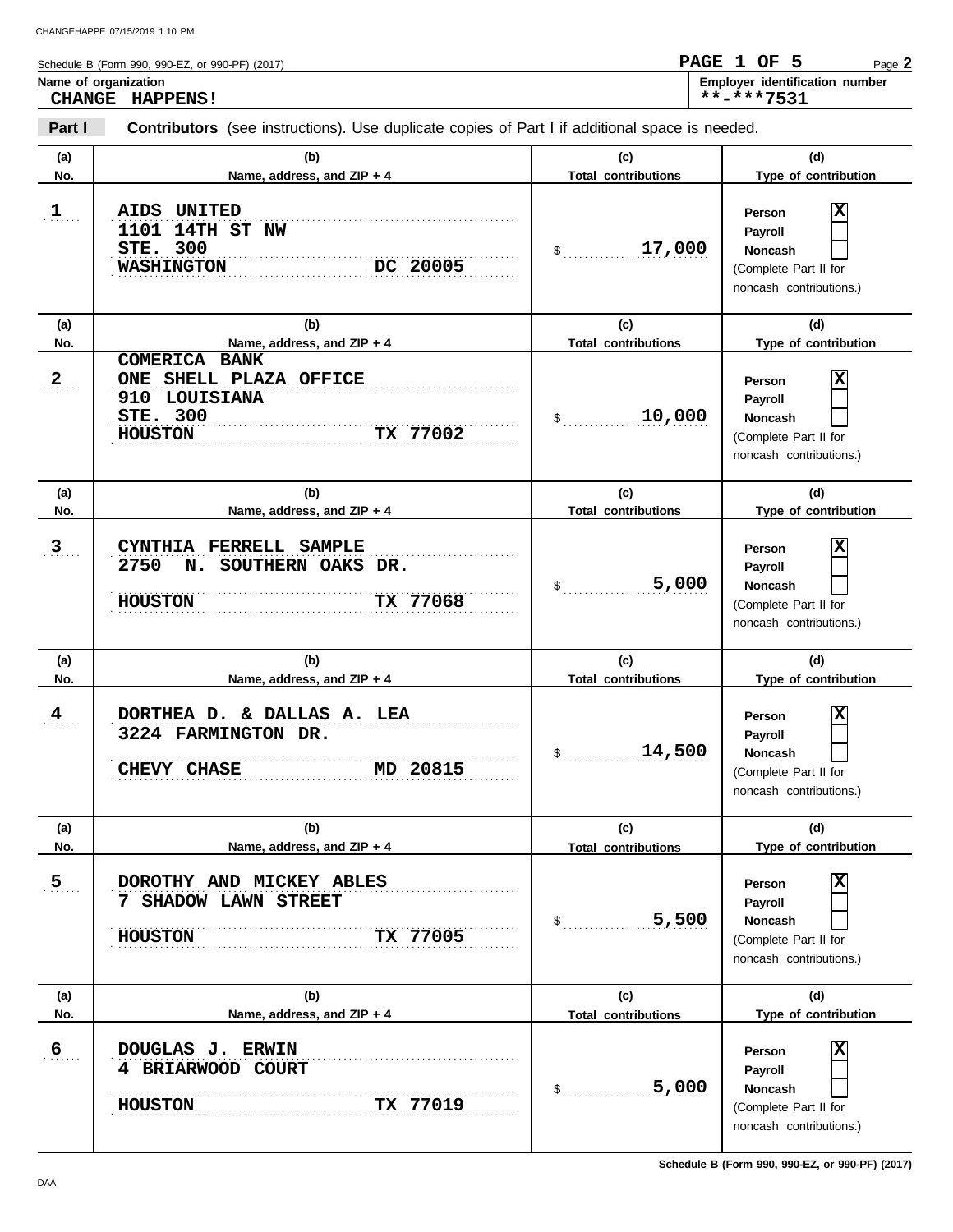**Part I** Schedule B (Form 990, 990-EZ, or 990-PF) (2017) **Contributors** (see instructions). Use duplicate copies of Part I if additional space is needed. **Name of organization Employer identification number** Page **2 CHANGE HAPPENS! PAGE 2 OF 5 \*\*-\*\*\*7531**

| (a)            | (b)                                                                                                   | (c)                               | (d)                                                                                          |
|----------------|-------------------------------------------------------------------------------------------------------|-----------------------------------|----------------------------------------------------------------------------------------------|
| No.            | Name, address, and ZIP + 4                                                                            | <b>Total contributions</b>        | Type of contribution                                                                         |
| 7 <sub>1</sub> | ELTON JOHN AIDS FOUNDATION<br>584 BROADWAY<br>STE. 906<br>NY 10012<br>NEW YORK                        | 8,000<br>\$                       | X<br>Person<br>Payroll<br>Noncash<br>(Complete Part II for<br>noncash contributions.)        |
| (a)<br>No.     | (b)<br>Name, address, and ZIP + 4                                                                     | (c)<br><b>Total contributions</b> | (d)<br>Type of contribution                                                                  |
| $\mathbf{8}$   | (PHYLLIS STEVENSON)<br>FG<br><b>TULLIDGE</b><br>3353 ELGIN<br>TX 77004<br><b>HOUSTON</b>              | 5,000<br>$\sim$                   | X<br>Person<br>Payroll<br><b>Noncash</b><br>(Complete Part II for<br>noncash contributions.) |
| (a)<br>No.     | (b)<br>Name, address, and ZIP + 4                                                                     | (c)<br><b>Total contributions</b> | (d)<br>Type of contribution                                                                  |
| 9 <sub>1</sub> | FROST BANK<br>100 WEST HOUSTON STREET<br>TX 78296<br><b>SANANTONIO</b>                                | 20,000<br>\$                      | X<br>Person<br>Payroll<br>Noncash<br>(Complete Part II for<br>noncash contributions.)        |
|                |                                                                                                       |                                   |                                                                                              |
| (a)<br>No.     | (b)<br>Name, address, and ZIP + 4                                                                     | (c)<br><b>Total contributions</b> | (d)<br>Type of contribution                                                                  |
| 10             | GREATER HOUSTON COMMUNITY FOUNDATION<br>5120 WOODWAY DRIVE<br>STE. 6000<br>TX 77056<br><b>HOUSTON</b> | 6,000<br>\$                       | x<br>Person<br>Payroll<br>Noncash<br>(Complete Part II for<br>noncash contributions.)        |
| (a)<br>No.     | (b)<br>Name. address. and ZIP + 4                                                                     | (c)<br><b>Total contributions</b> | (d)<br>Type of contribution                                                                  |
| 11             | HOLTHOUSE FOUNDATION FOR KIDS<br>1800 WEST LOOP SOUTH<br>STE. 1875<br><b>HOUSTON</b><br>TX 77027      | 10,000<br>\$                      | х<br>Person<br>Payroll<br>Noncash<br>(Complete Part II for<br>noncash contributions.)        |
| (a)            | (b)                                                                                                   | (c)                               | (d)                                                                                          |
| No.            | Name, address, and ZIP + 4                                                                            | <b>Total contributions</b>        | Type of contribution                                                                         |

**Schedule B (Form 990, 990-EZ, or 990-PF) (2017)**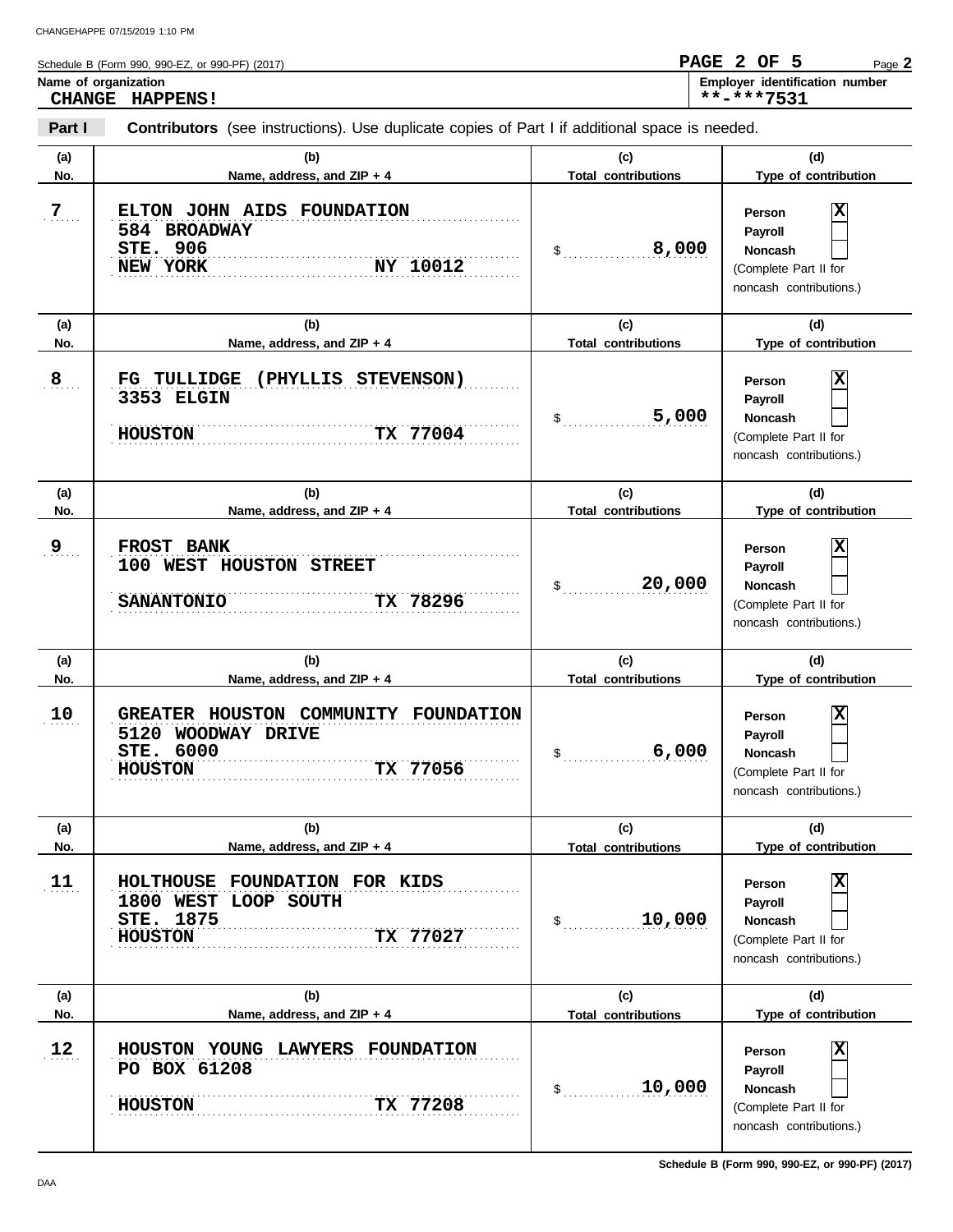**Part I** Schedule B (Form 990, 990-EZ, or 990-PF) (2017) **Contributors** (see instructions). Use duplicate copies of Part I if additional space is needed. **(a) (b) (c) (d) No. Name, address, and ZIP + 4 Total contributions Type of contribution** Name of organization **Name of organization Employer** identification number Page **2 CHANGE HAPPENS! PAGE 3 OF 5 \*\*-\*\*\*7531**

| NO.        | Name, address, and ZIP + 4                                                                                         | <b>TOTAL CONTRIBUTIONS</b>        | Type or contribution                                                                                        |
|------------|--------------------------------------------------------------------------------------------------------------------|-----------------------------------|-------------------------------------------------------------------------------------------------------------|
| 13         | <b>MELANIE GRAY</b><br>3718 IVERNESS<br>TX 77019<br><b>HOUSTON</b>                                                 | 7,500<br>\$                       | x<br>Person<br>Payroll<br><b>Noncash</b><br>(Complete Part II for<br>noncash contributions.)                |
| (a)<br>No. | (b)<br>Name, address, and ZIP + 4                                                                                  | (c)<br><b>Total contributions</b> | (d)<br>Type of contribution                                                                                 |
| 14         | <b>COMCAST</b><br>8590 W TIDWELL ROAD<br>TX 77040<br><b>HOUSTON</b>                                                | 12,235<br>\$                      | x<br>Person<br>Payroll<br><b>Noncash</b><br>(Complete Part II for<br>noncash contributions.)                |
| (a)        | (b)                                                                                                                | (c)                               | (d)                                                                                                         |
| No.        | Name, address, and ZIP + 4                                                                                         | <b>Total contributions</b>        | Type of contribution                                                                                        |
| 15         | LESLIE SMITH<br>3353 ELGIN<br>TX 77004<br><b>HOUSTON</b>                                                           | 10,000<br>\$                      | x<br>Person<br>Payroll<br>Noncash<br>(Complete Part II for<br>noncash contributions.)                       |
| (a)        | (b)                                                                                                                | (c)                               | (d)                                                                                                         |
| No.        | Name, address, and ZIP + 4                                                                                         | <b>Total contributions</b>        | Type of contribution                                                                                        |
| 16         | BEST BUY FOUNDATION<br>PO BOX 2332<br>NJ 08543-2332<br><b>PRINCETON</b>                                            | 5,000<br>\$                       | X<br>Person<br>Payroll<br><b>Noncash</b><br>(Complete Part II for<br>noncash contributions.)                |
| (a)        | (b)                                                                                                                | (c)                               | (d)                                                                                                         |
| No.        | Name, address, and ZIP + 4                                                                                         | <b>Total contributions</b>        | Type of contribution                                                                                        |
| 17         | COMERICA WEALTH MANAGEMENT<br>SHELL PLAZA OFFICE<br>ONE<br>910 LOUISIANA<br>STE. 300<br>TX 77002<br><b>HOUSTON</b> | 10,000<br>\$                      | X<br>Person<br>Payroll<br>Noncash<br>(Complete Part II for<br>noncash contributions.)                       |
| (a)        | (b)                                                                                                                | (c)                               | (d)                                                                                                         |
| No.        | Name, address, and ZIP + 4                                                                                         | <b>Total contributions</b>        | Type of contribution                                                                                        |
| 18         | FHL BANK<br>8500 FREEPORT PARKWAY SOUTH<br>TX 75063<br><b>DALLAS</b>                                               | 7,500<br>\$                       | $\overline{\mathbf{x}}$<br>Person<br>Payroll<br>Noncash<br>(Complete Part II for<br>noncash contributions.) |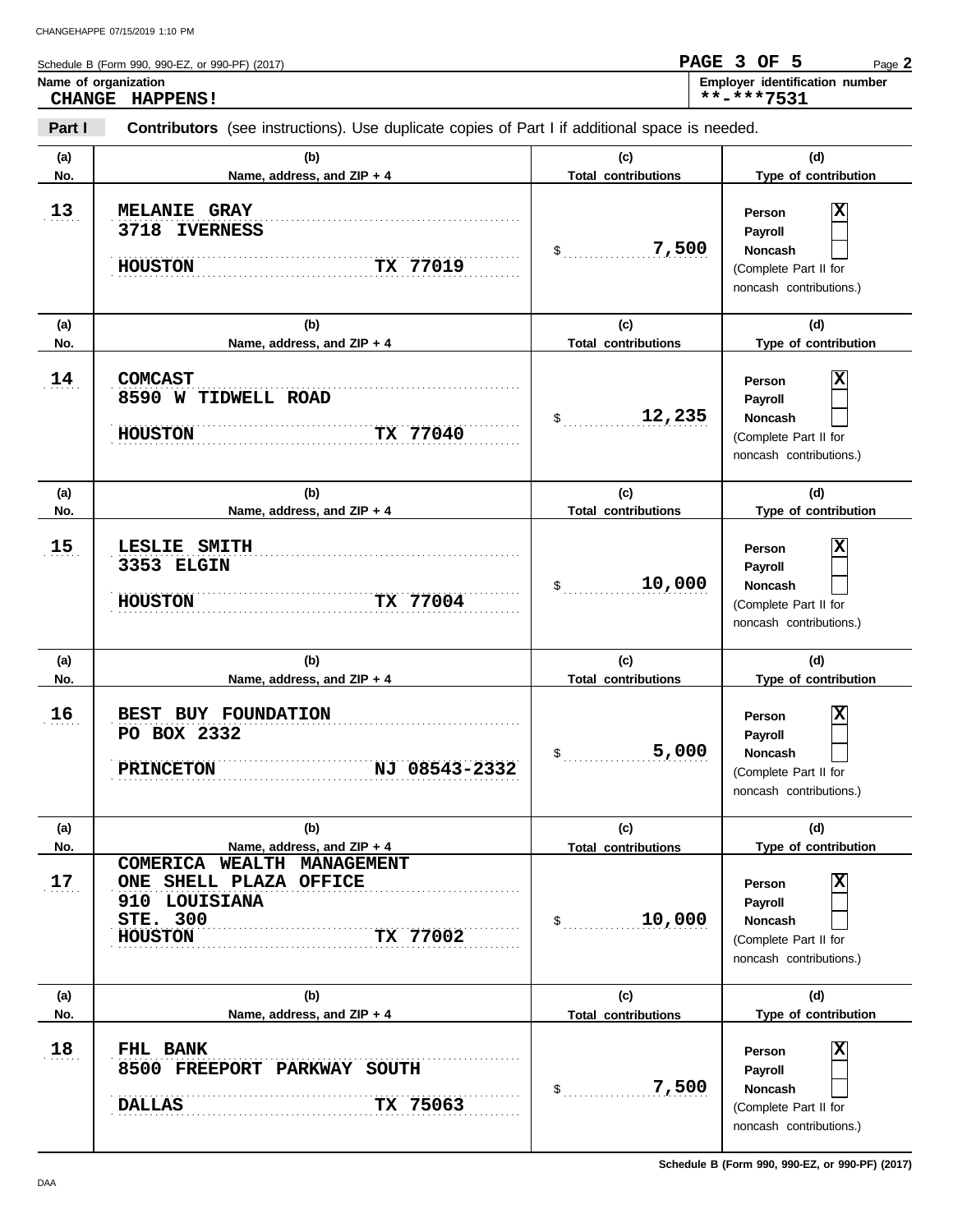**Part I Type of contribution Person Payroll Noncash** Schedule B (Form 990, 990-EZ, or 990-PF) (2017) \$ . . . . . . . . . . . . . . . . . . . . . . . . . . . . **5,000** (Complete Part II for noncash contributions.) \$ . . . . . . . . . . . . . . . . . . . . . . . . . . . . **10,000** (Complete Part II for noncash contributions.) \$ . . . . . . . . . . . . . . . . . . . . . . . . . . . . (Complete Part II for **Contributors** (see instructions). Use duplicate copies of Part I if additional space is needed. **(a) (b) (c) (d) No. Name, address, and ZIP + 4 Total contributions Type of contribution Person Payroll Noncash (a) (b) (c) (d) No. Name, address, and ZIP + 4 Type of contribution Person Payroll Noncash (a) (b) (c) (d) No. Name, address, and ZIP + 4 Name of organization Employer identification number Employer identification number** 19  $20$  $21$ . . . . . . . . . . . . . . . . . . . . . . . . . . . . . . . . . . . . . . . . . . . . . . . . . . . . . . . . . . . . . . . . . . . . . . . . . . . . . . **21 MICHEL J BARRETT** . . . . . . . . . . . . . . . . . . . . . . . . . . . . . . . . . . . . . . . . . . . . . . . . . . . . . . . . . . . . . . . . . . . . . . . . . . . . . . . . . . . . . . . . . . . . . . . . . . . . . . . . . . . . . . . . . . . . . . . . . . . . . . . . . . . . . . . . . . . . . . . . . . . . . . . . . . . . . . . . . . . . . . . . . . . . . . . . . . . . . . . . . . . . . . . . . . . . . . . . . . . . . . . . . . . . . . . . . . . . . . . . . . . . . . . . . . **HOUSTON TX 77005** . . . . . . . . . . . . . . . . . . . . . . . . . . . . . . . . . . . . . . . . . . . . . . . . . . . . . . . . . . . . . . . . . . . . . . . . . . . . . . . . . . . . . . . . . . . . . . . . . . . . . . . . . . . . . . . . . . . . . . . . . . . . . . . . . . . . . . . . . . . . . . . . . . . . . . . . . . . . **20 JOSEPH G GREENBERG** . . . . . . . . . . . . . . . . . . . . . . . . . . . . . . . . . . . . . . . . . . . . . . . . . . . . . . . . . . . . . . . . . . . . . . . . . . . . . . **19 CENTERPOINT ENERGY** . . . . . . . . . . . . . . . . . . . . . . . . . . . . . . . . . . . . . . . . . . . . . . . . . . . . . . . . . . . . . . . . . . . . . . . . . . . . . . . . . . . . . . . . . . . . . . . . . . . . . . . . . . . . . . . . . . . . . . . . . . . . . . . . . . . . . . . . . . . . . . . . . . . . . . . . . . . . **Total contributions Total contributions** Page **2 CHANGE HAPPENS! PAGE 4 OF 5 \*\*-\*\*\*7531 1111 LOUISIANA HOUSTON TX 77002 X 6442 RUTGERS X 21210 KINGS RIVER POINT HUMBLE TX 77346 5,000 X** CHANGEHAPPE 07/15/2019 1:10 PM

|     | TX 77346<br><b>HUMBLE</b>                                                            | 5,000<br>\$                | <b>Noncash</b><br>(Complete Part II for<br>noncash contributions.)                                  |
|-----|--------------------------------------------------------------------------------------|----------------------------|-----------------------------------------------------------------------------------------------------|
| (a) | (b)                                                                                  | (c)                        | (d)                                                                                                 |
| No. | Name, address, and ZIP + 4                                                           | <b>Total contributions</b> | Type of contribution                                                                                |
| 22  | MONICA SIMMONS<br>5603 DARBY SQUARE TRL<br>TX 77084<br><b>HOUSTON</b>                | 5,000<br>\$                | X<br>Person<br>Payroll<br><b>Noncash</b><br>(Complete Part II for<br>noncash contributions.)        |
| (a) | (b)                                                                                  | (c)                        | (d)                                                                                                 |
| No. | Name, address, and ZIP + 4                                                           | <b>Total contributions</b> | Type of contribution                                                                                |
| 23  | PERRYLEE HOME HEALTH CARE SERVICES<br>2227 SOUTH MAIN<br><b>STAFFORD</b><br>TX 77477 | 5,000<br>\$                | х<br>Person<br>Payroll<br><b>Noncash</b><br>(Complete Part II for<br>noncash contributions.)        |
| (a) | (b)                                                                                  | (c)                        | (d)                                                                                                 |
| No. | Name, address, and ZIP + 4                                                           | <b>Total contributions</b> | Type of contribution                                                                                |
| 24  | <b>ROBIN FLOW</b><br>224 ROSLYN RD.<br>NC 27104<br><b>WINSTON SALEM</b>              | 5,000<br>\$                | X<br>Person<br><b>Payroll</b><br><b>Noncash</b><br>(Complete Part II for<br>noncash contributions.) |

**Schedule B (Form 990, 990-EZ, or 990-PF) (2017)**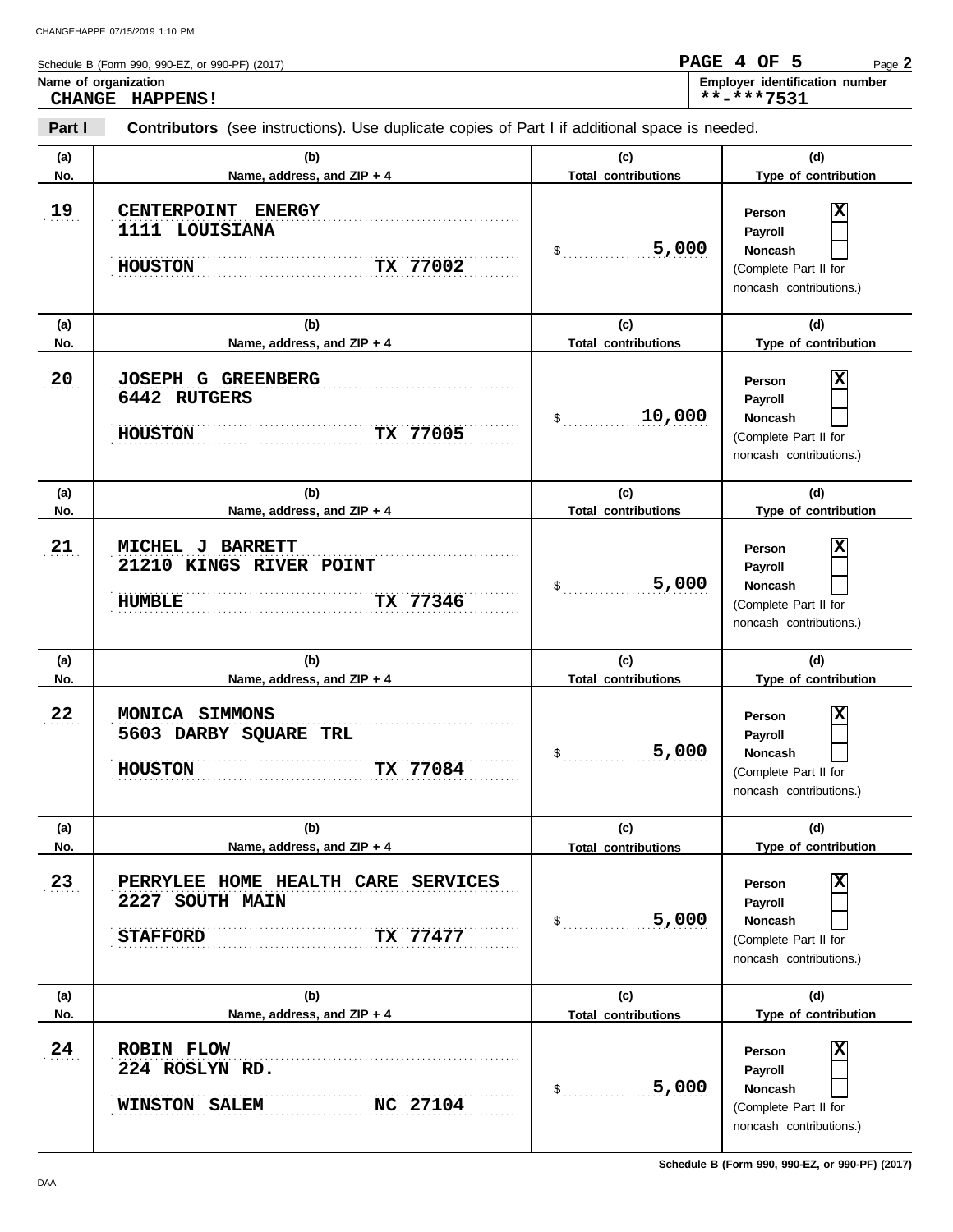|            | Schedule B (Form 990, 990-EZ, or 990-PF) (2017)<br>Name of organization<br>CHANGE HAPPENS!            |                                   | PAGE 5 OF 5<br>Page 2<br>Employer identification number<br>**-***7531                                       |
|------------|-------------------------------------------------------------------------------------------------------|-----------------------------------|-------------------------------------------------------------------------------------------------------------|
| Part I     | <b>Contributors</b> (see instructions). Use duplicate copies of Part I if additional space is needed. |                                   |                                                                                                             |
| (a)<br>No. | (b)<br>Name, address, and ZIP + 4                                                                     | (c)<br><b>Total contributions</b> | (d)<br>Type of contribution                                                                                 |
| 25         | SMARTY PANTS<br>14 DOVE TREE LANE<br>TN 37659<br><b>JONESBOROUGH</b>                                  | 15,000<br>$\sim$                  | $\overline{\mathbf{x}}$<br>Person<br>Payroll<br>Noncash<br>(Complete Part II for<br>noncash contributions.) |
| (a)<br>No. | (b)<br>Name, address, and ZIP + 4                                                                     | (c)<br><b>Total contributions</b> | (d)<br>Type of contribution                                                                                 |
| 26         | UPS<br><b>FOUNDATION</b><br>55 GLENLAKE PARKWAY NE<br>GA 30328<br><b>ATLANTA</b>                      | 5,000<br>$\mathsf S$              | x<br>Person<br>Payroll<br><b>Noncash</b><br>(Complete Part II for<br>noncash contributions.)                |
| (a)<br>No. | (b)<br>Name, address, and ZIP + 4                                                                     | (c)<br><b>Total contributions</b> | (d)<br>Type of contribution                                                                                 |
|            |                                                                                                       |                                   | Person<br>Payroll<br><b>Noncash</b><br>(Complete Part II for<br>noncash contributions.)                     |
| (a)<br>No. | (b)<br>Name, address, and ZIP + 4                                                                     | (c)<br><b>Total contributions</b> | (d)<br>Type of contribution                                                                                 |
|            |                                                                                                       | \$                                | Person<br>Payroll<br><b>Noncash</b>                                                                         |

|     |                            | J                          | noncasn<br>(Complete Part II for<br>noncash contributions.)                             |
|-----|----------------------------|----------------------------|-----------------------------------------------------------------------------------------|
| (a) | (b)                        | (c)                        | (d)                                                                                     |
| No. | Name, address, and ZIP + 4 | <b>Total contributions</b> | Type of contribution                                                                    |
| .   |                            |                            | Person<br>Payroll<br><b>Noncash</b><br>(Complete Part II for<br>noncash contributions.) |
| (a) | (b)                        | (c)                        | (d)                                                                                     |
| No. | Name, address, and ZIP + 4 | <b>Total contributions</b> | Type of contribution                                                                    |
| .   |                            | \$                         | Person<br>Payroll<br>Noncash<br>(Complete Part II for<br>noncash contributions.)        |

**Schedule B (Form 990, 990-EZ, or 990-PF) (2017)**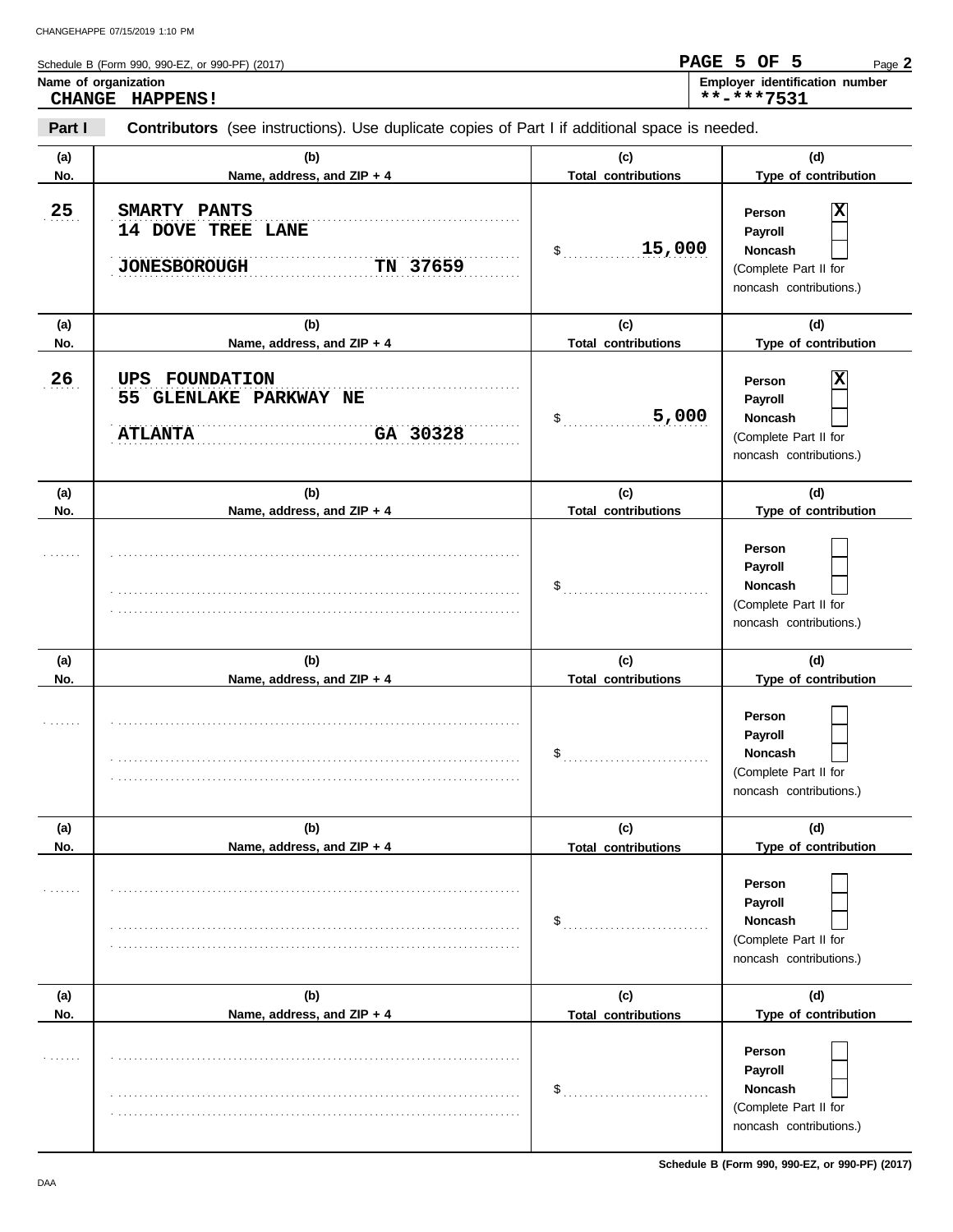**(Form 990)**

Department of the Treasury Internal Revenue Service **Name of the organization**

### **SCHEDULE D Supplemental Financial Statements**

**Part IV, line 6, 7, 8, 9, 10, 11a, 11b, 11c, 11d, 11e, 11f, 12a, or 12b.** u **Complete if the organization answered "Yes" on Form 990,**

u **Attach to Form 990.**  u **Go to** *www.irs.gov/Form990* **for instructions and the latest information.**

**Employer identification number Inspection**

**2017**

OMB No. 1545-0047

**Open to Public**

| <b>CHANGE</b><br><b>HAPPENS!</b>                                                                                                                                                                                                                                    |                                                    | **-***7531                      |
|---------------------------------------------------------------------------------------------------------------------------------------------------------------------------------------------------------------------------------------------------------------------|----------------------------------------------------|---------------------------------|
| Organizations Maintaining Donor Advised Funds or Other Similar Funds or Accounts.<br>Part I                                                                                                                                                                         |                                                    |                                 |
| Complete if the organization answered "Yes" on Form 990, Part IV, line 6.                                                                                                                                                                                           |                                                    |                                 |
|                                                                                                                                                                                                                                                                     | (a) Donor advised funds                            | (b) Funds and other accounts    |
| Total number at end of year<br>1.                                                                                                                                                                                                                                   |                                                    |                                 |
| Aggregate value of contributions to (during year)<br>2                                                                                                                                                                                                              | the control of the control of the control of       |                                 |
| Aggregate value of grants from (during year)<br>3                                                                                                                                                                                                                   |                                                    |                                 |
| 4                                                                                                                                                                                                                                                                   |                                                    |                                 |
| Did the organization inform all donors and donor advisors in writing that the assets held in donor advised<br>5                                                                                                                                                     |                                                    |                                 |
|                                                                                                                                                                                                                                                                     |                                                    | Yes<br>No                       |
| Did the organization inform all grantees, donors, and donor advisors in writing that grant funds can be used<br>6                                                                                                                                                   |                                                    |                                 |
| only for charitable purposes and not for the benefit of the donor or donor advisor, or for any other purpose                                                                                                                                                        |                                                    |                                 |
|                                                                                                                                                                                                                                                                     |                                                    | Yes<br>No                       |
| Part II<br><b>Conservation Easements.</b>                                                                                                                                                                                                                           |                                                    |                                 |
| Complete if the organization answered "Yes" on Form 990, Part IV, line 7.                                                                                                                                                                                           |                                                    |                                 |
| Purpose(s) of conservation easements held by the organization (check all that apply).<br>1.                                                                                                                                                                         |                                                    |                                 |
| Preservation of land for public use (e.g., recreation or education)                                                                                                                                                                                                 | Preservation of a historically important land area |                                 |
| Protection of natural habitat                                                                                                                                                                                                                                       | Preservation of a certified historic structure     |                                 |
| Preservation of open space                                                                                                                                                                                                                                          |                                                    |                                 |
| Complete lines 2a through 2d if the organization held a qualified conservation contribution in the form of a conservation<br>2                                                                                                                                      |                                                    |                                 |
| easement on the last day of the tax year.                                                                                                                                                                                                                           |                                                    | Held at the End of the Tax Year |
| а                                                                                                                                                                                                                                                                   |                                                    | 2a                              |
| b                                                                                                                                                                                                                                                                   |                                                    | 2b                              |
| c                                                                                                                                                                                                                                                                   |                                                    | 2c                              |
| Number of conservation easements included in (c) acquired after 7/25/06, and not on a<br>d                                                                                                                                                                          |                                                    |                                 |
|                                                                                                                                                                                                                                                                     |                                                    | 2d                              |
| Number of conservation easements modified, transferred, released, extinguished, or terminated by the organization during the<br>3                                                                                                                                   |                                                    |                                 |
| tax year $\mathbf u$                                                                                                                                                                                                                                                |                                                    |                                 |
| Number of states where property subject to conservation easement is located <b>u</b><br>4                                                                                                                                                                           |                                                    |                                 |
| Does the organization have a written policy regarding the periodic monitoring, inspection, handling of<br>5                                                                                                                                                         |                                                    |                                 |
|                                                                                                                                                                                                                                                                     |                                                    | Yes<br>No                       |
| Staff and volunteer hours devoted to monitoring, inspecting, handling of violations, and enforcing conservation easements during the year<br>6                                                                                                                      |                                                    |                                 |
| u <sub></sub>                                                                                                                                                                                                                                                       |                                                    |                                 |
| Amount of expenses incurred in monitoring, inspecting, handling of violations, and enforcing conservation easements during the year<br>7                                                                                                                            |                                                    |                                 |
| <b>u</b> \$                                                                                                                                                                                                                                                         |                                                    |                                 |
| Does each conservation easement reported on line $2(d)$ above satisfy the requirements of section $170(h)(4)(B)(i)$<br>8                                                                                                                                            |                                                    |                                 |
|                                                                                                                                                                                                                                                                     |                                                    | Yes  <br><b>No</b>              |
| In Part XIII, describe how the organization reports conservation easements in its revenue and expense statement, and<br>9                                                                                                                                           |                                                    |                                 |
| balance sheet, and include, if applicable, the text of the footnote to the organization's financial statements that describes the                                                                                                                                   |                                                    |                                 |
| organization's accounting for conservation easements.                                                                                                                                                                                                               |                                                    |                                 |
| Organizations Maintaining Collections of Art, Historical Treasures, or Other Similar Assets.<br>Part III<br>Complete if the organization answered "Yes" on Form 990, Part IV, line 8.                                                                               |                                                    |                                 |
|                                                                                                                                                                                                                                                                     |                                                    |                                 |
| 1a If the organization elected, as permitted under SFAS 116 (ASC 958), not to report in its revenue statement and balance sheet<br>works of art, historical treasures, or other similar assets held for public exhibition, education, or research in furtherance of |                                                    |                                 |
| public service, provide, in Part XIII, the text of the footnote to its financial statements that describes these items.                                                                                                                                             |                                                    |                                 |
| If the organization elected, as permitted under SFAS 116 (ASC 958), to report in its revenue statement and balance sheet<br>b                                                                                                                                       |                                                    |                                 |
| works of art, historical treasures, or other similar assets held for public exhibition, education, or research in furtherance of                                                                                                                                    |                                                    |                                 |
| public service, provide the following amounts relating to these items:                                                                                                                                                                                              |                                                    |                                 |
|                                                                                                                                                                                                                                                                     |                                                    |                                 |
|                                                                                                                                                                                                                                                                     |                                                    |                                 |
| If the organization received or held works of art, historical treasures, or other similar assets for financial gain, provide the<br>2                                                                                                                               |                                                    |                                 |
| following amounts required to be reported under SFAS 116 (ASC 958) relating to these items:                                                                                                                                                                         |                                                    |                                 |
| a                                                                                                                                                                                                                                                                   |                                                    | u <sub>s</sub>                  |
| b                                                                                                                                                                                                                                                                   |                                                    | $u$ \$                          |
| For Paperwork Reduction Act Notice, see the Instructions for Form 990.                                                                                                                                                                                              |                                                    | Schedule D (Form 990) 2017      |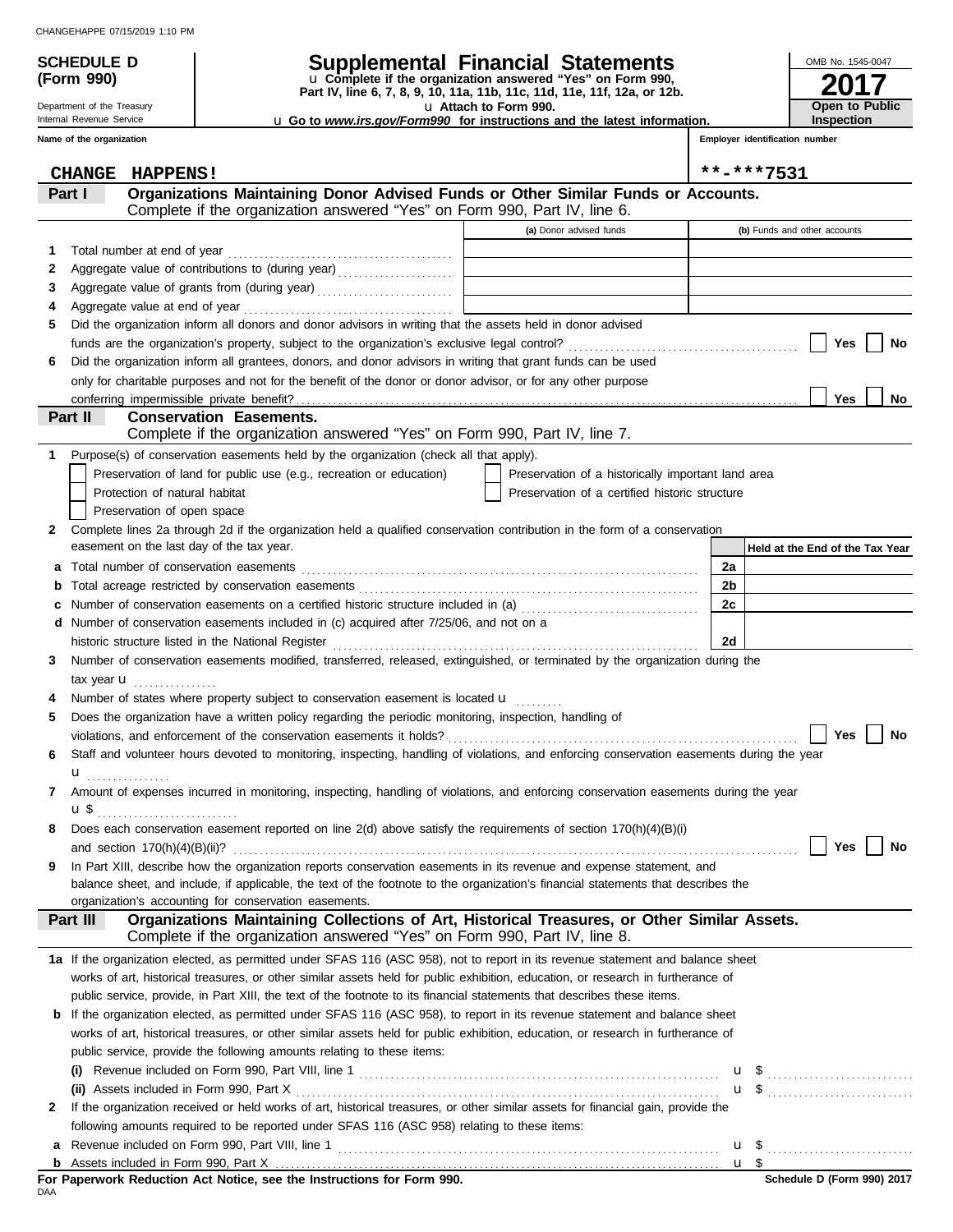|   | Schedule D (Form 990) 2017 CHANGE HAPPENS!                                                                                                                                                                                           |                         |                           |                         | **-***7531      |                      | Page 2              |
|---|--------------------------------------------------------------------------------------------------------------------------------------------------------------------------------------------------------------------------------------|-------------------------|---------------------------|-------------------------|-----------------|----------------------|---------------------|
|   | Organizations Maintaining Collections of Art, Historical Treasures, or Other Similar Assets (continued)<br><b>Part III</b>                                                                                                           |                         |                           |                         |                 |                      |                     |
| 3 | Using the organization's acquisition, accession, and other records, check any of the following that are a significant use of its<br>collection items (check all that apply):                                                         |                         |                           |                         |                 |                      |                     |
| a | Public exhibition                                                                                                                                                                                                                    | d                       | Loan or exchange programs |                         |                 |                      |                     |
| b | Scholarly research                                                                                                                                                                                                                   |                         |                           |                         |                 |                      |                     |
| c | Preservation for future generations                                                                                                                                                                                                  |                         |                           |                         |                 |                      |                     |
| 4 | Provide a description of the organization's collections and explain how they further the organization's exempt purpose in Part                                                                                                       |                         |                           |                         |                 |                      |                     |
|   | XIII.                                                                                                                                                                                                                                |                         |                           |                         |                 |                      |                     |
| 5 | During the year, did the organization solicit or receive donations of art, historical treasures, or other similar                                                                                                                    |                         |                           |                         |                 |                      |                     |
|   |                                                                                                                                                                                                                                      |                         |                           |                         |                 |                      | Yes<br>No           |
|   | Part IV<br><b>Escrow and Custodial Arrangements.</b>                                                                                                                                                                                 |                         |                           |                         |                 |                      |                     |
|   | Complete if the organization answered "Yes" on Form 990, Part IV, line 9, or reported an amount on Form                                                                                                                              |                         |                           |                         |                 |                      |                     |
|   | 990, Part X, line 21.                                                                                                                                                                                                                |                         |                           |                         |                 |                      |                     |
|   | 1a Is the organization an agent, trustee, custodian or other intermediary for contributions or other assets not                                                                                                                      |                         |                           |                         |                 |                      |                     |
|   |                                                                                                                                                                                                                                      |                         |                           |                         |                 |                      | Yes<br>No           |
|   | <b>b</b> If "Yes," explain the arrangement in Part XIII and complete the following table:                                                                                                                                            |                         |                           |                         |                 |                      |                     |
|   |                                                                                                                                                                                                                                      |                         |                           |                         |                 |                      | Amount              |
|   | c Beginning balance <b>contract to the contract of the set of the contract of the contract of the contract of the contract of the contract of the contract of the contract of the contract of the contract of the contract of th</b> |                         |                           |                         |                 | 1c                   |                     |
|   |                                                                                                                                                                                                                                      |                         |                           |                         |                 | 1d                   |                     |
|   |                                                                                                                                                                                                                                      |                         |                           |                         |                 | 1e                   |                     |
|   | Ending balance <b>constructs</b> and constructs and constructs and constructs are the constructed and constructs are the construction of the construction of the construction of the construction of the construction of the constr  |                         |                           |                         |                 | 1f                   |                     |
|   |                                                                                                                                                                                                                                      |                         |                           |                         |                 |                      | Yes<br>No           |
|   |                                                                                                                                                                                                                                      |                         |                           |                         |                 |                      |                     |
|   | Part V<br><b>Endowment Funds.</b>                                                                                                                                                                                                    |                         |                           |                         |                 |                      |                     |
|   | Complete if the organization answered "Yes" on Form 990, Part IV, line 10.                                                                                                                                                           |                         |                           |                         |                 |                      |                     |
|   |                                                                                                                                                                                                                                      | (a) Current year        | (b) Prior year            | (c) Two years back      |                 | (d) Three years back | (e) Four years back |
|   | 1a Beginning of year balance                                                                                                                                                                                                         |                         |                           |                         |                 |                      |                     |
|   | <b>b</b> Contributions <b>contributions</b>                                                                                                                                                                                          |                         |                           |                         |                 |                      |                     |
|   | c Net investment earnings, gains, and                                                                                                                                                                                                |                         |                           |                         |                 |                      |                     |
|   |                                                                                                                                                                                                                                      |                         |                           |                         |                 |                      |                     |
|   | d Grants or scholarships                                                                                                                                                                                                             |                         |                           |                         |                 |                      |                     |
|   | e Other expenditures for facilities and                                                                                                                                                                                              |                         |                           |                         |                 |                      |                     |
|   |                                                                                                                                                                                                                                      |                         |                           |                         |                 |                      |                     |
|   | f Administrative expenses                                                                                                                                                                                                            |                         |                           |                         |                 |                      |                     |
|   |                                                                                                                                                                                                                                      |                         |                           |                         |                 |                      |                     |
|   | Provide the estimated percentage of the current year end balance (line 1g, column (a)) held as:                                                                                                                                      |                         |                           |                         |                 |                      |                     |
|   | a Board designated or quasi-endowment <b>u</b>                                                                                                                                                                                       |                         |                           |                         |                 |                      |                     |
|   | <b>b</b> Permanent endowment $\mathbf{u}$ %                                                                                                                                                                                          |                         |                           |                         |                 |                      |                     |
|   | c Temporarily restricted endowment <b>u</b> %                                                                                                                                                                                        |                         |                           |                         |                 |                      |                     |
|   | The percentages on lines 2a, 2b, and 2c should equal 100%.                                                                                                                                                                           |                         |                           |                         |                 |                      |                     |
|   | 3a Are there endowment funds not in the possession of the organization that are held and administered for the                                                                                                                        |                         |                           |                         |                 |                      |                     |
|   | organization by:                                                                                                                                                                                                                     |                         |                           |                         |                 |                      | Yes<br>No           |
|   |                                                                                                                                                                                                                                      |                         |                           |                         |                 |                      | 3a(i)               |
|   |                                                                                                                                                                                                                                      |                         |                           |                         |                 |                      | 3a(ii)              |
|   |                                                                                                                                                                                                                                      |                         |                           |                         |                 |                      | 3b                  |
|   | Describe in Part XIII the intended uses of the organization's endowment funds.                                                                                                                                                       |                         |                           |                         |                 |                      |                     |
|   | Land, Buildings, and Equipment.<br><b>Part VI</b>                                                                                                                                                                                    |                         |                           |                         |                 |                      |                     |
|   | Complete if the organization answered "Yes" on Form 990, Part IV, line 11a. See Form 990, Part X, line 10.<br>Description of property                                                                                                | (a) Cost or other basis |                           | (b) Cost or other basis | (c) Accumulated |                      | (d) Book value      |
|   |                                                                                                                                                                                                                                      | (investment)            |                           | (other)                 | depreciation    |                      |                     |
|   |                                                                                                                                                                                                                                      |                         |                           | 57,526                  |                 |                      | 57,526              |
|   |                                                                                                                                                                                                                                      |                         |                           |                         |                 |                      |                     |
|   |                                                                                                                                                                                                                                      |                         |                           |                         |                 |                      |                     |
|   | c Leasehold improvements                                                                                                                                                                                                             |                         |                           | 674,431                 |                 | 690,424              | $-15,993$           |
|   |                                                                                                                                                                                                                                      |                         |                           |                         |                 |                      |                     |
|   | Total. Add lines 1a through 1e. (Column (d) must equal Form 990, Part X, column (B), line 10c.)                                                                                                                                      |                         |                           |                         |                 | $\mathbf u$          | 41,533              |
|   |                                                                                                                                                                                                                                      |                         |                           |                         |                 |                      |                     |

**Schedule D (Form 990) 2017**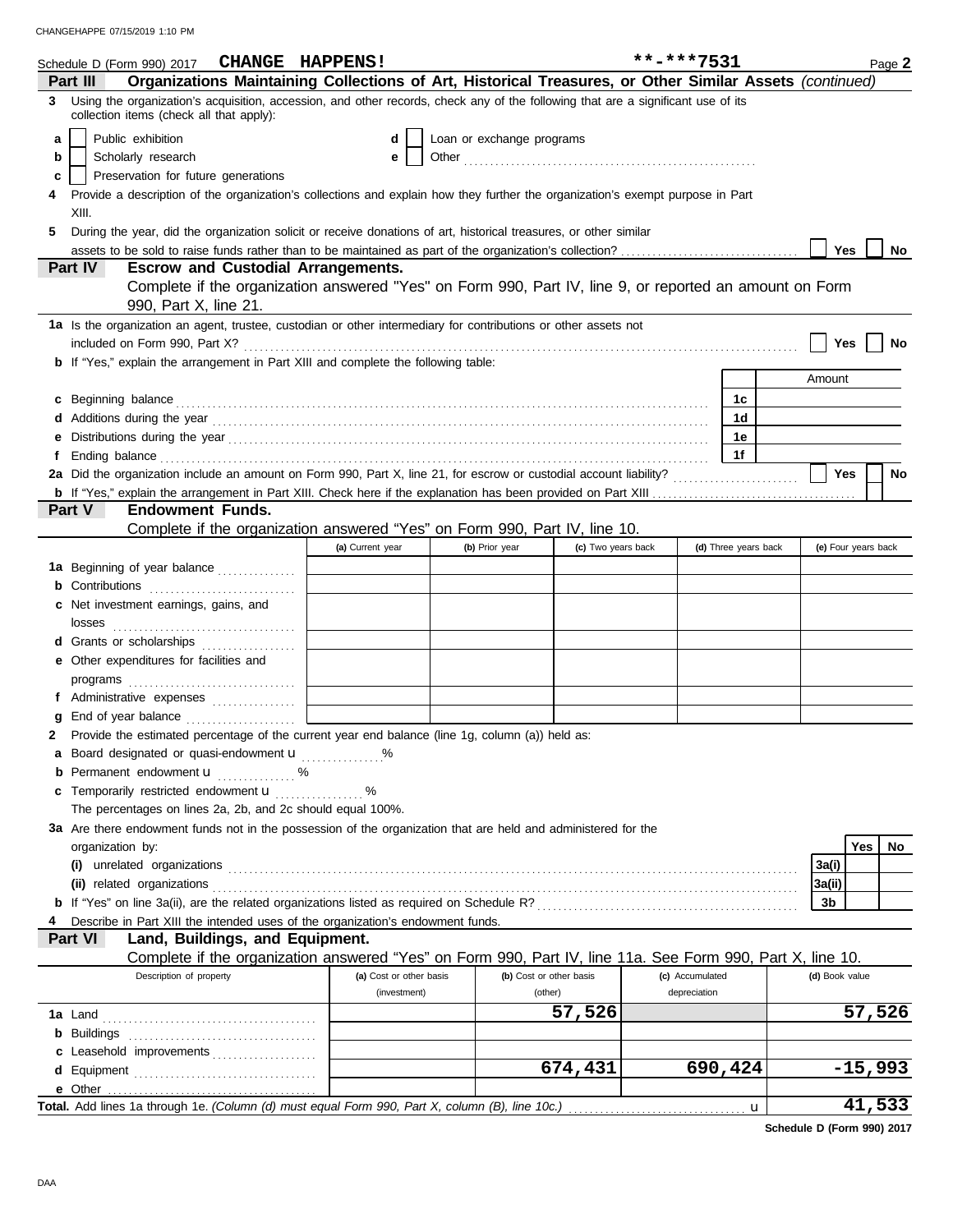| Schedule D (Form 990) 2017 | CHANGE HAPPENS!                                                                                                      |                       | **-***7531                       | Page 3         |
|----------------------------|----------------------------------------------------------------------------------------------------------------------|-----------------------|----------------------------------|----------------|
| Part VII                   | <b>Investments-Other Securities.</b>                                                                                 |                       |                                  |                |
|                            | Complete if the organization answered "Yes" on Form 990, Part IV, line 11b. See Form 990, Part X, line 12.           |                       |                                  |                |
|                            | (a) Description of security or category                                                                              | (b) Book value        | (c) Method of valuation:         |                |
|                            | (including name of security)                                                                                         |                       | Cost or end-of-year market value |                |
|                            |                                                                                                                      |                       |                                  |                |
|                            | (2) Closely-held equity interests                                                                                    |                       |                                  |                |
|                            | (3) Other INVESTMENTS OTHER                                                                                          | 211,014               | <b>MARKET</b>                    |                |
|                            |                                                                                                                      |                       |                                  |                |
| (A)                        |                                                                                                                      |                       |                                  |                |
| (B)                        |                                                                                                                      |                       |                                  |                |
| (C)                        |                                                                                                                      |                       |                                  |                |
| (D)                        |                                                                                                                      |                       |                                  |                |
| (E)                        |                                                                                                                      |                       |                                  |                |
| (F)                        |                                                                                                                      |                       |                                  |                |
| (G)                        |                                                                                                                      |                       |                                  |                |
| (H)                        |                                                                                                                      |                       |                                  |                |
|                            | Total. (Column (b) must equal Form 990, Part X, col. (B) line 12.) $\mathbf u$                                       | 211,014               |                                  |                |
| Part VIII                  | Investments-Program Related.                                                                                         |                       |                                  |                |
|                            | Complete if the organization answered "Yes" on Form 990, Part IV, line 11c. See Form 990, Part X, line 13.           |                       |                                  |                |
|                            | (a) Description of investment                                                                                        | (b) Book value        | (c) Method of valuation:         |                |
|                            |                                                                                                                      |                       | Cost or end-of-year market value |                |
| (1)                        |                                                                                                                      |                       |                                  |                |
| (2)                        |                                                                                                                      |                       |                                  |                |
| (3)                        |                                                                                                                      |                       |                                  |                |
| (4)                        |                                                                                                                      |                       |                                  |                |
| (5)                        |                                                                                                                      |                       |                                  |                |
| (6)                        |                                                                                                                      |                       |                                  |                |
| (7)                        |                                                                                                                      |                       |                                  |                |
| (8)                        |                                                                                                                      |                       |                                  |                |
| (9)                        |                                                                                                                      |                       |                                  |                |
|                            | Total. (Column (b) must equal Form 990, Part X, col. (B) line 13.) $\mathbf u$                                       |                       |                                  |                |
| Part IX                    | Other Assets.                                                                                                        |                       |                                  |                |
|                            | Complete if the organization answered "Yes" on Form 990, Part IV, line 11d. See Form 990, Part X, line 15.           |                       |                                  |                |
|                            | (a) Description                                                                                                      |                       |                                  | (b) Book value |
| (1)                        |                                                                                                                      |                       |                                  |                |
| (2)                        |                                                                                                                      |                       |                                  |                |
| (3)                        |                                                                                                                      |                       |                                  |                |
|                            |                                                                                                                      |                       |                                  |                |
| <u>(4)</u>                 |                                                                                                                      |                       |                                  |                |
| (5)                        |                                                                                                                      |                       |                                  |                |
| (6)                        |                                                                                                                      |                       |                                  |                |
| (7)                        |                                                                                                                      |                       |                                  |                |
| (8)                        |                                                                                                                      |                       |                                  |                |
| (9)                        |                                                                                                                      |                       |                                  |                |
|                            | Total. (Column (b) must equal Form 990, Part X, col. (B) line 15.)                                                   |                       | u                                |                |
| Part X                     | Other Liabilities.                                                                                                   |                       |                                  |                |
|                            | Complete if the organization answered "Yes" on Form 990, Part IV, line 11e or 11f. See Form 990, Part X,<br>line 25. |                       |                                  |                |
| 1.                         | (a) Description of liability                                                                                         | (b) Book value        |                                  |                |
| (1)                        | Federal income taxes                                                                                                 |                       |                                  |                |
| (2)                        | LIABILITY FAIR VALUE OF EQUITY INVES                                                                                 | 50,000                |                                  |                |
| (3)                        | OTHER CURRENT LIABILITIES                                                                                            | $\overline{23}$ , 064 |                                  |                |
| (4)                        |                                                                                                                      |                       |                                  |                |
| (5)                        |                                                                                                                      |                       |                                  |                |
| (6)                        |                                                                                                                      |                       |                                  |                |
| (7)                        |                                                                                                                      |                       |                                  |                |
| (8)                        |                                                                                                                      |                       |                                  |                |
|                            |                                                                                                                      |                       |                                  |                |

Liability for uncertain tax positions. In Part XIII, provide the text of the footnote to the organization's financial statements that reports the **2.** organization's liability for uncertain tax positions under FIN 48 (ASC 740). Check here if the text of the footnote has been provided in Part XIII . **Total.** *(Column (b) must equal Form 990, Part X, col. (B) line 25.)* u **73,064**

 $(9)$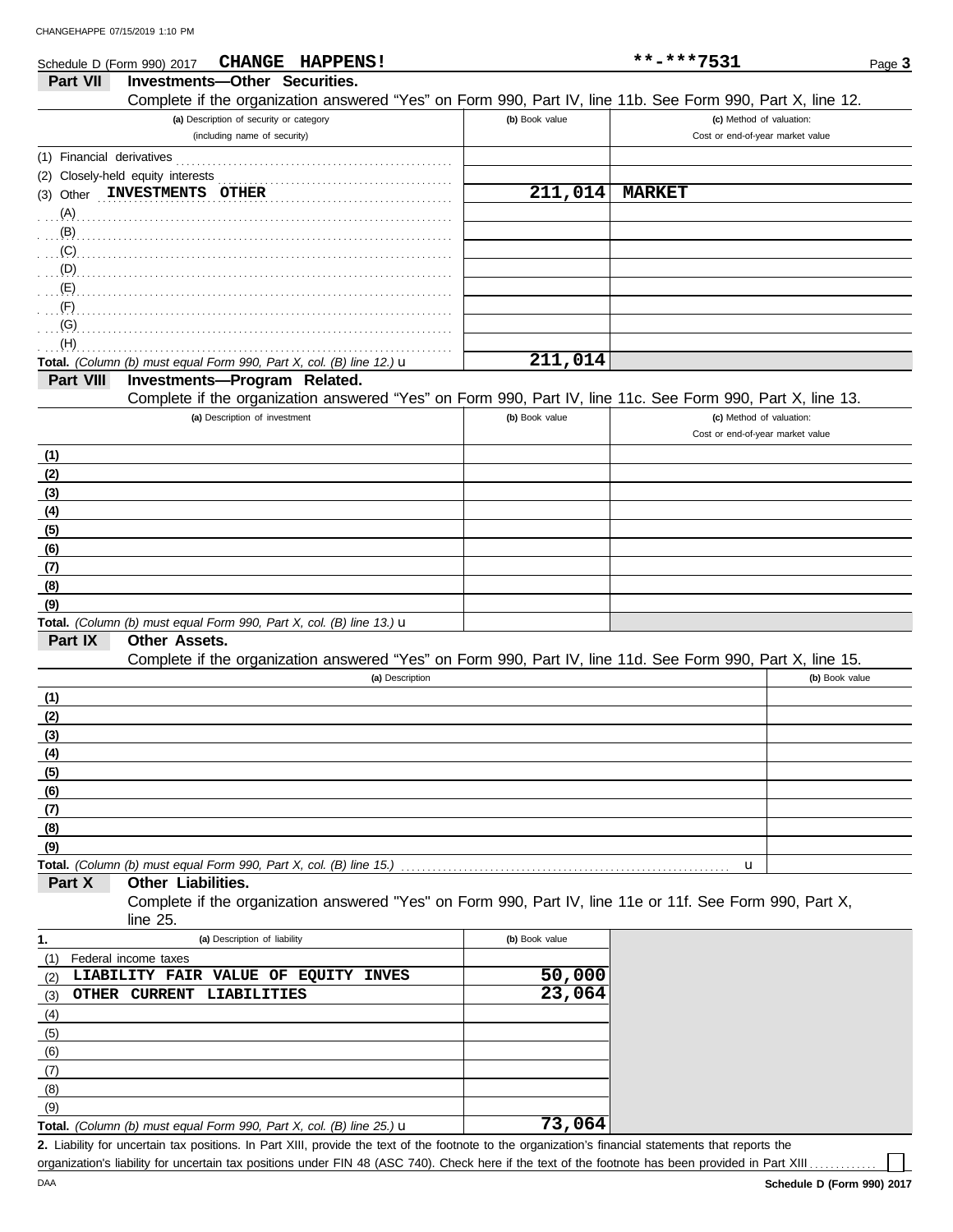|    | CHANGE HAPPENS!<br>Schedule D (Form 990) 2017                                                                                                                                                                                            |                | **-***7531 |              | Page 4                 |
|----|------------------------------------------------------------------------------------------------------------------------------------------------------------------------------------------------------------------------------------------|----------------|------------|--------------|------------------------|
|    | Reconciliation of Revenue per Audited Financial Statements With Revenue per Return.<br>Part XI                                                                                                                                           |                |            |              |                        |
|    | Complete if the organization answered "Yes" on Form 990, Part IV, line 12a.                                                                                                                                                              |                |            |              |                        |
| 1  |                                                                                                                                                                                                                                          |                |            | $\mathbf{1}$ | $\overline{5,300,417}$ |
| 2  | Amounts included on line 1 but not on Form 990, Part VIII, line 12:                                                                                                                                                                      |                |            |              |                        |
| a  |                                                                                                                                                                                                                                          | 2a             |            |              |                        |
|    |                                                                                                                                                                                                                                          | 2 <sub>b</sub> |            |              |                        |
| c  |                                                                                                                                                                                                                                          | 2c             |            |              |                        |
| d  |                                                                                                                                                                                                                                          | 2d             |            |              |                        |
| е  | Add lines 2a through 2d [11] And The Contract of the Contract of the Contract of the Contract of the Contract of the Contract of the Contract of the Contract of the Contract of the Contract of the Contract of the Contract            |                |            | 2e           |                        |
| 3  |                                                                                                                                                                                                                                          |                |            | 3            | 5,300,417              |
| 4  | Amounts included on Form 990, Part VIII, line 12, but not on line 1:                                                                                                                                                                     |                |            |              |                        |
| a  |                                                                                                                                                                                                                                          | 4a             |            |              |                        |
|    | <b>b</b> Other (Describe in Part XIII.) <b>CONFIDENT</b> 2014 12:2010 12:2010 12:2010 12:2010 12:2010 12:2010 12:2010 12:2010 12:2010 12:2010 12:2010 12:2010 12:2010 12:2010 12:2010 12:2010 12:2010 12:2010 12:2010 12:2010 12:2010 12 | 4 <sub>b</sub> |            |              |                        |
|    | c Add lines 4a and 4b                                                                                                                                                                                                                    |                |            | 4c           |                        |
| 5  |                                                                                                                                                                                                                                          |                |            | 5            | 5,300,417              |
|    | Reconciliation of Expenses per Audited Financial Statements With Expenses per Return.<br>Part XII                                                                                                                                        |                |            |              |                        |
|    | Complete if the organization answered "Yes" on Form 990, Part IV, line 12a.                                                                                                                                                              |                |            |              |                        |
| 1. |                                                                                                                                                                                                                                          |                |            | $\mathbf{1}$ | $\overline{4,879,731}$ |
| 2  | Amounts included on line 1 but not on Form 990, Part IX, line 25:                                                                                                                                                                        |                |            |              |                        |
|    |                                                                                                                                                                                                                                          | 2a             |            |              |                        |
|    |                                                                                                                                                                                                                                          | 2b             |            |              |                        |
| c  | Other losses                                                                                                                                                                                                                             | 2c             |            |              |                        |
|    |                                                                                                                                                                                                                                          | 2d             |            |              |                        |
|    |                                                                                                                                                                                                                                          |                |            | 2e           |                        |
| 3  |                                                                                                                                                                                                                                          |                |            | 3            | 4,879,731              |
| 4  | Amounts included on Form 990, Part IX, line 25, but not on line 1:                                                                                                                                                                       |                |            |              |                        |
|    |                                                                                                                                                                                                                                          | 4a             |            |              |                        |
|    | <b>b</b> Other (Describe in Part XIII.) <b>CONSIDENT</b> 2014 11: <b>DESCRIPTION</b>                                                                                                                                                     | 4b             |            |              |                        |
|    | c Add lines 4a and 4b                                                                                                                                                                                                                    |                |            | 4c           |                        |
|    |                                                                                                                                                                                                                                          |                |            | 5            | 4,879,731              |
|    | Part XIII Supplemental Information.                                                                                                                                                                                                      |                |            |              |                        |
|    | Provide the descriptions required for Part II, lines 3, 5, and 9; Part III, lines 1a and 4; Part IV, lines 1b and 2b; Part V, line 4; Part X, line                                                                                       |                |            |              |                        |
|    | 2; Part XI, lines 2d and 4b; and Part XII, lines 2d and 4b. Also complete this part to provide any additional information.                                                                                                               |                |            |              |                        |
|    |                                                                                                                                                                                                                                          |                |            |              |                        |
|    |                                                                                                                                                                                                                                          |                |            |              |                        |
|    |                                                                                                                                                                                                                                          |                |            |              |                        |
|    |                                                                                                                                                                                                                                          |                |            |              |                        |
|    |                                                                                                                                                                                                                                          |                |            |              |                        |
|    |                                                                                                                                                                                                                                          |                |            |              |                        |
|    |                                                                                                                                                                                                                                          |                |            |              |                        |
|    |                                                                                                                                                                                                                                          |                |            |              |                        |
|    |                                                                                                                                                                                                                                          |                |            |              |                        |
|    |                                                                                                                                                                                                                                          |                |            |              |                        |
|    |                                                                                                                                                                                                                                          |                |            |              |                        |
|    |                                                                                                                                                                                                                                          |                |            |              |                        |
|    |                                                                                                                                                                                                                                          |                |            |              |                        |
|    |                                                                                                                                                                                                                                          |                |            |              |                        |
|    |                                                                                                                                                                                                                                          |                |            |              |                        |
|    |                                                                                                                                                                                                                                          |                |            |              |                        |
|    |                                                                                                                                                                                                                                          |                |            |              |                        |
|    |                                                                                                                                                                                                                                          |                |            |              |                        |
|    |                                                                                                                                                                                                                                          |                |            |              |                        |
|    |                                                                                                                                                                                                                                          |                |            |              |                        |
|    |                                                                                                                                                                                                                                          |                |            |              |                        |
|    |                                                                                                                                                                                                                                          |                |            |              |                        |
|    |                                                                                                                                                                                                                                          |                |            |              |                        |
|    |                                                                                                                                                                                                                                          |                |            |              |                        |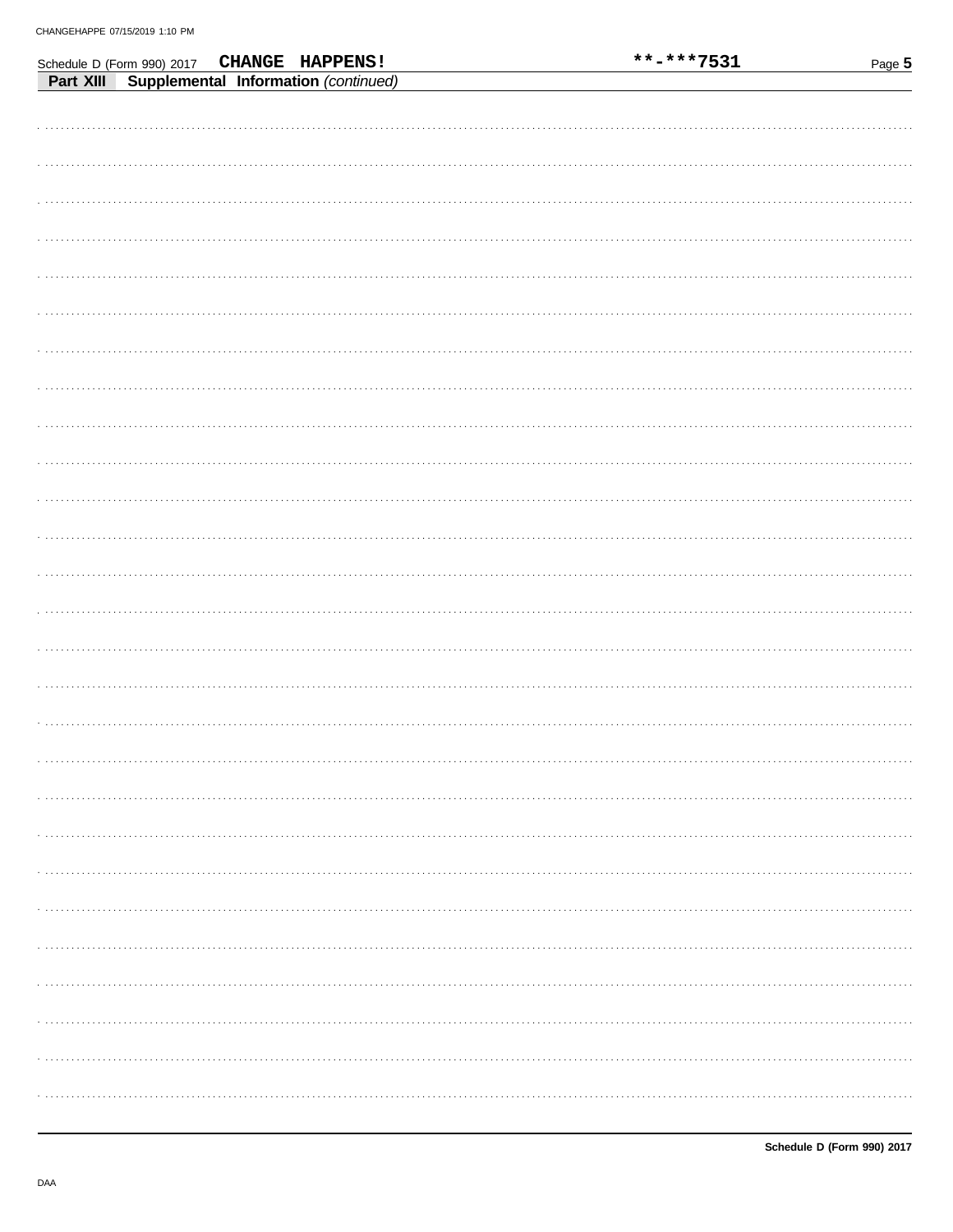| <b>SCHEDULE J</b>                                                                                                   |                                                                                                                                                                                                     | <b>Compensation Information</b>                                                                                                                                                                                                      | OMB No. 1545-0047          |     |                              |  |  |  |
|---------------------------------------------------------------------------------------------------------------------|-----------------------------------------------------------------------------------------------------------------------------------------------------------------------------------------------------|--------------------------------------------------------------------------------------------------------------------------------------------------------------------------------------------------------------------------------------|----------------------------|-----|------------------------------|--|--|--|
| For certain Officers, Directors, Trustees, Key Employees, and Highest<br>(Form 990)<br><b>Compensated Employees</b> |                                                                                                                                                                                                     |                                                                                                                                                                                                                                      |                            |     |                              |  |  |  |
|                                                                                                                     |                                                                                                                                                                                                     | u Complete if the organization answered "Yes" on Form 990, Part IV, line 23.                                                                                                                                                         | Open to Public             |     |                              |  |  |  |
| Department of the Treasury                                                                                          | u Attach to Form 990.<br>uGo to www.irs.gov/Form990 for instructions and the latest information.<br>Internal Revenue Service                                                                        |                                                                                                                                                                                                                                      |                            |     |                              |  |  |  |
| Name of the organization                                                                                            |                                                                                                                                                                                                     | Employer identification number                                                                                                                                                                                                       |                            |     |                              |  |  |  |
|                                                                                                                     | CHANGE HAPPENS!                                                                                                                                                                                     | **-***7531                                                                                                                                                                                                                           |                            |     |                              |  |  |  |
| Part I                                                                                                              | Questions Regarding Compensation                                                                                                                                                                    |                                                                                                                                                                                                                                      |                            |     |                              |  |  |  |
|                                                                                                                     |                                                                                                                                                                                                     |                                                                                                                                                                                                                                      |                            | Yes | No                           |  |  |  |
|                                                                                                                     |                                                                                                                                                                                                     | 1a Check the appropriate box(es) if the organization provided any of the following to or for a person listed on Form                                                                                                                 |                            |     |                              |  |  |  |
|                                                                                                                     |                                                                                                                                                                                                     | 990, Part VII, Section A, line 1a. Complete Part III to provide any relevant information regarding these items.                                                                                                                      |                            |     |                              |  |  |  |
| First-class or charter travel                                                                                       |                                                                                                                                                                                                     | Housing allowance or residence for personal use                                                                                                                                                                                      |                            |     |                              |  |  |  |
| Travel for companions                                                                                               |                                                                                                                                                                                                     | Payments for business use of personal residence                                                                                                                                                                                      |                            |     |                              |  |  |  |
|                                                                                                                     | Tax indemnification and gross-up payments                                                                                                                                                           | Health or social club dues or initiation fees                                                                                                                                                                                        |                            |     |                              |  |  |  |
| Discretionary spending account                                                                                      |                                                                                                                                                                                                     | Personal services (such as, maid, chauffeur, chef)                                                                                                                                                                                   |                            |     |                              |  |  |  |
|                                                                                                                     |                                                                                                                                                                                                     | <b>b</b> If any of the boxes on line 1a are checked, did the organization follow a written policy regarding payment                                                                                                                  |                            |     |                              |  |  |  |
|                                                                                                                     | or reimbursement or provision of all of the expenses described above? If "No," complete Part III to                                                                                                 |                                                                                                                                                                                                                                      |                            |     |                              |  |  |  |
|                                                                                                                     |                                                                                                                                                                                                     | explain <b>contract and the contract of the contract of the contract of the contract of the contract of the contract of the contract of the contract of the contract of the contract of the contract of the contract of the cont</b> | 1b                         |     |                              |  |  |  |
|                                                                                                                     |                                                                                                                                                                                                     |                                                                                                                                                                                                                                      |                            |     |                              |  |  |  |
| 2                                                                                                                   |                                                                                                                                                                                                     | Did the organization require substantiation prior to reimbursing or allowing expenses incurred by all                                                                                                                                |                            |     |                              |  |  |  |
|                                                                                                                     |                                                                                                                                                                                                     | directors, trustees, and officers, including the CEO/Executive Director, regarding the items checked in line                                                                                                                         |                            |     |                              |  |  |  |
|                                                                                                                     |                                                                                                                                                                                                     |                                                                                                                                                                                                                                      | 2                          |     |                              |  |  |  |
|                                                                                                                     |                                                                                                                                                                                                     |                                                                                                                                                                                                                                      |                            |     |                              |  |  |  |
| 3                                                                                                                   |                                                                                                                                                                                                     | Indicate which, if any, of the following the filing organization used to establish the compensation of the                                                                                                                           |                            |     |                              |  |  |  |
|                                                                                                                     |                                                                                                                                                                                                     | organization's CEO/Executive Director. Check all that apply. Do not check any boxes for methods used by a                                                                                                                            |                            |     |                              |  |  |  |
|                                                                                                                     |                                                                                                                                                                                                     | related organization to establish compensation of the CEO/Executive Director, but explain in Part III.                                                                                                                               |                            |     |                              |  |  |  |
| Compensation committee                                                                                              |                                                                                                                                                                                                     | Written employment contract                                                                                                                                                                                                          |                            |     |                              |  |  |  |
|                                                                                                                     | Independent compensation consultant                                                                                                                                                                 | Compensation survey or study                                                                                                                                                                                                         |                            |     |                              |  |  |  |
| Form 990 of other organizations                                                                                     |                                                                                                                                                                                                     | Approval by the board or compensation committee                                                                                                                                                                                      |                            |     |                              |  |  |  |
| 4                                                                                                                   |                                                                                                                                                                                                     | During the year, did any person listed on Form 990, Part VII, Section A, line 1a, with respect to the filing                                                                                                                         |                            |     |                              |  |  |  |
| organization or a related organization:                                                                             |                                                                                                                                                                                                     |                                                                                                                                                                                                                                      |                            |     |                              |  |  |  |
|                                                                                                                     |                                                                                                                                                                                                     |                                                                                                                                                                                                                                      | 4a                         |     | x                            |  |  |  |
|                                                                                                                     |                                                                                                                                                                                                     |                                                                                                                                                                                                                                      | 4b                         |     | $\mathbf x$                  |  |  |  |
|                                                                                                                     |                                                                                                                                                                                                     |                                                                                                                                                                                                                                      | 4c                         |     | $\mathbf x$                  |  |  |  |
|                                                                                                                     |                                                                                                                                                                                                     | If "Yes" to any of lines 4a-c, list the persons and provide the applicable amounts for each item in Part III.                                                                                                                        |                            |     |                              |  |  |  |
|                                                                                                                     |                                                                                                                                                                                                     |                                                                                                                                                                                                                                      |                            |     |                              |  |  |  |
| 5                                                                                                                   | Only section 501(c)(3), 501(c)(4), and 501(c)(29) organizations must complete lines $5-9$ .<br>For persons listed on Form 990, Part VII, Section A, line 1a, did the organization pay or accrue any |                                                                                                                                                                                                                                      |                            |     |                              |  |  |  |
|                                                                                                                     | compensation contingent on the revenues of:                                                                                                                                                         |                                                                                                                                                                                                                                      |                            |     |                              |  |  |  |
|                                                                                                                     |                                                                                                                                                                                                     |                                                                                                                                                                                                                                      | 5a                         |     | <u>x</u>                     |  |  |  |
|                                                                                                                     |                                                                                                                                                                                                     |                                                                                                                                                                                                                                      | 5b                         |     | $\overline{\mathbf{x}}$      |  |  |  |
|                                                                                                                     | If "Yes" on line 5a or 5b, describe in Part III.                                                                                                                                                    |                                                                                                                                                                                                                                      |                            |     |                              |  |  |  |
|                                                                                                                     |                                                                                                                                                                                                     |                                                                                                                                                                                                                                      |                            |     |                              |  |  |  |
| 6                                                                                                                   | For persons listed on Form 990, Part VII, Section A, line 1a, did the organization pay or accrue any                                                                                                |                                                                                                                                                                                                                                      |                            |     |                              |  |  |  |
|                                                                                                                     | compensation contingent on the net earnings of:                                                                                                                                                     |                                                                                                                                                                                                                                      |                            |     |                              |  |  |  |
|                                                                                                                     |                                                                                                                                                                                                     |                                                                                                                                                                                                                                      | 6а                         |     | X<br>$\overline{\mathbf{x}}$ |  |  |  |
|                                                                                                                     |                                                                                                                                                                                                     |                                                                                                                                                                                                                                      | 6b                         |     |                              |  |  |  |
|                                                                                                                     | If "Yes" on line 6a or 6b, describe in Part III.                                                                                                                                                    |                                                                                                                                                                                                                                      |                            |     |                              |  |  |  |
| 7                                                                                                                   |                                                                                                                                                                                                     | For persons listed on Form 990, Part VII, Section A, line 1a, did the organization provide any nonfixed                                                                                                                              |                            |     |                              |  |  |  |
|                                                                                                                     | payments not described on lines 5 and 6? If "Yes," describe in Part III                                                                                                                             |                                                                                                                                                                                                                                      | 7                          |     | x                            |  |  |  |
| 8                                                                                                                   |                                                                                                                                                                                                     | Were any amounts reported on Form 990, Part VII, paid or accrued pursuant to a contract that was subject                                                                                                                             |                            |     |                              |  |  |  |
|                                                                                                                     |                                                                                                                                                                                                     | to the initial contract exception described in Regulations section $53.4958-4(a)(3)$ ? If "Yes," describe                                                                                                                            |                            |     |                              |  |  |  |
|                                                                                                                     |                                                                                                                                                                                                     | $\ $ n Part III $\ $                                                                                                                                                                                                                 | 8                          |     | x                            |  |  |  |
|                                                                                                                     |                                                                                                                                                                                                     |                                                                                                                                                                                                                                      |                            |     |                              |  |  |  |
| 9                                                                                                                   |                                                                                                                                                                                                     | If "Yes" on line 8, did the organization also follow the rebuttable presumption procedure described in                                                                                                                               |                            |     |                              |  |  |  |
|                                                                                                                     |                                                                                                                                                                                                     |                                                                                                                                                                                                                                      | 9                          |     |                              |  |  |  |
|                                                                                                                     | For Paperwork Reduction Act Notice, see the Instructions for Form 990.                                                                                                                              |                                                                                                                                                                                                                                      | Schedule J (Form 990) 2017 |     |                              |  |  |  |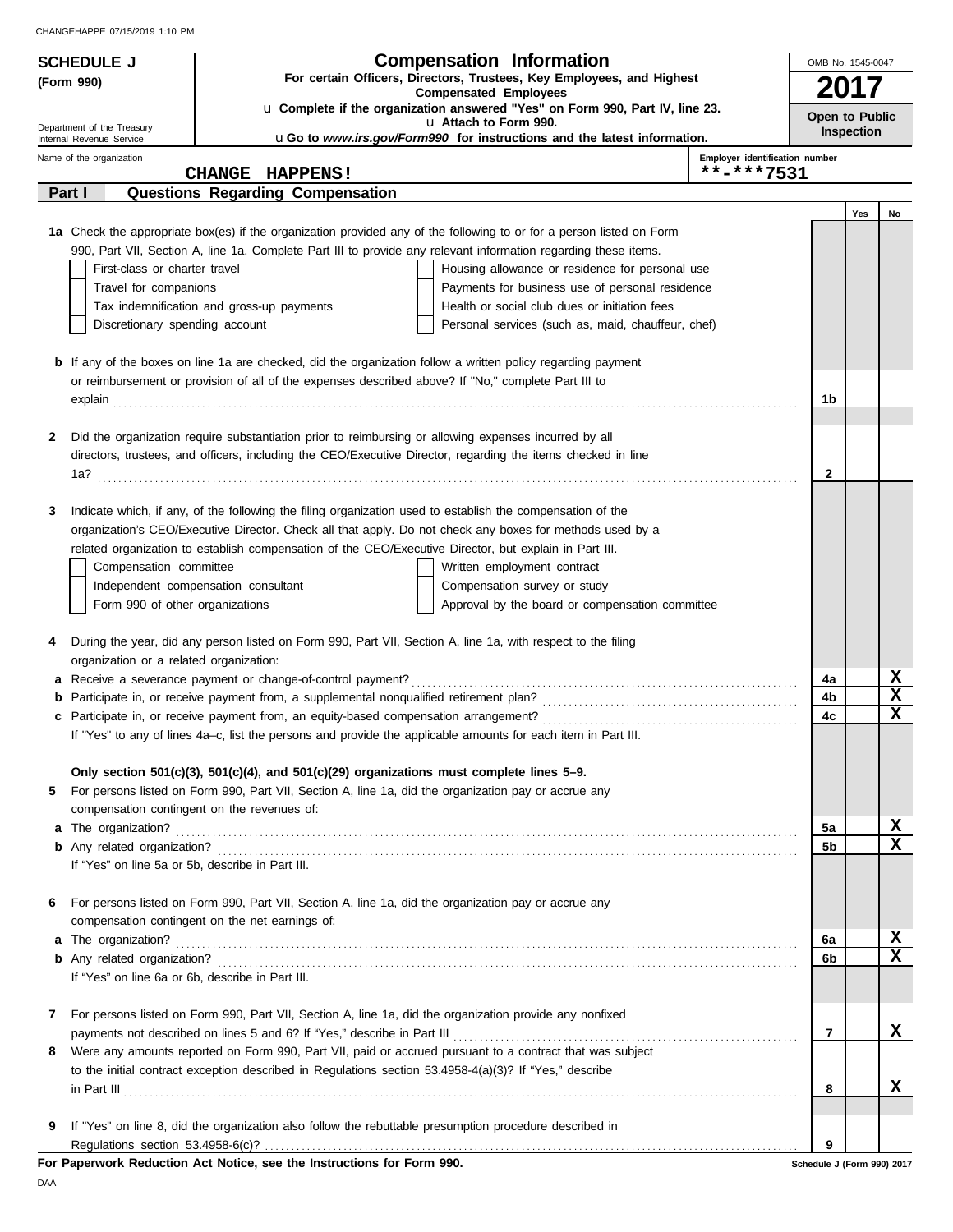#### \*\*-\*\*\*7531 CHANGE HAPPENS! Schedule J (Form 990) 2017 Page 2 Officers, Directors, Trustees, Key Employees, and Highest Compensated Employees. Use duplicate copies if additional space is needed. Part II For each individual whose compensation must be reported on Schedule J, report compensation from the organization on row (i) and from related organizations, described in the instructions, on row (ii). Do not list any individuals that aren't listed on Form 990, Part VII. Note: The sum of columns (B)(i)-(iii) for each listed individual must equal the total amount of Form 990, Part VII, Section A, line 1a, applicable column (D) and (E) amounts for that individual.

|                        |                          | (B) Breakdown of W-2 and/or 1099-MISC compensation |                                           | (C) Retirement and             | (D) Nontaxable | (E) Total of columns | (F) Compensation                                           |
|------------------------|--------------------------|----------------------------------------------------|-------------------------------------------|--------------------------------|----------------|----------------------|------------------------------------------------------------|
| (A) Name and Title     | (i) Base<br>compensation | (ii) Bonus & incentive<br>compensation             | (iii) Other<br>reportable<br>compensation | other deferred<br>compensation | benefits       | $(B)(i)$ - $(D)$     | in column (B) reported<br>as deferred on prior<br>Form 990 |
| LESLIE SMITH           | 146,662<br>(i)           | O                                                  |                                           | ŋ                              | 7,875          | 154,537              | $\Omega$                                                   |
| 1 FORMER EXECUTIVE DIR | 37,172                   |                                                    |                                           |                                | 0              | 37,172               |                                                            |
| HELEN STAGG            | 145,337<br>(i)           |                                                    |                                           |                                | 0              | 145,337              |                                                            |
| 2 EXECUTIVE DIRECTOR   | 5,988                    | O                                                  |                                           | O                              | 0              | 5,988                |                                                            |
|                        | (i)                      |                                                    |                                           |                                |                |                      |                                                            |
|                        |                          |                                                    |                                           |                                |                |                      |                                                            |
|                        |                          |                                                    |                                           |                                |                |                      |                                                            |
|                        | (i)                      |                                                    |                                           |                                |                |                      |                                                            |
|                        |                          |                                                    |                                           |                                |                |                      |                                                            |
|                        | (i)                      |                                                    |                                           |                                |                |                      |                                                            |
|                        | (i)                      |                                                    |                                           |                                |                |                      |                                                            |
|                        |                          |                                                    |                                           |                                |                |                      |                                                            |
|                        |                          |                                                    |                                           |                                |                |                      |                                                            |
|                        |                          |                                                    |                                           |                                |                |                      |                                                            |
|                        |                          |                                                    |                                           |                                |                |                      |                                                            |
|                        |                          |                                                    |                                           |                                |                |                      |                                                            |
| 10                     | (i)                      |                                                    |                                           |                                |                |                      |                                                            |
|                        | (i)                      |                                                    |                                           |                                |                |                      |                                                            |
| 11                     |                          |                                                    |                                           |                                |                |                      |                                                            |
|                        |                          |                                                    |                                           |                                |                |                      |                                                            |
| 12                     |                          |                                                    |                                           |                                |                |                      |                                                            |
|                        | (i)                      |                                                    |                                           |                                |                |                      |                                                            |
| 13                     |                          |                                                    |                                           |                                |                |                      |                                                            |
| 14                     | (i)                      |                                                    |                                           |                                |                |                      |                                                            |
|                        | (i)                      |                                                    |                                           |                                |                |                      |                                                            |
| 15                     | (ii)                     |                                                    |                                           |                                |                |                      |                                                            |
|                        | (i)                      |                                                    |                                           |                                |                |                      |                                                            |
| 16                     | (ii)                     |                                                    |                                           |                                |                |                      |                                                            |

Schedule J (Form 990) 2017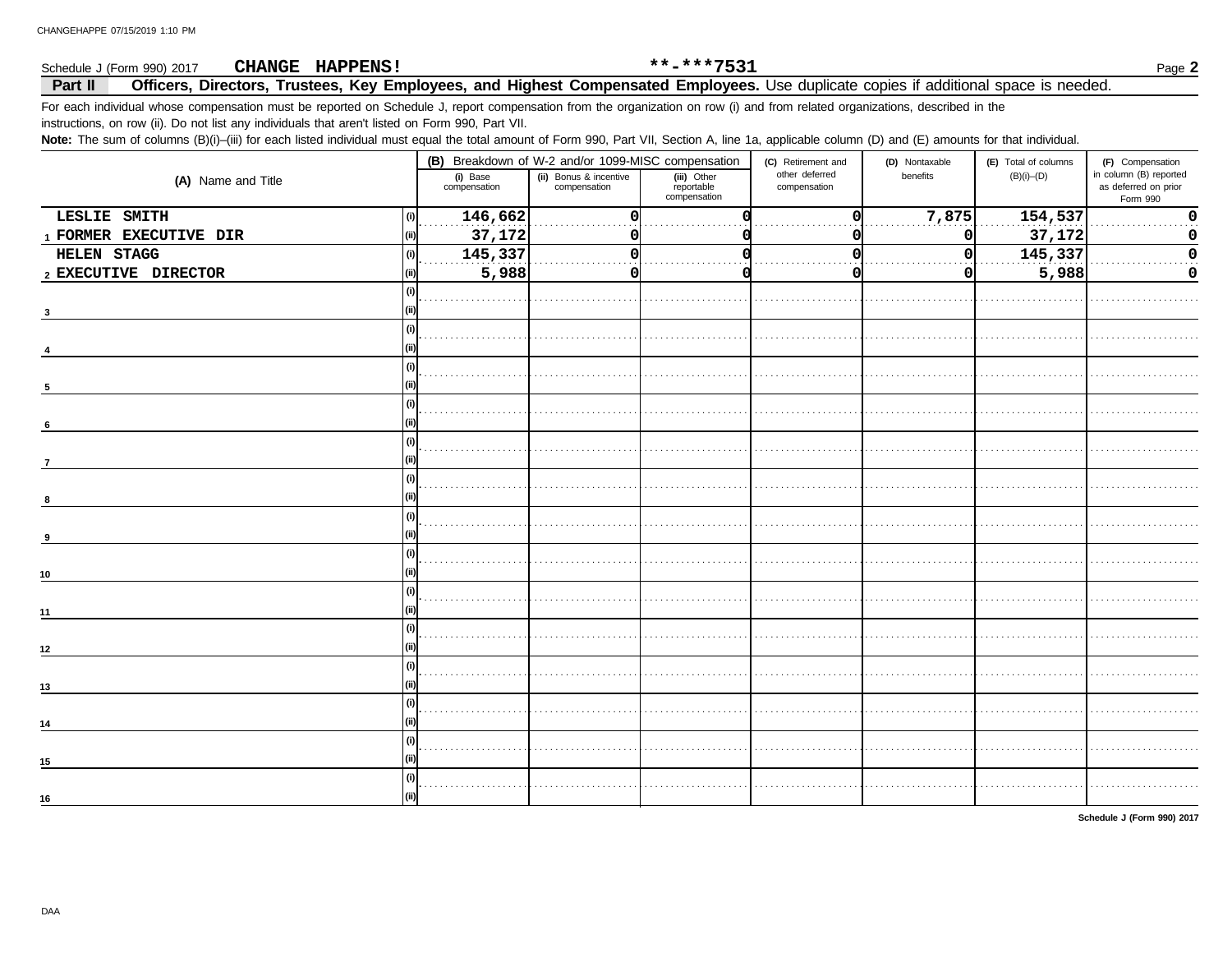|                                 | Schedule J (Form 990) 2017 CHANGE HAPPENS! | **-***7531                                                                                                                                                                 | Page 3                     |
|---------------------------------|--------------------------------------------|----------------------------------------------------------------------------------------------------------------------------------------------------------------------------|----------------------------|
| Part III                        | Supplemental Information                   |                                                                                                                                                                            |                            |
|                                 |                                            | Provide the information, explanation, or descriptions required for Part I, lines 1a, 1b, 3, 4a, 4b, 4c, 5a, 5b, 6a, 6b, 7, and 8, and for Part II. Also complete this part |                            |
| for any additional information. |                                            |                                                                                                                                                                            |                            |
|                                 |                                            |                                                                                                                                                                            |                            |
|                                 |                                            |                                                                                                                                                                            |                            |
|                                 |                                            |                                                                                                                                                                            |                            |
|                                 |                                            |                                                                                                                                                                            |                            |
|                                 |                                            |                                                                                                                                                                            |                            |
|                                 |                                            |                                                                                                                                                                            |                            |
|                                 |                                            |                                                                                                                                                                            |                            |
|                                 |                                            |                                                                                                                                                                            |                            |
|                                 |                                            |                                                                                                                                                                            |                            |
|                                 |                                            |                                                                                                                                                                            |                            |
|                                 |                                            |                                                                                                                                                                            |                            |
|                                 |                                            |                                                                                                                                                                            |                            |
|                                 |                                            |                                                                                                                                                                            |                            |
|                                 |                                            |                                                                                                                                                                            |                            |
|                                 |                                            |                                                                                                                                                                            |                            |
|                                 |                                            |                                                                                                                                                                            |                            |
|                                 |                                            |                                                                                                                                                                            |                            |
|                                 |                                            |                                                                                                                                                                            |                            |
|                                 |                                            |                                                                                                                                                                            |                            |
|                                 |                                            |                                                                                                                                                                            |                            |
|                                 |                                            |                                                                                                                                                                            |                            |
|                                 |                                            |                                                                                                                                                                            |                            |
|                                 |                                            |                                                                                                                                                                            |                            |
|                                 |                                            |                                                                                                                                                                            |                            |
|                                 |                                            |                                                                                                                                                                            |                            |
|                                 |                                            |                                                                                                                                                                            |                            |
|                                 |                                            |                                                                                                                                                                            |                            |
|                                 |                                            |                                                                                                                                                                            |                            |
|                                 |                                            |                                                                                                                                                                            |                            |
|                                 |                                            |                                                                                                                                                                            |                            |
|                                 |                                            |                                                                                                                                                                            |                            |
|                                 |                                            |                                                                                                                                                                            |                            |
|                                 |                                            |                                                                                                                                                                            |                            |
|                                 |                                            |                                                                                                                                                                            |                            |
|                                 |                                            |                                                                                                                                                                            | Schedule J (Form 990) 2017 |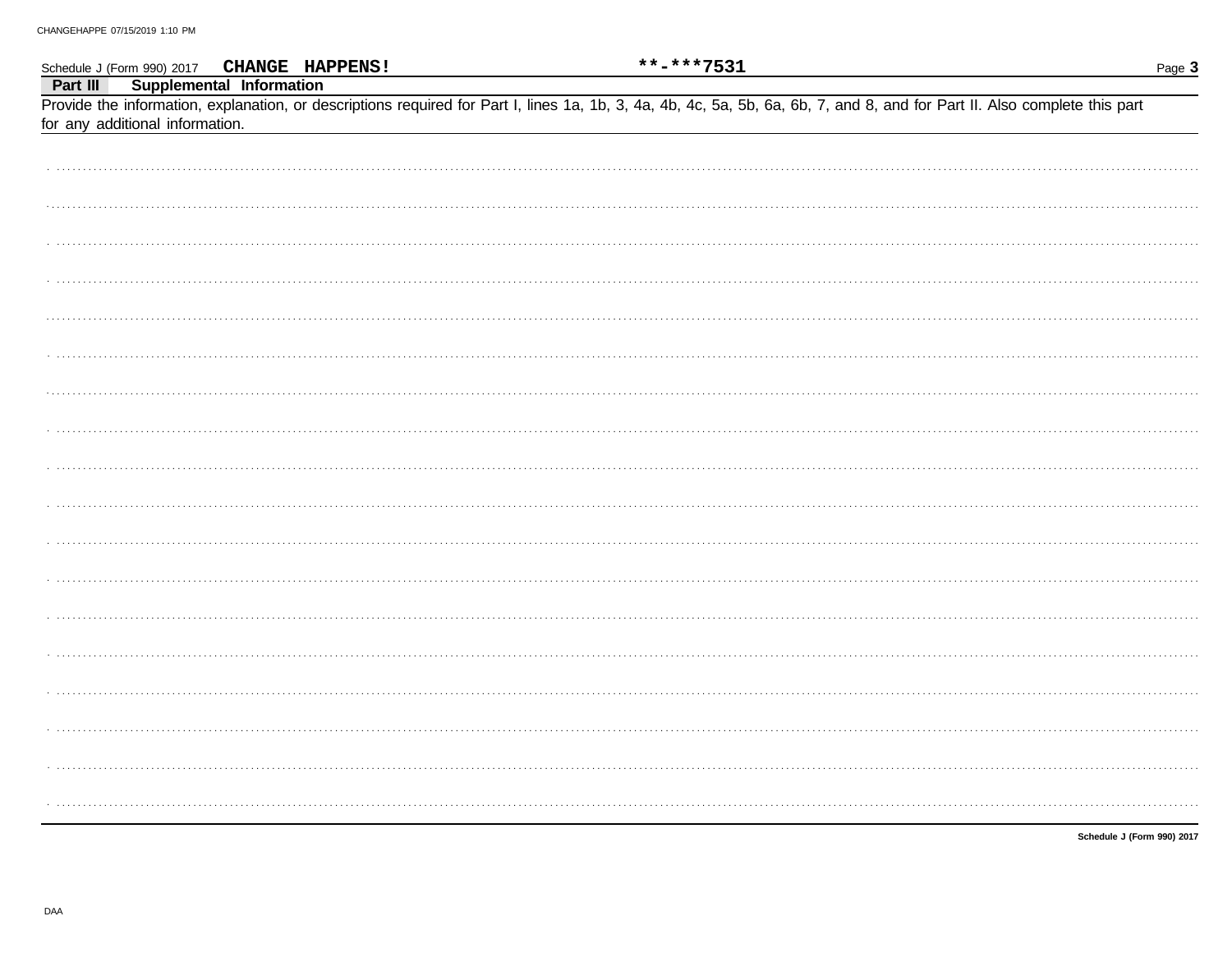| CHANGEHAPPE 07/15/2019 1:10 PM |  |
|--------------------------------|--|
| <b>SCHEDULE L</b>              |  |
| (Form 000 or 000.F7)           |  |

### **Transactions With Interested Persons**

**(Form 990 or 990-EZ) u** Complete if the organization answered "Yes" on Form 990, Part IV, line 25a, 25b, 26, 27, 28a,<br>28b, or 28c, or Form 990-EZ, Part V, line 38a or 40b.<br>**2017** 

u **Attach to Form 990 or Form 990-EZ.**

u**Go to** *www.irs.gov/Form990* **for instructions and the latest information.**

Name of the organization Department of the Treasury Internal Revenue Service

**(7) (8) (9)** **Open To Public**

OMB No. 1545-0047

**Inspection Employer identification number**

|          | CHANGE HAPPENS!                                                                                                       |                   |                                                  |                      |                          |                                | **-***7531 |                              |     |                           |                |             |
|----------|-----------------------------------------------------------------------------------------------------------------------|-------------------|--------------------------------------------------|----------------------|--------------------------|--------------------------------|------------|------------------------------|-----|---------------------------|----------------|-------------|
| Part I   | Excess Benefit Transactions (section 501(c)(3), section 501(c)(4), and 501(c)(29) organizations only).                |                   |                                                  |                      |                          |                                |            |                              |     |                           |                |             |
|          | Complete if the organization answered "Yes" on Form 990, Part IV, line 25a or 25b, or Form 990-EZ, Part V, line 40b.  |                   |                                                  |                      |                          |                                |            |                              |     |                           |                |             |
| 1        | (a) Name of disqualified person                                                                                       |                   | (b) Relationship between disqualified person and |                      |                          | (c) Description of transaction |            |                              |     |                           | (d) Corrected? |             |
|          |                                                                                                                       |                   | organization                                     |                      |                          |                                |            |                              |     | Yes                       |                | No          |
| (1)      |                                                                                                                       |                   |                                                  |                      |                          |                                |            |                              |     |                           |                |             |
| (2)      | the control of the control of the control of the control of the control of the control of                             |                   |                                                  |                      |                          |                                |            |                              |     |                           |                |             |
| (3)      |                                                                                                                       |                   |                                                  |                      |                          |                                |            |                              |     |                           |                |             |
| (4)      | the contract of the contract of the contract of the contract of the contract of the contract of                       |                   |                                                  |                      |                          |                                |            |                              |     |                           |                |             |
| (5)      |                                                                                                                       |                   |                                                  |                      |                          |                                |            |                              |     |                           |                |             |
| (6)      |                                                                                                                       |                   |                                                  |                      |                          |                                |            |                              |     |                           |                |             |
|          | 2 Enter the amount of tax incurred by the organization managers or disqualified persons during the year               |                   |                                                  |                      |                          |                                |            |                              |     |                           |                |             |
|          |                                                                                                                       |                   |                                                  |                      |                          |                                |            |                              |     |                           |                |             |
|          |                                                                                                                       |                   |                                                  |                      |                          |                                |            |                              |     |                           |                |             |
| Part II  | Loans to and/or From Interested Persons.                                                                              |                   |                                                  |                      |                          |                                |            |                              |     |                           |                |             |
|          | Complete if the organization answered "Yes" on Form 990-EZ, Part V, line 38a or Form 990, Part IV, line 26; or if the |                   |                                                  |                      |                          |                                |            |                              |     |                           |                |             |
|          | organization reported an amount on Form 990, Part X, line 5, 6, or 22.                                                |                   |                                                  |                      |                          |                                |            |                              |     |                           |                |             |
|          | (a) Name of interested person                                                                                         | (b) Relationship  | (c) Purpose of                                   | (d) Loan to          | (e) Original             | (f) Balance due                |            | (g) In default? (h) Approved |     |                           |                | (i) Written |
|          |                                                                                                                       | with organization | loan                                             | or from the<br>org.? | principal amount         |                                |            |                              |     | by board or<br>committee? |                | agreement?  |
|          |                                                                                                                       |                   |                                                  | To From              |                          |                                | Yes        | No                           | Yes | No                        | Yes            | No          |
|          |                                                                                                                       |                   |                                                  |                      |                          |                                |            |                              |     |                           |                |             |
| (1)      |                                                                                                                       |                   |                                                  |                      |                          |                                |            |                              |     |                           |                |             |
|          |                                                                                                                       |                   |                                                  |                      |                          |                                |            |                              |     |                           |                |             |
| (2)      |                                                                                                                       |                   |                                                  |                      |                          |                                |            |                              |     |                           |                |             |
|          |                                                                                                                       |                   |                                                  |                      |                          |                                |            |                              |     |                           |                |             |
| (3)      |                                                                                                                       |                   |                                                  |                      |                          |                                |            |                              |     |                           |                |             |
|          |                                                                                                                       |                   |                                                  |                      |                          |                                |            |                              |     |                           |                |             |
| (4)      | <u> 1989 - Johann Stoff, fransk politik (d. 1989)</u>                                                                 |                   |                                                  |                      |                          |                                |            |                              |     |                           |                |             |
|          |                                                                                                                       |                   |                                                  |                      |                          |                                |            |                              |     |                           |                |             |
| (5)      | <u> 1980 - Johann Barbara, martxa al</u>                                                                              |                   |                                                  |                      |                          |                                |            |                              |     |                           |                |             |
|          |                                                                                                                       |                   |                                                  |                      |                          |                                |            |                              |     |                           |                |             |
| (6)      | <u> 1989 - Johann Barbara, martxa alemaniar a</u>                                                                     |                   |                                                  |                      |                          |                                |            |                              |     |                           |                |             |
|          |                                                                                                                       |                   |                                                  |                      |                          |                                |            |                              |     |                           |                |             |
| (7)      | <u> 1989 - Johann Barbara, martxa alemaniar a</u>                                                                     |                   |                                                  |                      |                          |                                |            |                              |     |                           |                |             |
|          |                                                                                                                       |                   |                                                  |                      |                          |                                |            |                              |     |                           |                |             |
| (8)      |                                                                                                                       |                   |                                                  |                      |                          |                                |            |                              |     |                           |                |             |
|          |                                                                                                                       |                   |                                                  |                      |                          |                                |            |                              |     |                           |                |             |
| (9)      |                                                                                                                       |                   |                                                  |                      |                          |                                |            |                              |     |                           |                |             |
| (10)     |                                                                                                                       |                   |                                                  |                      |                          |                                |            |                              |     |                           |                |             |
| Total    |                                                                                                                       |                   |                                                  |                      | $\mathbf{u} \mathbf{\$}$ |                                |            |                              |     |                           |                |             |
| Part III | <b>Grants or Assistance Benefiting Interested Persons.</b>                                                            |                   |                                                  |                      |                          |                                |            |                              |     |                           |                |             |
|          | Complete if the organization answered "Yes" on Form 990, Part IV, line 27.                                            |                   |                                                  |                      |                          |                                |            |                              |     |                           |                |             |
|          | (a) Name of interested person                                                                                         |                   | (b) Relationship between interested              |                      | (c) Amount of assistance | (d) Type of assistance         |            |                              |     | (e) Purpose of assistance |                |             |
|          |                                                                                                                       |                   | person and the organization                      |                      |                          |                                |            |                              |     |                           |                |             |
| (1)      |                                                                                                                       |                   |                                                  |                      |                          |                                |            |                              |     |                           |                |             |
| (2)      |                                                                                                                       |                   |                                                  |                      |                          |                                |            |                              |     |                           |                |             |
| (3)      |                                                                                                                       |                   |                                                  |                      |                          |                                |            |                              |     |                           |                |             |
| (4)      |                                                                                                                       |                   |                                                  |                      |                          |                                |            |                              |     |                           |                |             |
| (5)      |                                                                                                                       |                   |                                                  |                      |                          |                                |            |                              |     |                           |                |             |
| (6)      |                                                                                                                       |                   |                                                  |                      |                          |                                |            |                              |     |                           |                |             |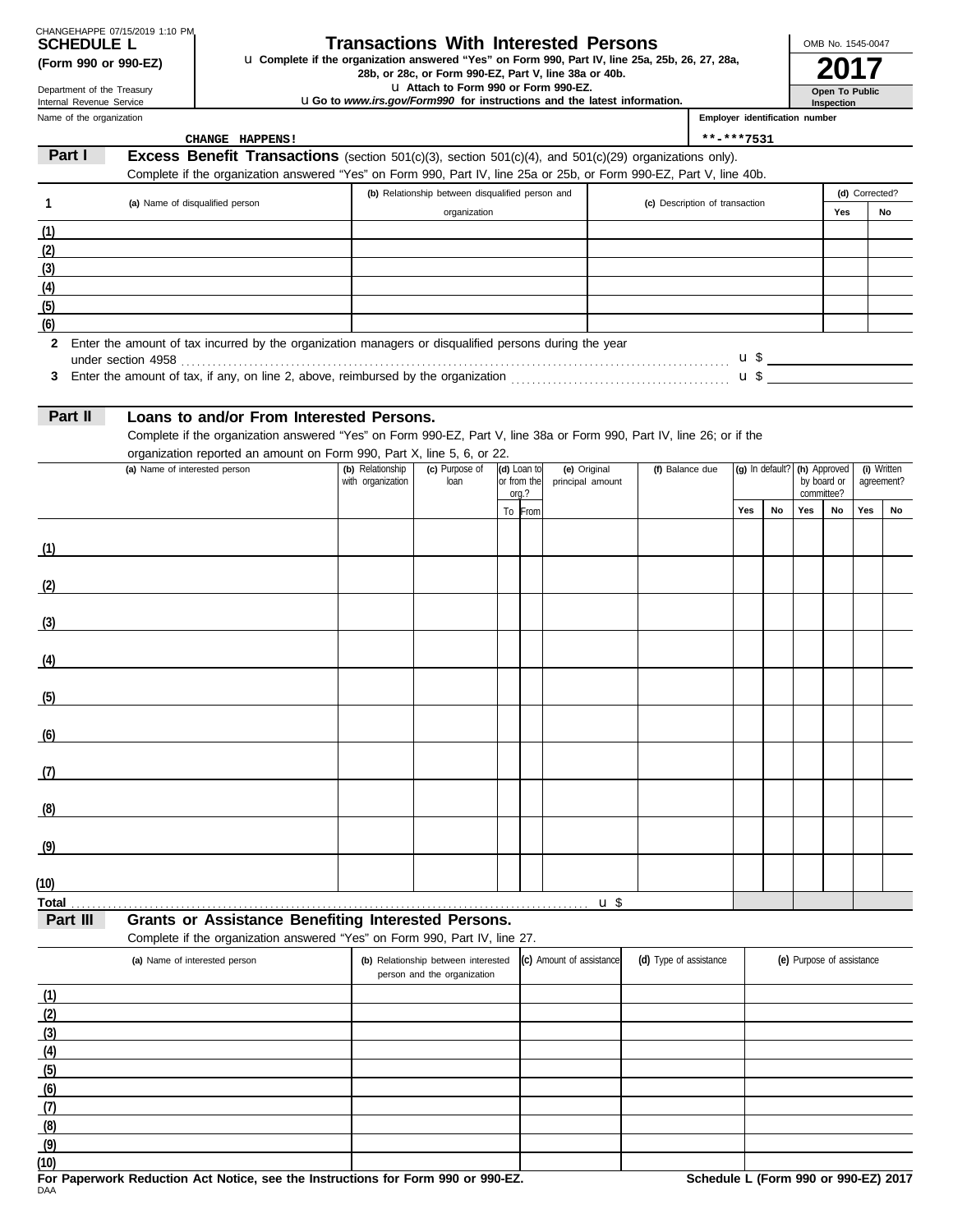#### Schedule L (Form 990 or 990-EZ) 2017 **CHANGE HAPPENS!** \*\*\*\*\*7531 Page 2 **CHANGE HAPPENS! \*\*-\*\*\*7531**

### **Part IV Business Transactions Involving Interested Persons.**

Complete if the organization answered "Yes" on Form 990, Part IV, line 28a, 28b, or 28c.

| (a) Name of interested person                             | (b) Relationship between<br>interested person and the |               | (c) Amount of<br>transaction | (d) Description of transaction |     | (e) Sharing<br>of org.<br>revenues? |
|-----------------------------------------------------------|-------------------------------------------------------|---------------|------------------------------|--------------------------------|-----|-------------------------------------|
|                                                           |                                                       | organization  |                              |                                | Yes | No                                  |
| (1) JACQUELINE A MCCRAY                                   | <b>FAMILY</b>                                         | <b>MEMBER</b> | 4,823                        | WAGES                          |     | х                                   |
| (2) KRIS MCCRAY                                           | <b>FAMILY</b>                                         | <b>MEMBER</b> | 44,045                       | WAGES                          |     | x                                   |
| (3) BENJAMIN<br><b>SMITH</b>                              | <b>FAMILY</b>                                         | MEMBER        | 42,015                       | WAGES                          |     | x                                   |
| $(4)$ STEPHEN SMITH                                       | <b>FAMILY</b>                                         | MEMBER        | 15,696                       | WAGE                           |     | x                                   |
| (5) MYRIAM THALES                                         | <b>FAMILY</b>                                         | MEMBER        | 11,096                       | WAGES                          |     | x                                   |
| (6) LAJERRICA YOUNG                                       | <b>FAMILY</b>                                         | MEMBER        | 18,743                       | <b>WAGES</b>                   |     | х                                   |
| (7) AMANA TURNER                                          | <b>FAMILY</b>                                         | MEMBER        | 52,084                       | <b>WAGES</b>                   |     | x                                   |
| (8)                                                       |                                                       |               |                              |                                |     |                                     |
| (9)                                                       |                                                       |               |                              |                                |     |                                     |
| (10)                                                      |                                                       |               |                              |                                |     |                                     |
| $D$ -4 $V$<br><b>Considered and all the famous of any</b> |                                                       |               |                              |                                |     |                                     |

#### **Part V** Supplemental Information

Provide additional information for responses to questions on Schedule L (see instructions).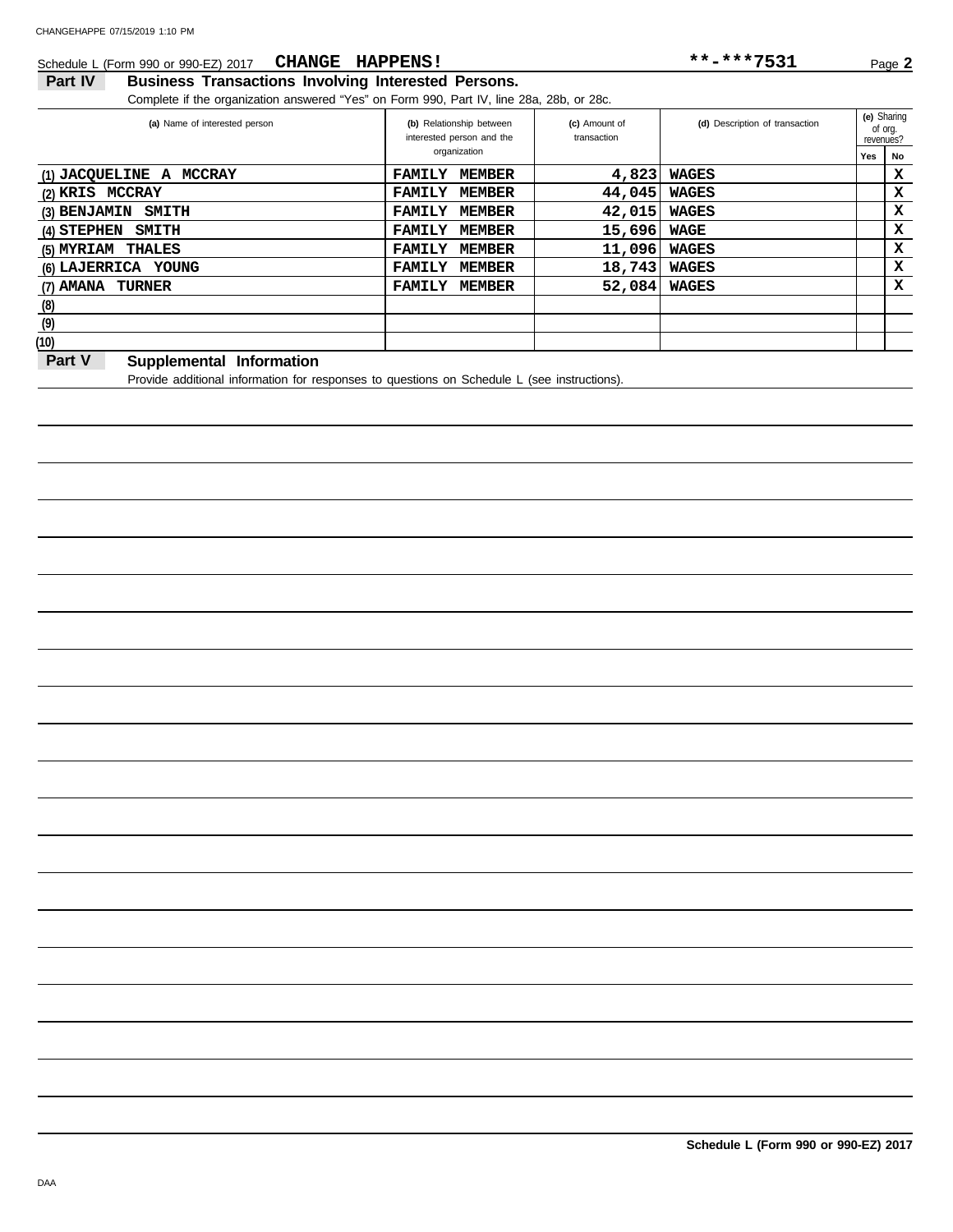# **(Form 990)**

# **SCHEDULE M Noncash Contributions**

u **Complete if the organizations answered "Yes" on Form 990, Part IV, lines 29 or 30.** u **Attach to Form 990.**

**Open To Public 2017**

OMB No. 1545-0047

| Department of the Treasury |
|----------------------------|
| Internal Revenue Service   |
|                            |

u **Go to** *www.irs.gov/Form990* **for the latest information.**

Name of the organization **Employer identification number Employer identification number Inspection**

| CHANGE HAPPENS! | **-***7531 |
|-----------------|------------|
|                 |            |

|              | <b>Types of Property</b><br>Part I                                                                                 |            |                            |                                                     |                                           |     |     |    |
|--------------|--------------------------------------------------------------------------------------------------------------------|------------|----------------------------|-----------------------------------------------------|-------------------------------------------|-----|-----|----|
|              |                                                                                                                    | (a)        | (b)                        | (c)                                                 | (d)                                       |     |     |    |
|              |                                                                                                                    | Check if   | Number of contributions or | Noncash contribution<br>amounts reported on         | Method of determining                     |     |     |    |
|              |                                                                                                                    | applicable | items contributed          | Form 990, Part VIII, line 1g                        | noncash contribution amounts              |     |     |    |
| 1.           | Art - Works of art                                                                                                 |            |                            |                                                     |                                           |     |     |    |
| $\mathbf{2}$ | Art - Historical treasures                                                                                         |            |                            |                                                     |                                           |     |     |    |
| 3            | Art - Fractional interests                                                                                         |            |                            |                                                     |                                           |     |     |    |
| 4            | Books and publications                                                                                             |            |                            |                                                     |                                           |     |     |    |
| 5            | Clothing and household                                                                                             |            |                            |                                                     |                                           |     |     |    |
|              |                                                                                                                    |            |                            |                                                     |                                           |     |     |    |
| 6            | Cars and other vehicles                                                                                            |            |                            |                                                     |                                           |     |     |    |
| 7            | Boats and planes                                                                                                   |            |                            |                                                     |                                           |     |     |    |
| 8            |                                                                                                                    |            |                            |                                                     |                                           |     |     |    |
| 9            | Securities - Publicly traded                                                                                       |            |                            |                                                     |                                           |     |     |    |
| 10           | Securities - Closely held stock                                                                                    |            |                            |                                                     |                                           |     |     |    |
| 11           | Securities - Partnership, LLC,                                                                                     |            |                            |                                                     |                                           |     |     |    |
|              | or trust interests                                                                                                 |            |                            |                                                     |                                           |     |     |    |
| 12           | Securities - Miscellaneous [11111]                                                                                 |            |                            |                                                     |                                           |     |     |    |
| 13           | Qualified conservation                                                                                             |            |                            |                                                     |                                           |     |     |    |
|              | contribution - Historic                                                                                            |            |                            |                                                     |                                           |     |     |    |
|              | structures                                                                                                         |            |                            |                                                     |                                           |     |     |    |
| 14           | Qualified conservation                                                                                             |            |                            |                                                     |                                           |     |     |    |
|              | contribution - Other                                                                                               |            |                            |                                                     |                                           |     |     |    |
| 15           | Real estate - Residential                                                                                          |            |                            |                                                     |                                           |     |     |    |
| 16           | Real estate - Commercial                                                                                           |            |                            |                                                     |                                           |     |     |    |
| 17           | Real estate - Other                                                                                                |            |                            |                                                     |                                           |     |     |    |
| 18<br>19     | Collectibles                                                                                                       |            |                            |                                                     |                                           |     |     |    |
| 20           | Food inventory<br>Drugs and medical supplies                                                                       |            |                            |                                                     |                                           |     |     |    |
| 21           |                                                                                                                    |            |                            |                                                     |                                           |     |     |    |
| 22           | Taxidermy<br>Historical artifacts                                                                                  |            |                            |                                                     |                                           |     |     |    |
| 23           | Scientific specimens                                                                                               |            |                            |                                                     |                                           |     |     |    |
| 24           | Archeological artifacts                                                                                            |            |                            |                                                     |                                           |     |     |    |
| 25           | Other <b>u</b> (DONOR HOURS )                                                                                      | х          | 1                          | 185,838                                             | <b>SECTOR VALUE</b><br><b>INDEPENDENT</b> |     |     |    |
| 26           |                                                                                                                    |            |                            |                                                     |                                           |     |     |    |
| 27           |                                                                                                                    |            |                            |                                                     |                                           |     |     |    |
| 28           | Other $\mathbf{u}$ (                                                                                               |            |                            |                                                     |                                           |     |     |    |
| 29           | Number of Forms 8283 received by the organization during the tax year for contributions for                        |            |                            |                                                     |                                           |     |     |    |
|              | which the organization completed Form 8283, Part IV, Donee Acknowledgement                                         |            |                            | <u> 1986 - Johann Stoff, Amerikaansk kanton en </u> | 29                                        |     |     |    |
|              |                                                                                                                    |            |                            |                                                     |                                           |     | Yes | No |
| 30a          | During the year, did the organization receive by contribution any property reported in Part I, lines 1 through     |            |                            |                                                     |                                           |     |     |    |
|              | 28, that it must hold for at least three years from the date of the initial contribution, and which isn't required |            |                            |                                                     |                                           |     |     |    |
|              |                                                                                                                    |            |                            |                                                     |                                           | 30a |     | x  |
| b            | If "Yes," describe the arrangement in Part II.                                                                     |            |                            |                                                     |                                           |     |     |    |
| 31           | Does the organization have a gift acceptance policy that requires the review of any nonstandard                    |            |                            |                                                     |                                           |     |     |    |
|              | contributions?                                                                                                     |            |                            |                                                     |                                           | 31  |     | x  |
| 32a          | Does the organization hire or use third parties or related organizations to solicit, process, or sell noncash      |            |                            |                                                     |                                           |     |     |    |
|              | contributions?                                                                                                     |            |                            |                                                     |                                           | 32a |     | x  |
| b            | If "Yes," describe in Part II.                                                                                     |            |                            |                                                     |                                           |     |     |    |
| 33           | If the organization didn't report an amount in column (c) for a type of property for which column (a) is checked,  |            |                            |                                                     |                                           |     |     |    |
|              | describe in Part II.                                                                                               |            |                            |                                                     |                                           |     |     |    |

**For Paperwork Reduction Act Notice, see the Instructions for Form 990. Schedule M (Form 990) 2017**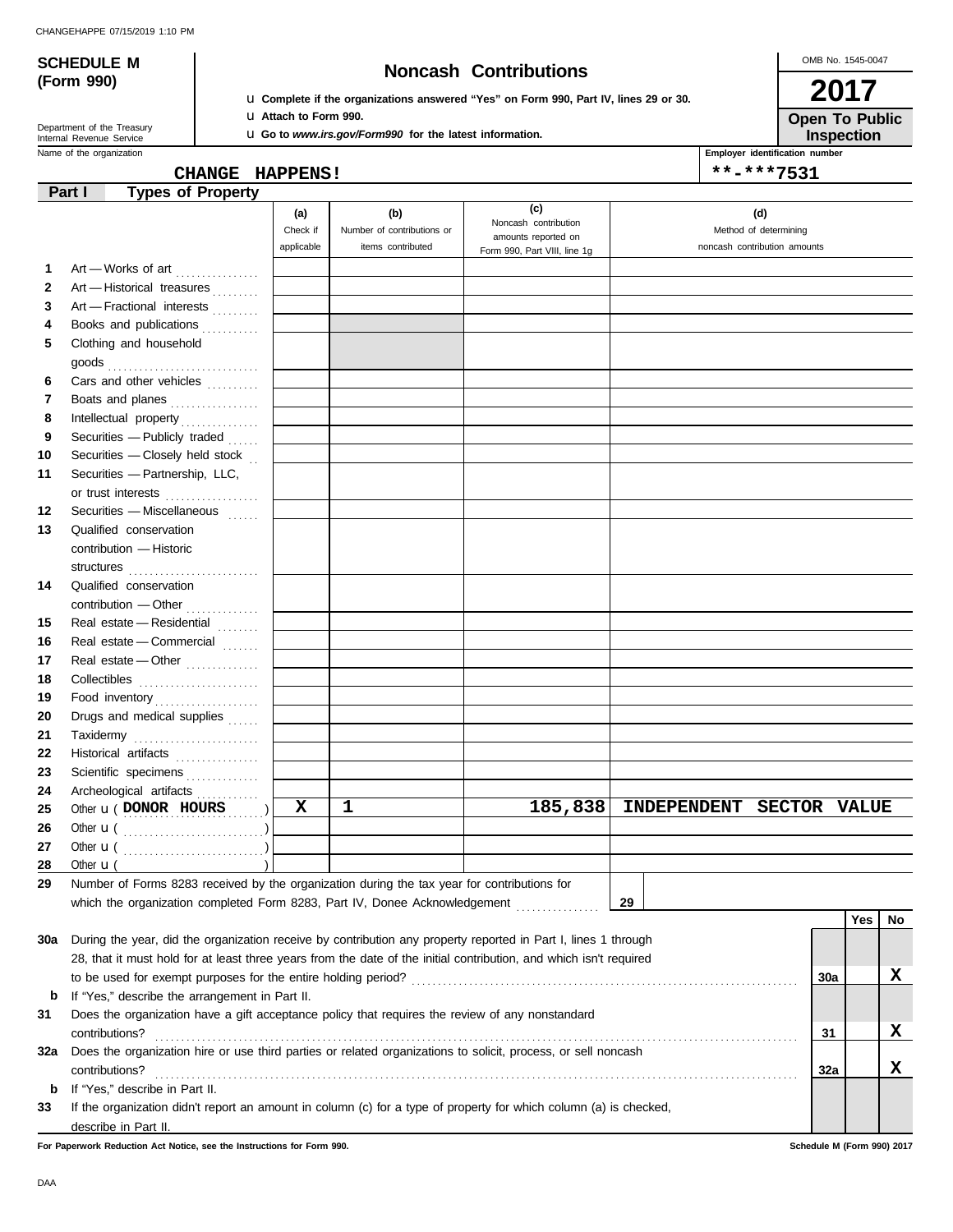| Schedule M (Form 990) 2017 |                                                                                   | CHANGE HAPPENS! |  | **-***7531                                                                                                                                                                                                                   | Page 2 |
|----------------------------|-----------------------------------------------------------------------------------|-----------------|--|------------------------------------------------------------------------------------------------------------------------------------------------------------------------------------------------------------------------------|--------|
| Part II                    |                                                                                   |                 |  | Supplemental Information. Provide the information required by Part I, lines 30b, 32b, and 33, and whether<br>the organization is reporting in Part I, column (b), the number of contributions, the number of items received, |        |
|                            | or a combination of both. Also complete this part for any additional information. |                 |  |                                                                                                                                                                                                                              |        |
|                            |                                                                                   |                 |  |                                                                                                                                                                                                                              |        |
|                            |                                                                                   |                 |  |                                                                                                                                                                                                                              |        |
|                            |                                                                                   |                 |  |                                                                                                                                                                                                                              |        |
|                            |                                                                                   |                 |  |                                                                                                                                                                                                                              |        |
|                            |                                                                                   |                 |  |                                                                                                                                                                                                                              |        |
|                            |                                                                                   |                 |  |                                                                                                                                                                                                                              |        |
|                            |                                                                                   |                 |  |                                                                                                                                                                                                                              |        |
|                            |                                                                                   |                 |  |                                                                                                                                                                                                                              |        |
|                            |                                                                                   |                 |  |                                                                                                                                                                                                                              |        |
|                            |                                                                                   |                 |  |                                                                                                                                                                                                                              |        |
|                            |                                                                                   |                 |  |                                                                                                                                                                                                                              |        |
|                            |                                                                                   |                 |  |                                                                                                                                                                                                                              |        |
|                            |                                                                                   |                 |  |                                                                                                                                                                                                                              |        |
|                            |                                                                                   |                 |  |                                                                                                                                                                                                                              |        |
|                            |                                                                                   |                 |  |                                                                                                                                                                                                                              |        |
|                            |                                                                                   |                 |  |                                                                                                                                                                                                                              |        |
|                            |                                                                                   |                 |  |                                                                                                                                                                                                                              |        |
|                            |                                                                                   |                 |  |                                                                                                                                                                                                                              |        |
|                            |                                                                                   |                 |  |                                                                                                                                                                                                                              |        |
|                            |                                                                                   |                 |  |                                                                                                                                                                                                                              |        |
|                            |                                                                                   |                 |  |                                                                                                                                                                                                                              |        |
|                            |                                                                                   |                 |  |                                                                                                                                                                                                                              |        |
|                            |                                                                                   |                 |  |                                                                                                                                                                                                                              |        |
|                            |                                                                                   |                 |  |                                                                                                                                                                                                                              |        |
|                            |                                                                                   |                 |  |                                                                                                                                                                                                                              |        |
|                            |                                                                                   |                 |  |                                                                                                                                                                                                                              |        |
|                            |                                                                                   |                 |  |                                                                                                                                                                                                                              |        |
|                            |                                                                                   |                 |  |                                                                                                                                                                                                                              |        |
|                            |                                                                                   |                 |  |                                                                                                                                                                                                                              |        |
|                            |                                                                                   |                 |  |                                                                                                                                                                                                                              |        |
|                            |                                                                                   |                 |  |                                                                                                                                                                                                                              |        |
|                            |                                                                                   |                 |  |                                                                                                                                                                                                                              |        |
|                            |                                                                                   |                 |  |                                                                                                                                                                                                                              |        |
|                            |                                                                                   |                 |  |                                                                                                                                                                                                                              |        |
|                            |                                                                                   |                 |  |                                                                                                                                                                                                                              |        |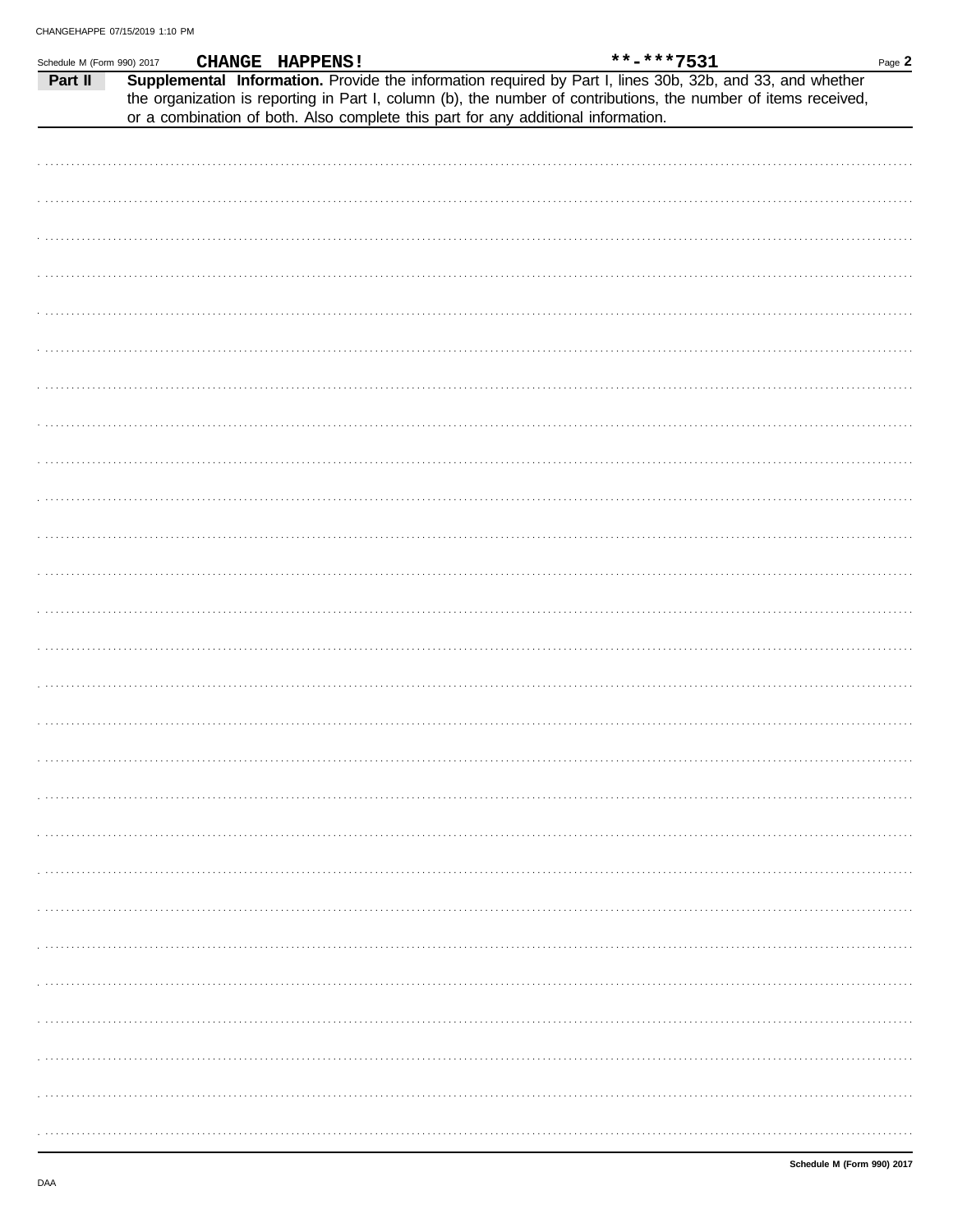| <b>SCHEDULE O</b><br>(Form 990 or 990-EZ)<br>Department of the Treasury<br>Internal Revenue Service | OMB No. 1545-0047<br>2017<br>Open to Public<br>Inspection |                      |                        |                                                                                                                                                |                                              |                    |
|-----------------------------------------------------------------------------------------------------|-----------------------------------------------------------|----------------------|------------------------|------------------------------------------------------------------------------------------------------------------------------------------------|----------------------------------------------|--------------------|
| Name of the organization                                                                            | <b>CHANGE</b>                                             | <b>HAPPENS!</b>      |                        |                                                                                                                                                | Employer identification number<br>**-***7531 |                    |
| FORM 990, PART<br><b>PROVIDE</b><br>COUNTY.                                                         | SOCIAL SERVICES                                           | III, LINE 4D<br>TO . | UNDER SERVED           | - ALL OTHER ACCOMPLISHMENT<br><b>RESIDENTS OF</b>                                                                                              | HOUSTON AND HARRIS                           |                    |
|                                                                                                     |                                                           |                      |                        | FORM 990, PART VI, LINE 11B - ORGANIZATION'S PROCESS TO REVIEW FORM 990<br>FORM 990 IS REVIEWED BY CFO AND BOARD OF DIRECTORS PRIOR TO FILING. |                                              |                    |
| BOARD OF                                                                                            | <b>DIRECTORS</b>                                          | <b>DETERMINE</b>     | <b>COMPENSATION OF</b> | FORM 990, PART VI, LINE 15A - COMPENSATION PROCESS FOR TOP OFFICIAL<br><b>EXECUTIVE</b>                                                        | <b>DIRECTOR.</b>                             |                    |
| GOVERNING DOCUMENTS ARE AVAILABLE UPON REQUEST.                                                     |                                                           |                      |                        | FORM 990, PART VI, LINE 19 - GOVERNING DOCUMENTS DISCLOSURE EXPLANATION                                                                        |                                              |                    |
|                                                                                                     |                                                           |                      |                        | FORM 990, PART IX, LINE 11G - OTHER FEES FOR SERVICES                                                                                          |                                              |                    |
| <b>DESCRIPTION</b>                                                                                  |                                                           |                      |                        |                                                                                                                                                |                                              |                    |
|                                                                                                     |                                                           | PROGRAM SERVICE      |                        | MGT & GENERAL                                                                                                                                  |                                              | <b>FUNDRAISING</b> |
| CONTRACTUAL SERVICE PAYMENTS                                                                        |                                                           |                      |                        |                                                                                                                                                |                                              |                    |
|                                                                                                     | \$                                                        | 611,280              |                        | \$80,998                                                                                                                                       | \$                                           | 0                  |
|                                                                                                     |                                                           |                      |                        |                                                                                                                                                |                                              |                    |
|                                                                                                     |                                                           |                      |                        |                                                                                                                                                |                                              |                    |
|                                                                                                     |                                                           |                      |                        |                                                                                                                                                |                                              |                    |
|                                                                                                     |                                                           |                      |                        |                                                                                                                                                |                                              |                    |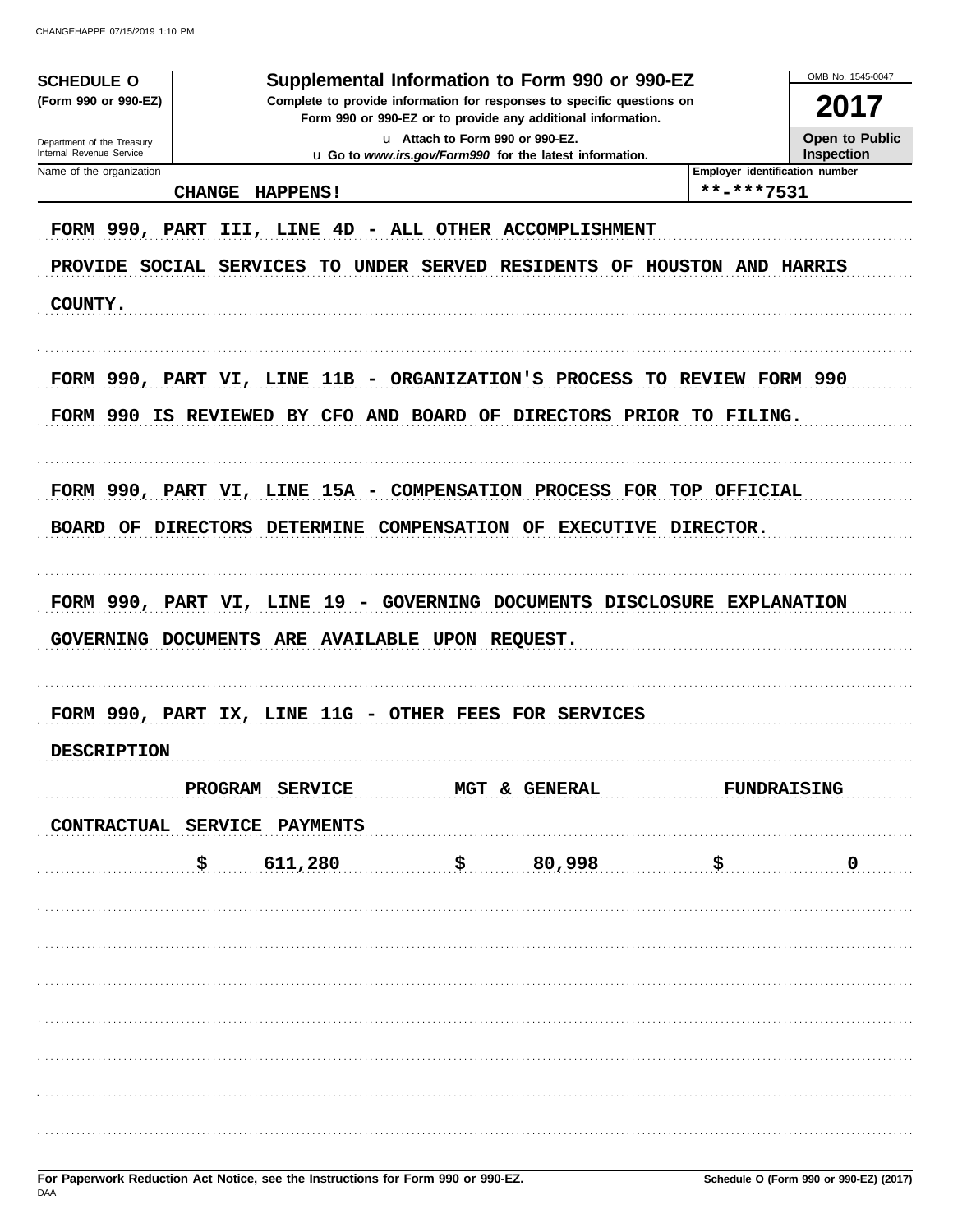|                   |          |                      | <b>Taxable Interest on Investments</b> |  |                                                      |                            |
|-------------------|----------|----------------------|----------------------------------------|--|------------------------------------------------------|----------------------------|
| Description       |          |                      |                                        |  |                                                      |                            |
|                   |          | Amount               | Unrelated<br><b>Business Code Code</b> |  | Exclusion Postal Acquired after<br>Code Code 6/30/75 | <b>US</b><br>Obs (\$ or %) |
| INVESTMENT RETURN |          |                      |                                        |  |                                                      |                            |
| TOTAL             | \$<br>\$ | 229, 253<br>229, 253 |                                        |  |                                                      |                            |
|                   |          |                      |                                        |  |                                                      |                            |
|                   |          |                      |                                        |  |                                                      |                            |
|                   |          |                      |                                        |  |                                                      |                            |
|                   |          |                      |                                        |  |                                                      |                            |
|                   |          |                      |                                        |  |                                                      |                            |
|                   |          |                      |                                        |  |                                                      |                            |
|                   |          |                      |                                        |  |                                                      |                            |
|                   |          |                      |                                        |  |                                                      |                            |
|                   |          |                      |                                        |  |                                                      |                            |
|                   |          |                      |                                        |  |                                                      |                            |
|                   |          |                      |                                        |  |                                                      |                            |
|                   |          |                      |                                        |  |                                                      |                            |
|                   |          |                      |                                        |  |                                                      |                            |
|                   |          |                      |                                        |  |                                                      |                            |
|                   |          |                      |                                        |  |                                                      |                            |
|                   |          |                      |                                        |  |                                                      |                            |
|                   |          |                      |                                        |  |                                                      |                            |
|                   |          |                      |                                        |  |                                                      |                            |
|                   |          |                      |                                        |  |                                                      |                            |
|                   |          |                      |                                        |  |                                                      |                            |
|                   |          |                      |                                        |  |                                                      |                            |
|                   |          |                      |                                        |  |                                                      |                            |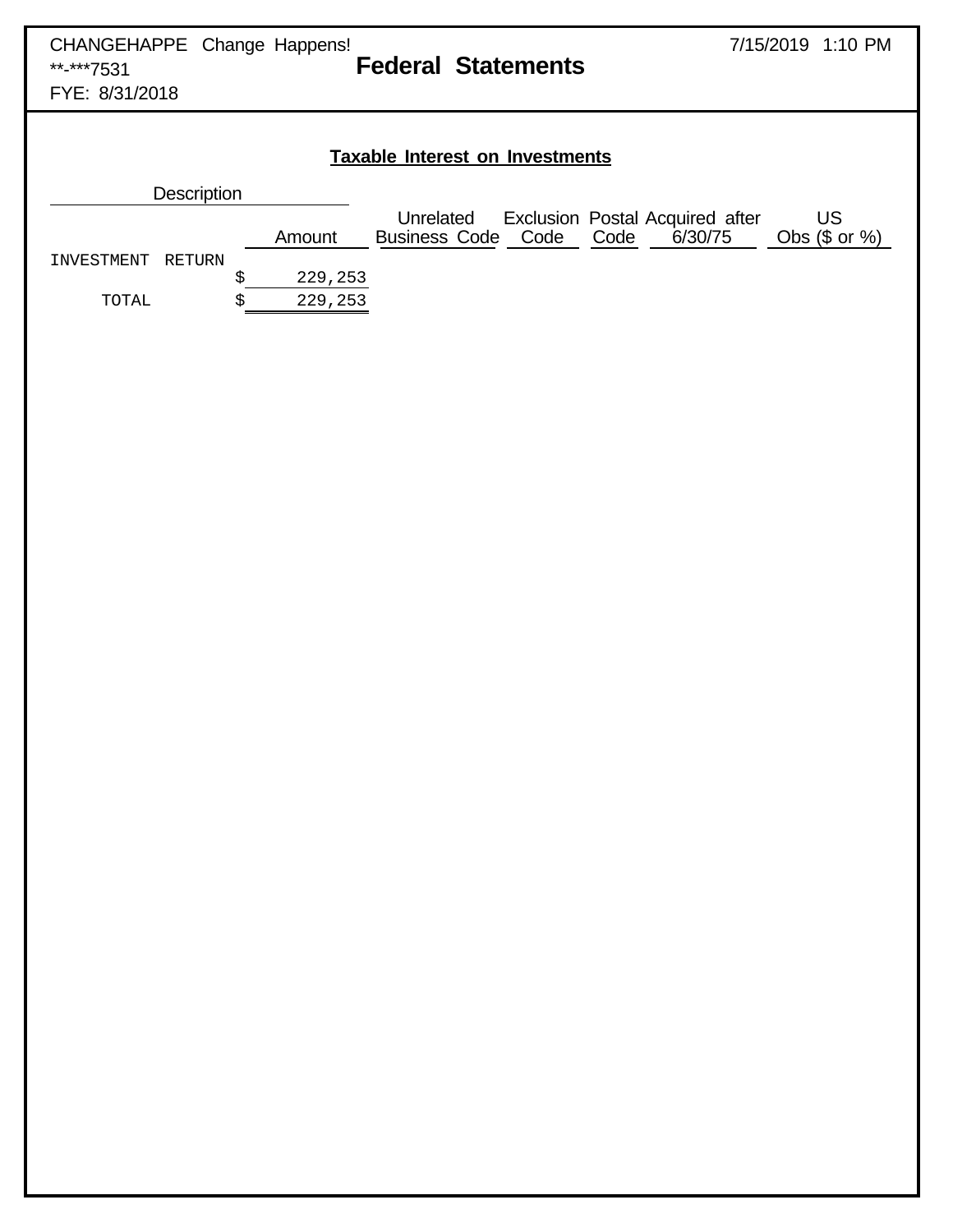### CHANGEHAPPE Change Happens! \*\*-\*\*\*7531 **Federal Statements** FYE: 8/31/2018

|                                                |                          | Form 990, Part IX, Line 11g - Other Fees for Service (Non-employee)    |                         |                 |
|------------------------------------------------|--------------------------|------------------------------------------------------------------------|-------------------------|-----------------|
| <b>Description</b>                             | Total<br><b>Expenses</b> | Program<br>Service                                                     | Management &<br>General | Fund<br>Raising |
| CONTRACTUAL<br>SERVICE<br>PAYMENTS             | 692,278                  | 611,280                                                                | 80,998                  |                 |
| TOTAL                                          | 692,278                  | 611,280                                                                | 80,998                  |                 |
| <b>Description</b>                             | Total<br><b>Expenses</b> | Form 990, Part IX, Line 24e - All Other Expenses<br>Program<br>Service | Management &<br>General | Fund<br>Raising |
| FUNDRAISING<br>COSTS<br>EOUIPMENT<br>PURCHASES | 9,139<br>2,566           | 2,258                                                                  | 308                     | 9,139           |
| TOTAL                                          | 11,705                   | 2,258                                                                  | 308                     | 9,139           |